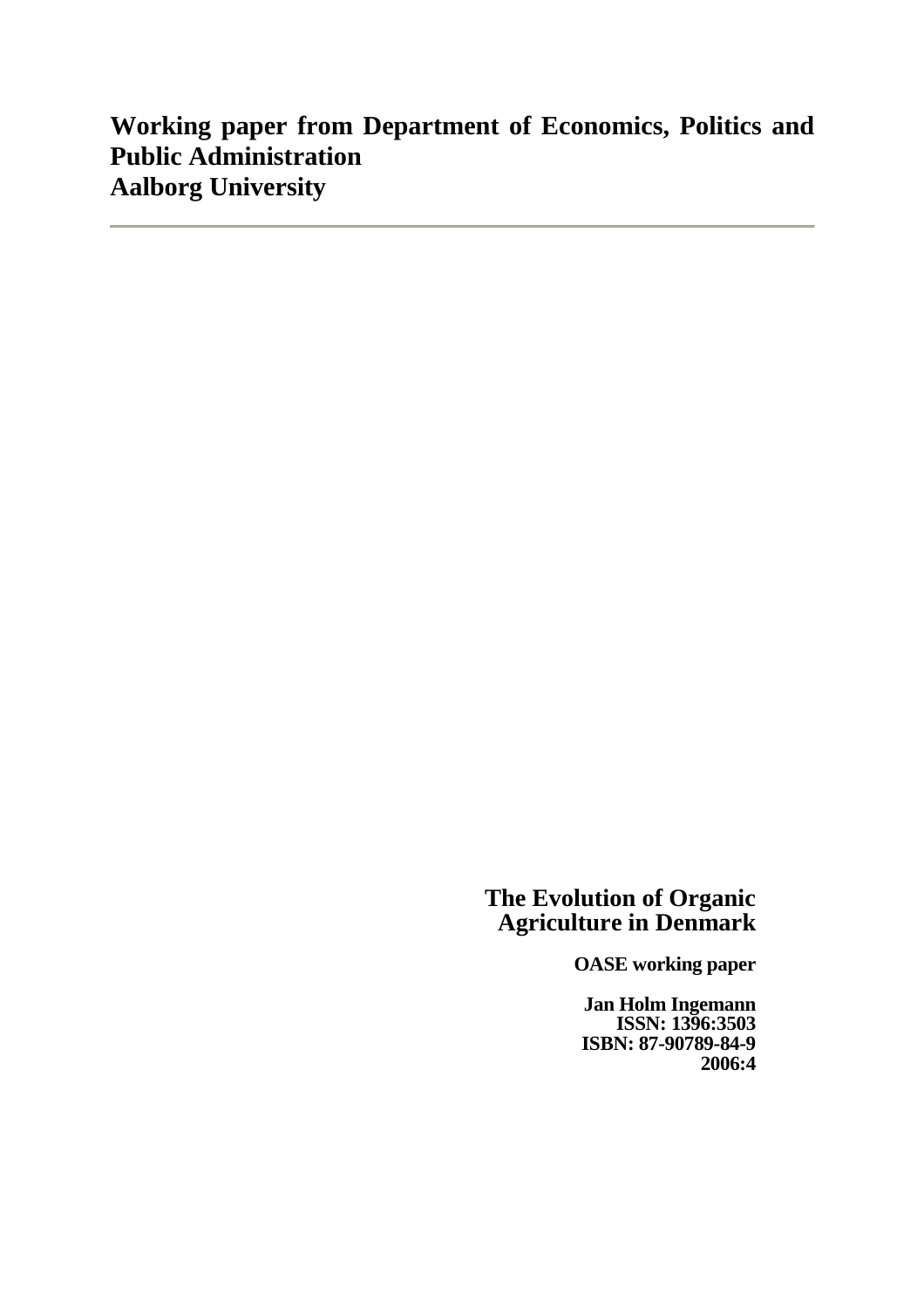*The Evolution of Organic Agriculture in Denmark* 

*OASE working paper* 

*Jan Holm Ingemann* 

*Copyright: the author* 

*Working paper Department of Economics, Politics and Public Administration Aalborg University Fibigerstræde 1 DK-9220 Aalborg Oest* 

*ISSN: 1396:3503 ISBN: 87-90789-84-9 2006:4 Aalborg 2006 Print: UNI.Print*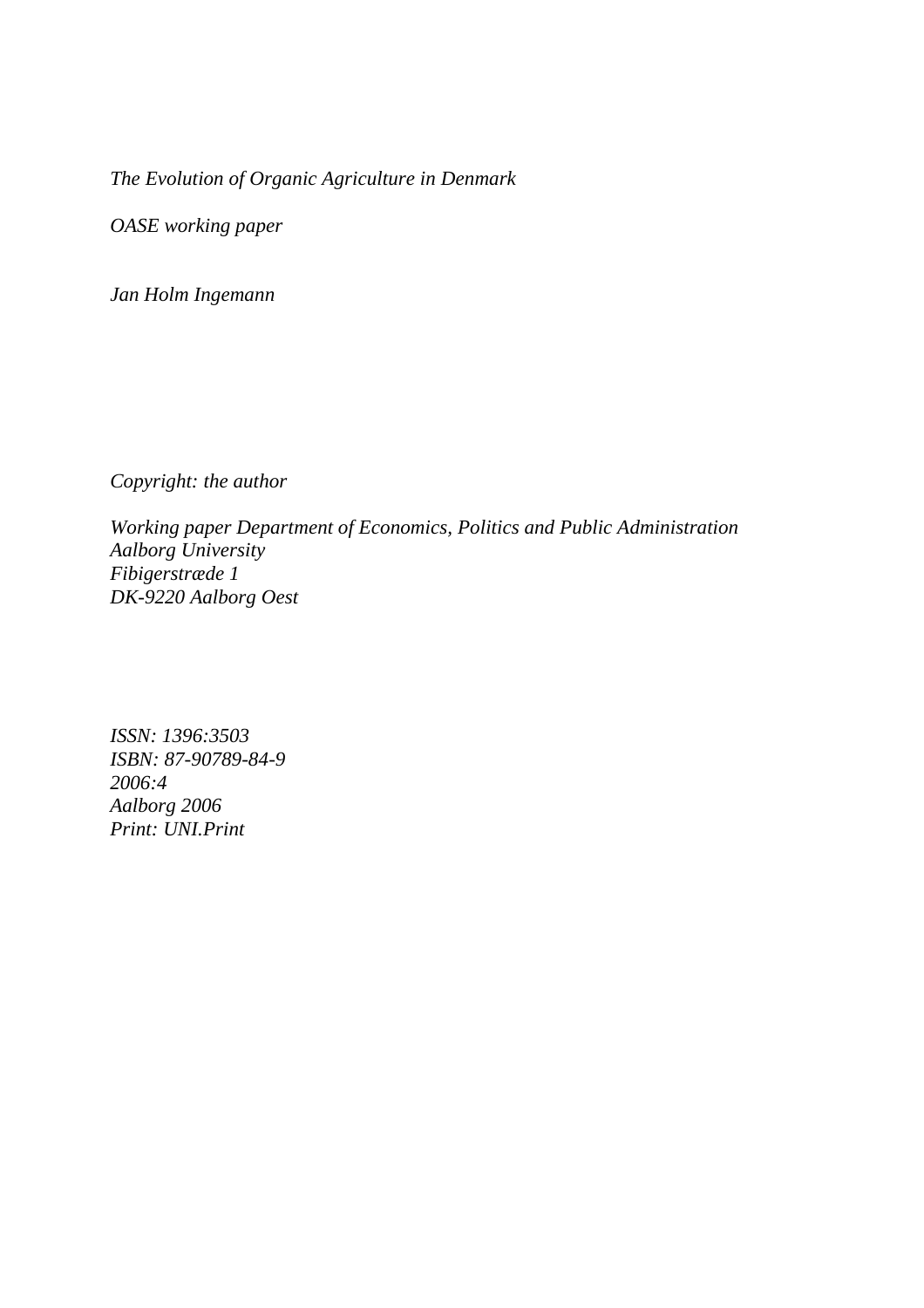# **The Evolution of Organic Agriculture in Denmark**

OASE working paper

#### **Jan Holm Ingemann**

Department of Economics, Politics and Public Administration Aalborg University Fibigerstræde 1 9220 Aalborg Oest Denmark

> Tlf. +45 96358185 e-mail: ingemann@socsci.aau.dk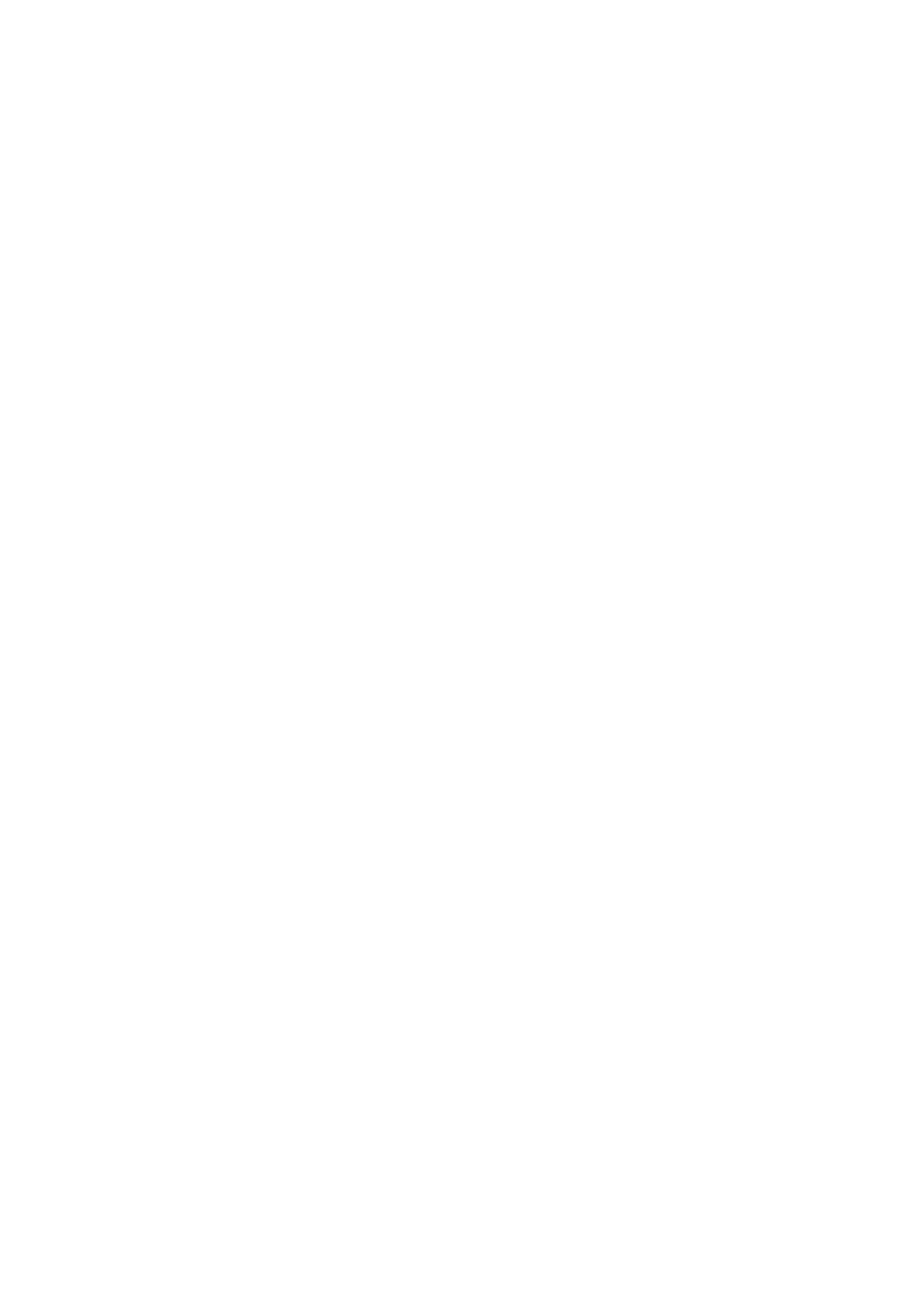# **Table of contents**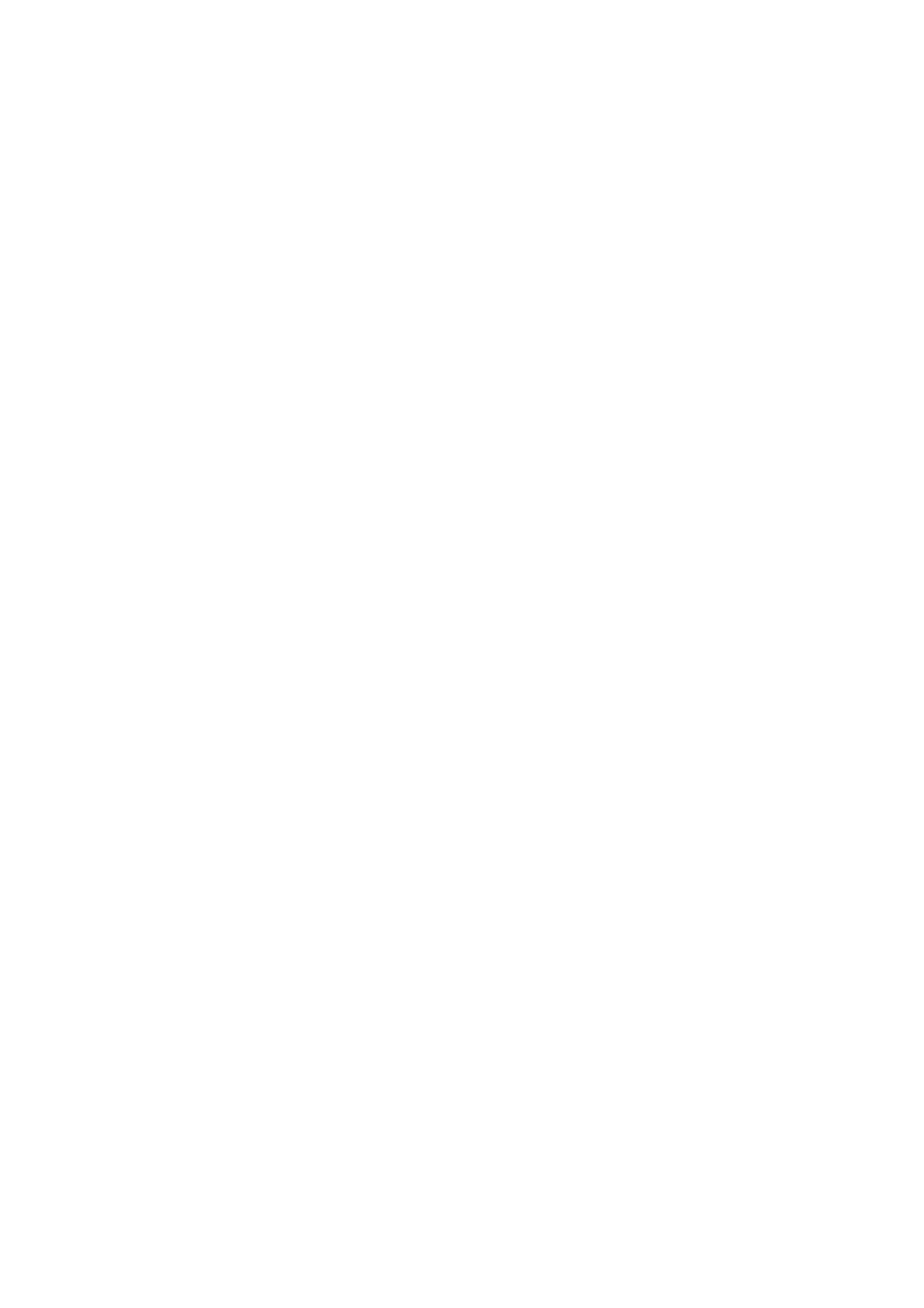## **Preface**

In this working paper it is the intention to outline the evolution of organic agriculture in Denmark. The paper do not claim to be a total presentation of the history but is aiming to present important milestones, actors involved, intentions and reflections of the actors, and especially to illustrate interaction between the sector labelled as "organic agriculture" and the social surroundings. Simultaneously, the paper does only intent to present *descriptions* while it is the intention to present explanatory analysis in successive papers. However, in the present paper<sup>1</sup> we present a suggested cut off of epochs based on our first search for patterns in the evolution.

A crucial question for such an outline of evolution is where and when to start. This question has been discussed among the members of the research group and was also discussed very intensely with actors related to the organic sector. One could argue that we had to start in philosophical reflections a couple of centuries ago, or start with bio-dynamic agriculture and its philosophical reflections, or start with World War II as organic agriculture could be seen as a show down with the materialistic considerations that followed the war, etc. The problem facing us then tend to be one that can be characterised as infinitely regress and the only way to escape that is to take a decision and give the arguments. So we did and did it considering our limited resources. We decided to give a brief outline of the general evolution from 1870 to the 1970s and then concentrate our efforts from then, because that was the decade where organic agriculture began its existence in Denmark as a real pioneering movement. However, we do not contest the essential importance of genetic origin of social movements and hope to be able more carefully to reconsider these in successive efforts to explain the evolution of organic agriculture in Denmark.

The structure of the present paper is based on our findings – that are description of milestones. We have searched for patterns and for shifts in patterns and directions. Further we have searched for groups of actors related to agriculture and are aiming at describing their intentions, incentives, and actions besides their interplay with social surroundings. In our research we have concentrated our efforts on the following actors and categories:

#### *Within organic agriculture*

- Farming-pioneers in search for an organic way of farming
- Pioneers seeking for methods to process and distribute organic foods
- Pioneers aiming at promoting organic agriculture as a comprehensive notion
- Institutions to promote methods and interests related to organic agriculture

#### *In the surroundings*

 $\overline{a}$ 

- The agro-political complex (Ministry of Agriculture and conventional farmers' organisations)
- The agro-industrial complex (farmers, processing, and distribution)
- Education and research related to agriculture
- National politicians (parliament, political parties)
- Public opinion and discourse

<sup>1</sup> The paper is a result of research carried out in the OASE project. It has been discussed in the research group and parts of it have been discussed at seminars for researchers and practitioners related to the sector. Some findings are based on interviews carried out by two students attached to the research group. I am grateful to all who have contributed to the basis of the present paper.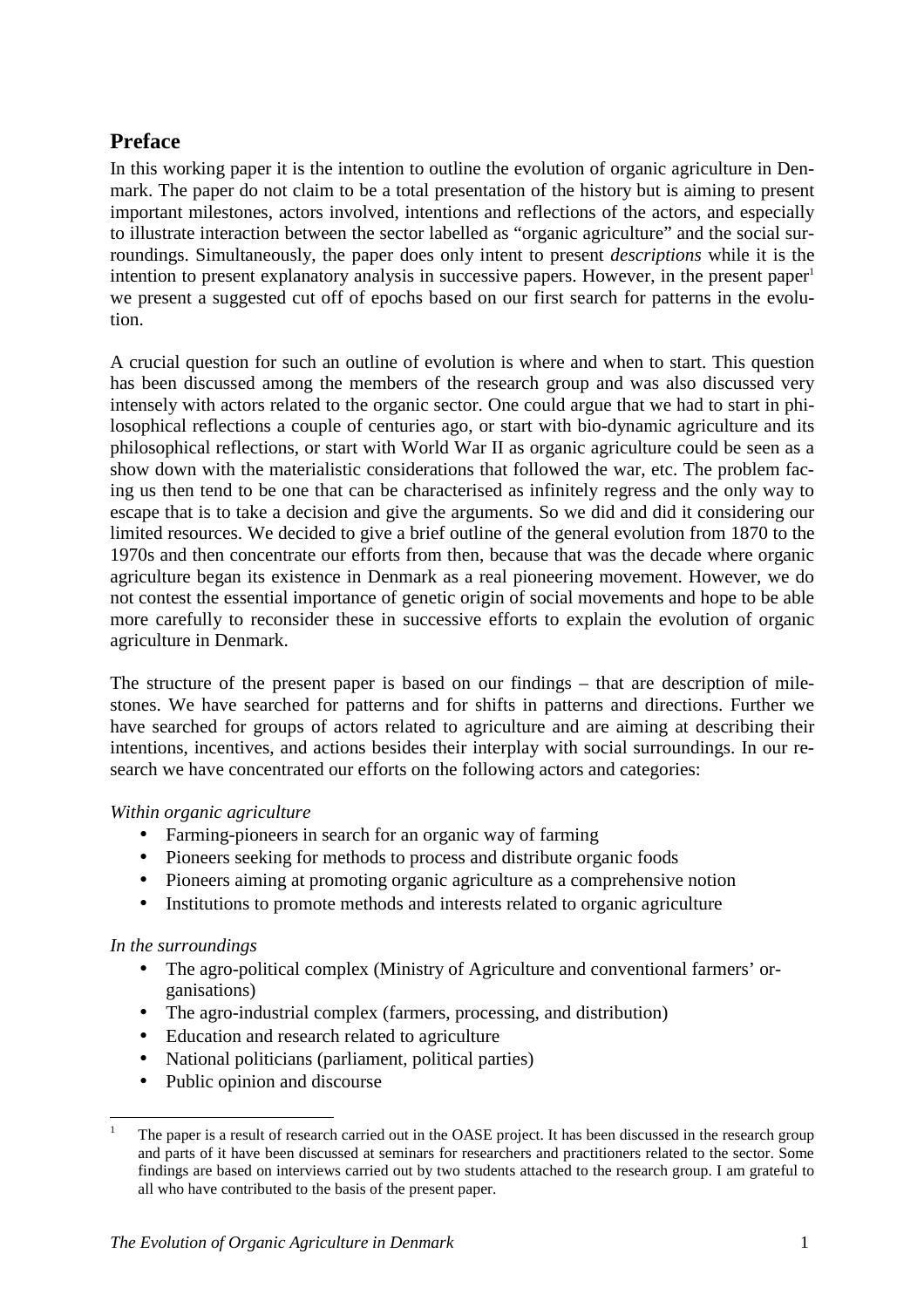Each chapter represents a period where both the characteristics for conventional and organic farming are presented. As organic agriculture increase importance and magnitude over the years described, the balance between conventional and organic agriculture change from chapter to chapter.

The chapters are structured so that each describes an époque. The cut off of époques is based on our findings briefly described below.

| <b>Year</b>        | <b>Milestone</b>                                                                                                   | <b>Characteristic</b>                                                                    | <b>Supplementary characteristics</b>                                                                                                                                                                                                                                                                                                                                                                                                                                                                                                                                                                          |
|--------------------|--------------------------------------------------------------------------------------------------------------------|------------------------------------------------------------------------------------------|---------------------------------------------------------------------------------------------------------------------------------------------------------------------------------------------------------------------------------------------------------------------------------------------------------------------------------------------------------------------------------------------------------------------------------------------------------------------------------------------------------------------------------------------------------------------------------------------------------------|
| $\overline{1970s}$ | The first organic<br>farms are estab-<br>lished                                                                    | <b>Grassroots</b><br>(pio-<br>neering)                                                   | Huge idealism. The dawning movement is<br>founded as a reaction towards the mainstream<br>evolution and it is in general excluded from the<br>establishment. The movement is characterised<br>by various notions about the ideal direction and<br>core values/principles. Initial efforts to make<br>organic farming work in practice.                                                                                                                                                                                                                                                                        |
| 1981/82            | The association<br>for organic agri-<br>culture and the<br>national school<br>for organic farm-<br>ing established | <b>Rallying</b><br>by means of separa-<br>tion<br>(Expansion)                            | The actors who especially focus on farming<br>management gather around the association and<br>the national school; other actors who put more<br>stress on social and political issues gradually<br>experience decreasing power to set the agenda.                                                                                                                                                                                                                                                                                                                                                             |
| 1987               | Governmental<br>authorisation<br>scheme, fol-<br>lowed by the<br>Red Ø label<br>(1990)                             | <b>Inclusion</b><br>(Expansion)                                                          | Organic farmers establish companies to man-<br>age processing of organic foods – however, the<br>period is characterised by a gradual inclusion<br>in the established food-system (including the<br>agro-political and agro-industrial complex) and<br>focus on farm management and how to get<br>more farmers to convert. By the governmental<br>authorisation scheme organic farming is put on<br>the authoritative agenda.                                                                                                                                                                                 |
| 1992               | Supermarket<br>chains increase<br>marketing to<br>expand sales of<br>organic foods                                 | Absorption,<br>consolidation<br>(Decreasing rate of<br>expansion)                        | Until now organic foods have almost "sold<br>themselves". The period is marked by some<br>tendencies towards stagnation in consumer<br>demand but a successful kick-start is obtained<br>through marketing. Organisational consolida-<br>tion around the organic sector including two<br>organisational lines (one is the association tak-<br>ing care of general interests; the other is an<br>organisational set-up to facilitate production<br>branches and marketing). The two organisa-<br>tional lines are in accordance with the tradition<br>in Danish agro-political and agro-industrial<br>complex. |
| 2002???            | 222                                                                                                                | <b>Funky Busi-</b><br>ness???<br>New separation and<br>new organisational<br>innovations | Innovation concerning means related to mar-<br>keting and cooperation among and between<br>producers and consumers, which again delimit<br>(a part of?) the organic food system from the<br>conventional???                                                                                                                                                                                                                                                                                                                                                                                                   |

*Époques used to structure the description* 

*Source:* Ingemann 2003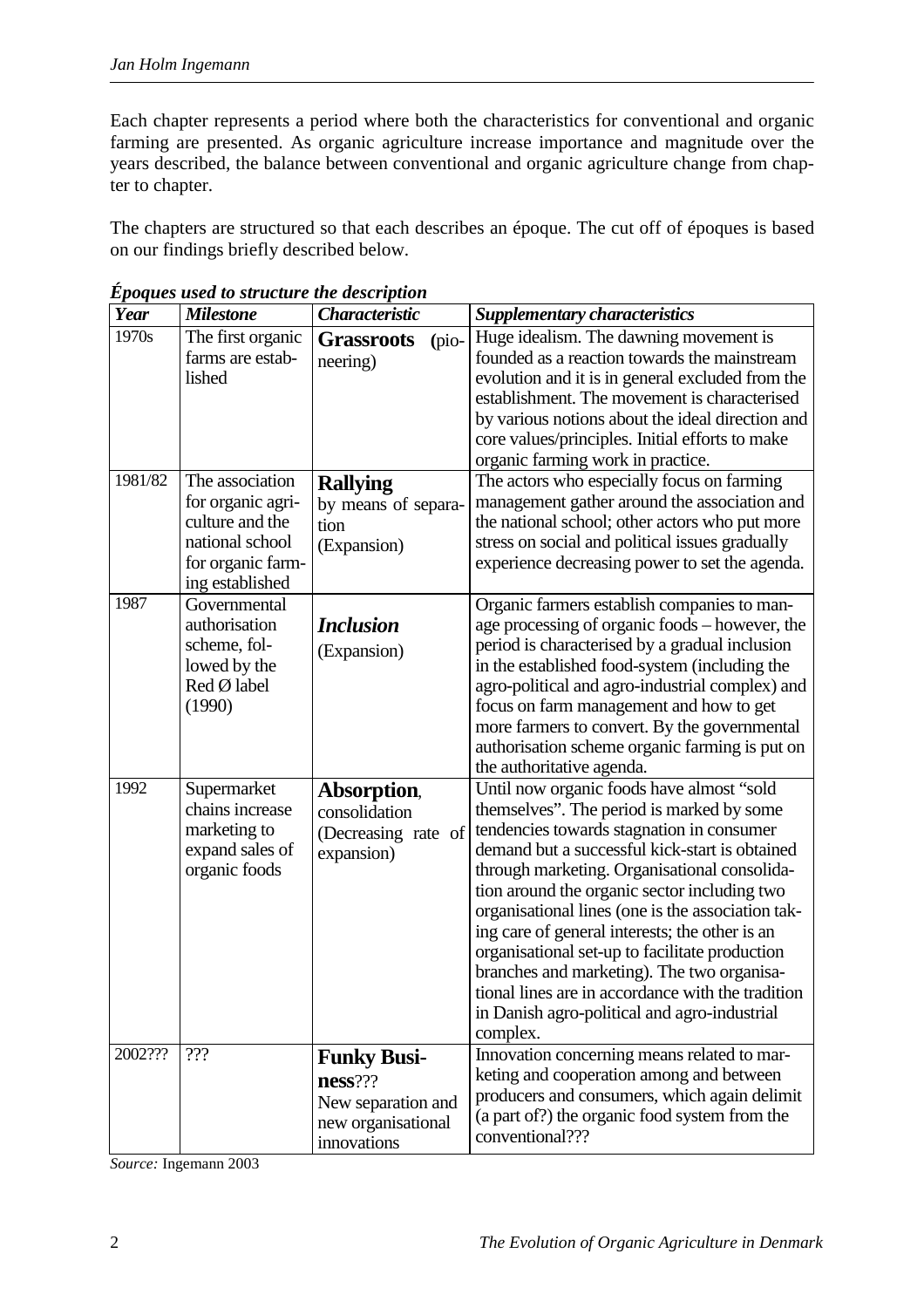## **Chapter 1: Danish agriculture 1870s to 1970s**

Until the 1870s, Danish agriculture primarily produced cereals for export with the UK as the major importer. Besides export of cereals, Danish farmers exported live cattle to Germany. However, the prices of cereals began to decrease dramatically when the new world became able to dump cereals on European markets. This caused a serious economic crisis in European nations like Denmark, which depended on export of cereals, and it was hereby impossible for Danish farmers to make a living producing as hitherto. Here, it is essential to underline the economic importance of agriculture to Denmark as indicated in table 1. Most other trades depended directly on agriculture as sub-suppliers, so when Danish agriculture was in crisis, so was the Danish economy. That is why a major restructuring to enable a new trajectory was obviously needed [Ingemann 1997].

| Table 1. Kelative importance of agriculture around 1070 |          |  |
|---------------------------------------------------------|----------|--|
| Agricultural share of:                                  | per cent |  |
| National labour force                                   |          |  |
| National exports                                        |          |  |
| <b>National GFI</b>                                     |          |  |
|                                                         |          |  |

| Table 1: Relative importance of agriculture around 1870 <sup>2</sup> |  |
|----------------------------------------------------------------------|--|
|----------------------------------------------------------------------|--|

Based on [Hansen, 1976]

In response to the crisis in the 1870s, Danish farmers began to increase the production of milk and pigs, but this increase was not enough: The favourable markets didn't demand produce, but processed foods. In other words, it was necessary to process milk and pork. From milk, the primary commodity then became butter, while the primary commodity from pigs became bacon. There were many Danish farmers at that time, but most of them were rather poor, and they were unable, in general, as individuals to form the necessary financial basis to start a dairy or a slaughterhouse. On the other hand, their experience told them not to rely on the urban capitalists, while the latter might be attempted to abuse the former [Hansen, 1976]. As an escape from this double-binding problem, the ideas of co-operatives were founded. The cooperative way of organising production could compensate for the lack of financial assets to establish the necessary manufacturing plants. At the same time, this mode could ensure the farmers control and minimise the risks of exploitation by other sections. The ideas implied that the members undertook joint liability for the loan raised for the building. The operational profits where divided among the farmers according to each farmer's contribution. In this way, the co-operatives were founded to manage manufacturing of farm produce and to supply raw materials to the farms.

The first agricultural co-operative was founded in 1882 and during the following years, cooperative dairies exploded in number. In 1888 alone, a total of 244 new dairies were built on co-operative basis. But the farmers didn't stop here: From early 1880s, the British demand for bacon drew attention to this interesting market and the possibility to strengthen the Danish pork production, which was then modest. Skimmed milk returned from the dairies could be used as pig feed and, in combination with the expanding market for bacon in UK, an intensification of this enterprise seemed very prosperous. In 1887, a local farmers' union founded a

 $\frac{1}{2}$  Share of labour force and of GFI counts the primary sector only, while share of exports includes manufactured, agricultural produce.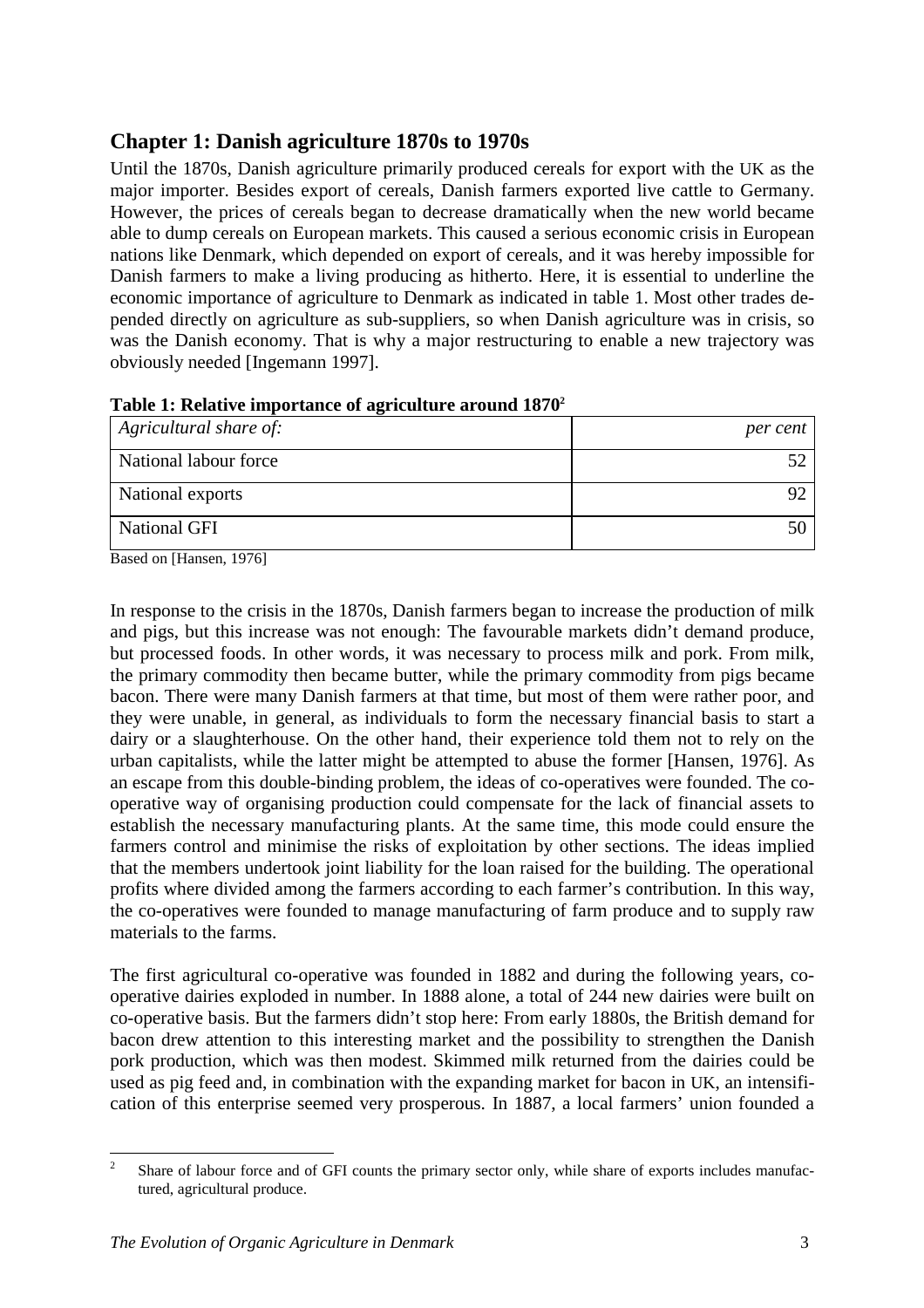co-operative slaughterhouse. Three years later, ten co-operative slaughterhouses were founded and in 1900, 26 slaughterhouses were established around Denmark [Bjoern, 1992].

It is essential to point out that the co-operatives were not invented by the market or by the state, but by ordinary farmers in co-operation with "mind-workers",<sup>3</sup> such as clergymen and teachers. The co-operative ideas were already developed and implemented in relation to consumers' retail shops; the first consumers' retail co-operative was in 1866 founded by a clergyman, and in 1880 more than 100 were established in rural areas [Hansen, 1976]. So here was a basic concept that the mind-workers could adjust and develop to agricultural purposes. Besides, the farmers had the willingness to unify and to co-ordinate their efforts through discourse and action.

#### *The smallholding movement*

The foundation of co-operatives became an essential part of Danish history with a certain collaboration that has called for respect among Danes and among international agricultural economists. However, there is another part of the story just as important but forgotten by most Danes and not mentioned in international literature: the parcel out communities and the transformation of the rural proletariat to family farmers.

The villeinage of peasants was abolished in the 1790s, but for smallholders it was maintained until 1850 when they got the opportunity to carry on as tenants and copy holders. So in the mid-19th century, the concept 'smallholder' covered day labourers and craftsmen who either rented or owned a house. They could do some gardening and perhaps they owned a cow and a few hens, but only if they were relatively well off. The more unfortunate rented a house without any land at all. Craft and gardening could not support the families, so they constituted a labour reserve for farmers and landowners, especially in seed and harvest time on a day-today basis. On the other hand, craft and gardening provided a sufficient supplement to support the families in seasons with limited needs for supplement labour on farms and estates. It was then a mutual financial interest of farmers and landowners to preserve this labour reserve and to do it in a way that the families could provide for themselves when their labour was not needed [Skrubbeltrang, 1954].

However, from the late 1870s, the farm workers and rural craftsmen were caught in a social squeeze. Due to the above mentioned decreasing prices on plant commodities, the farmers and land owners were unable to hire labour. This was very serious for the rural proletariat, because they needed the income as hired workers to stay alive. Roughly speaking, they could choose among three alternatives: *1*. emigrate to the new world which implied giving up their way of life and cutting family and social ties. About one third chose this way out; *2*. move to the relatively small cities which did not seem very prosperous at that time. About one third chose that possibility; *3*. stay in the countryside and try to do their best with their very limited means, such as gardening and production of eggs. The last third chose that possibility and formed the basis of a large expansion of smallholdings with intensive livestock production.

The ideas of smallholdings were introduced to enable the farm workers to provide on their own for their families. By help from several clergymen and teachers, they managed to establish local and regional associations. At the founding of a regional association covering the Danish main island, Zealand, an important resolution was carried in 1902: the so-called

 $\overline{a}$ 

<sup>3</sup> The concept 'mind-workers' might sound odd and old fashioned. However, the famous Danish philosopher N.F.S. Grundtvig, among other things founder of the Danish Folk High School, made a distinction between working by hand and working by mouth (meaning mind) [Waahlin, 1990].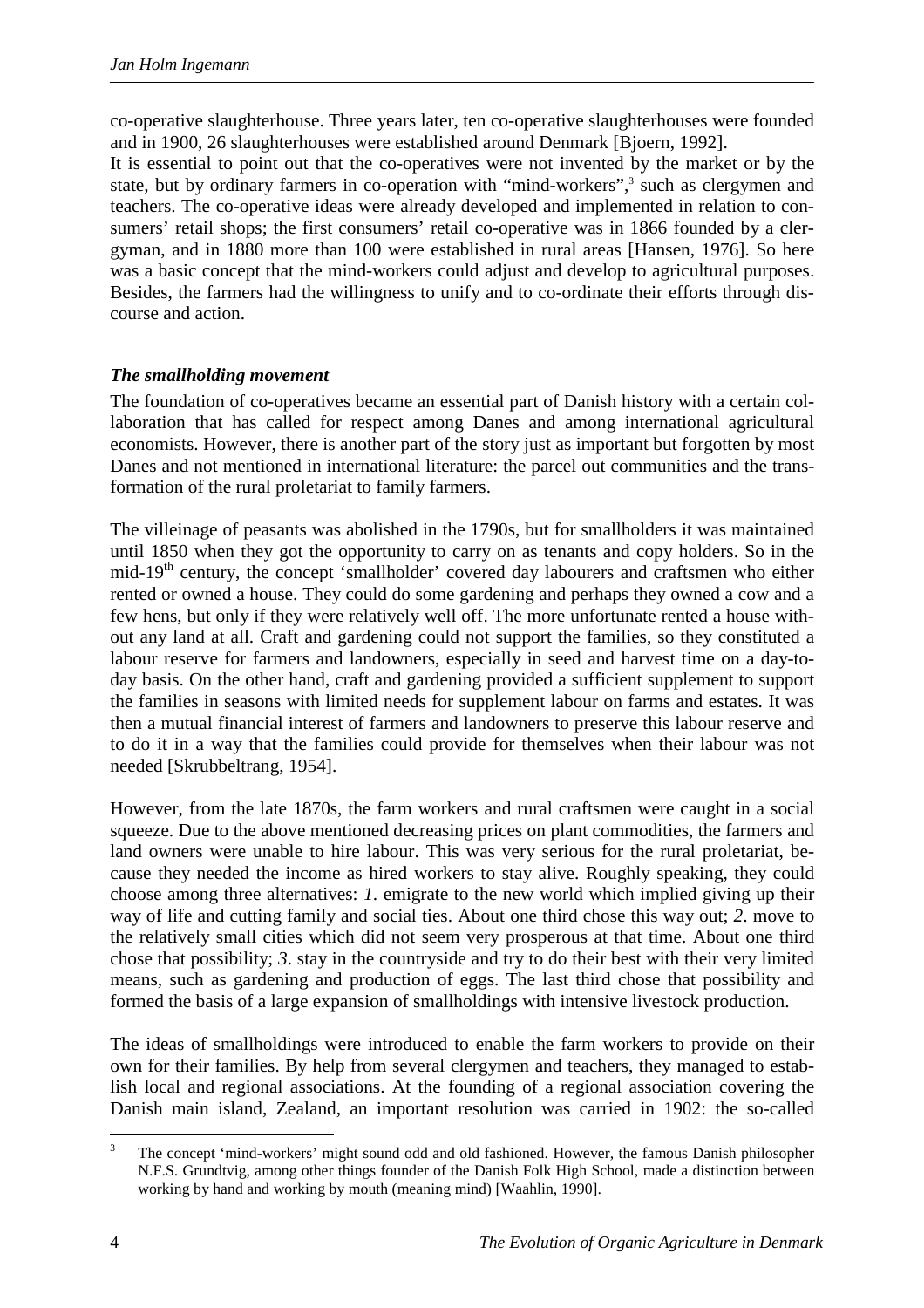"Koege-resolution" which expressed the core of the smallholding movement, for instance a morally determined recognition of the legitimate rights and the worth of fellow men and future generations. It also expressed that everybody should have equal opportunities and that this should be obtained by organised collaboration. The notion is a social-liberal statement of democratic equity rather than individual liberty. The resolution consequently states that the dignity of the individual should be ensured by the provision of means to support him self and then obtain an ability to contribute to social economy. They ask for the opportunity to prove their worth by equal opportunities, and that social caused profits on land and real estate are taxed instead of labour. The resolution states too that every generation is obliged to avoid collection of short-term profits at the expense of future generations [Ingemann, 1997].

In the 1890s, the smallholders' movements tried, in collaboration with their mind-working supporters, to induce the Danish government to implement a parcel out through legislation and various positive measures. The result was an act passed in 1899, providing very limited loans for parcel out ends, but the act induced no means at all to provide the land needed. After several initiatives from the movements, the act was revised in 1904, but there were still no initiatives to provide land. So the small farmers' movements lost patience and grabbed the spoon themselves. They founded parcel out communities by the same means used to form cooperatives. These communities bought bigger farms, for instance after a fire, parcelled out the land and sold the parcels to farm workers who could then be established as smallholders on family farms<sup>4</sup>. Through nation wide co-operation, the parcel out communities provided loans, budgets, architect-designs, etc. The efforts of the parcel out communities resulted partly in set up of smallholdings and partly in provision of supplement land to holdings too small to provide for a family. In the 1920s alone, the communities established about 10,000 smallholdings and provided supplement land to about 2,000 holdings enabling them to be established as family farms [Skrubbeltrang 1954].

The parcel out communities became an economic and social catalyst created, not by market or state, but by ordinary people in co-operation with progressive mind-workers, who did not have personal, financial gain as their objective, but where driven by social indignation and an idea of a better society. Besides, they believed that indignation combined with positive ideas leads to an obligation to act.

### *Collaboration between trade and government*

The restructuring and change of the trajectory of Danish agriculture outlined above was, of course, a huge operation of essential importance to a small country with an economy based on agriculture. The government also became a useful collaborator in this shift, as several actions were taken in collaboration with the government to ensure the success. Two examples should be mentioned:

- The veterinary control was operated and financed by the government and used as a governmental guarantee concerning the quality to the importers (primarily in the UK);
- the Danish butter-brand "LURPAK" was stated by law, but administered by the private association that co-ordinated trade, marketing, etc., among Danish dairies. The brand assured that the butter was of high quality and could provide a higher price. At

 $\overline{a}$ 4 Note that the Danish concept 'house-man' (a man in a house) was - and is - still used, but now the substance of the concept has changed to cover a small family farm, typically with a limited area of land but an intensive livestock production.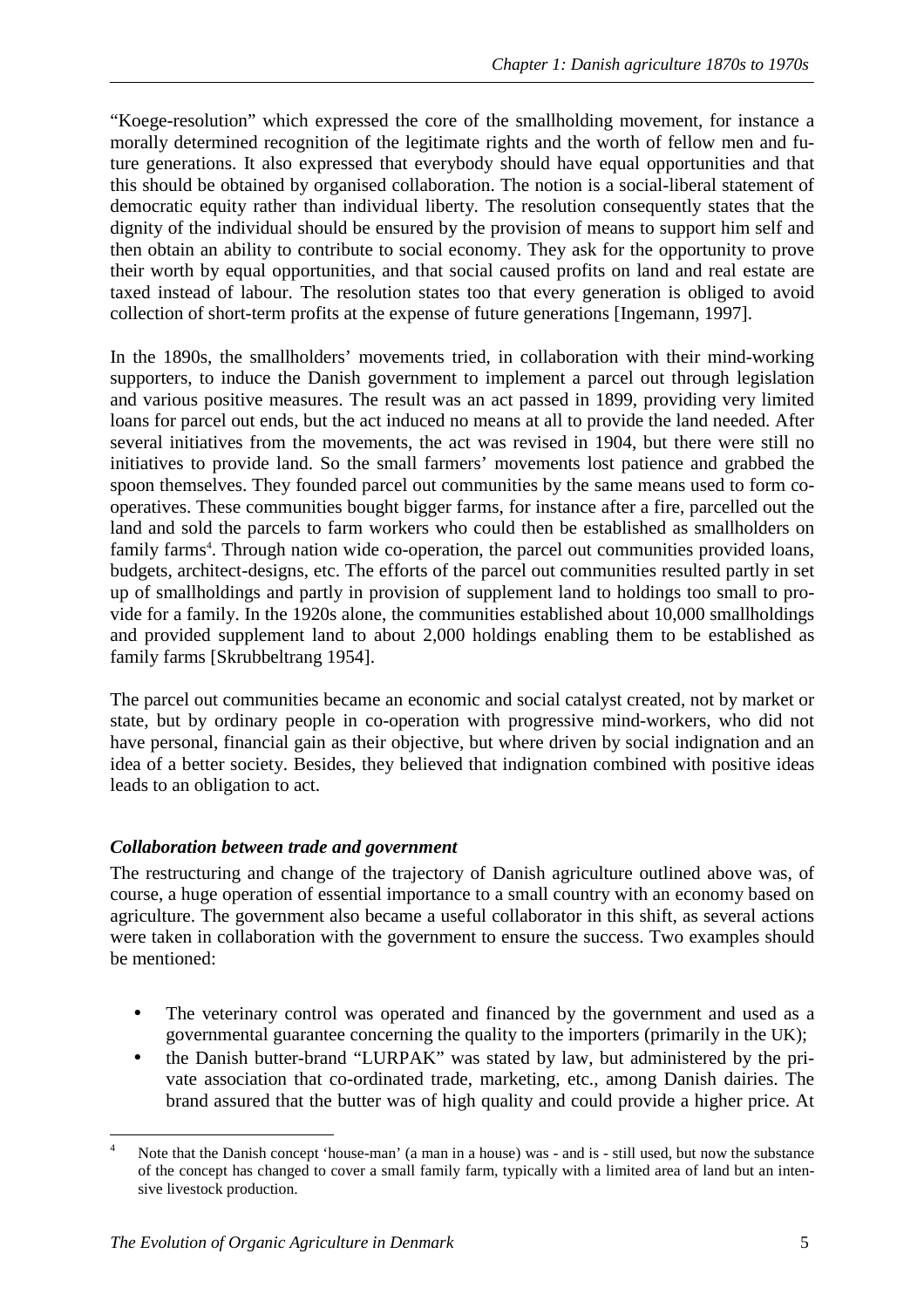the same time, the brand meant that small dairies could participate in export-initiatives by use of the brand [Bjoern 1982].

So, at the beginning of the new century, Danish agriculture had already founded a tradition of collaborating and co-ordinating their efforts in the market through the co-operatives and, at the same time, using governmental regulations and subsidies to create a strategy for running and developing Danish agriculture. Here, it is important to emphasise that the subsidies were seen only as means to becoming self-supporting. Thus, mixed administration was introduced where the private sector became able to use governmental institutions to secure commercial interests.

|                                | 1875    | 1910    |
|--------------------------------|---------|---------|
| Amount produced, index         | 100     | 250     |
| GFI agriculture, DKK mill. kr. | 335     | 582     |
| Labour force, agriculture      | 486,000 | 527,000 |

**Table 2: Economic performance of agriculture 1875 - 1910** 

Based on [Hansen 1976].

#### **1920 to 1972: The efficient farm and negotiated economy**

The span of years from around 1920 to around 1950 could be labelled as the classical period when the livestock producing sector (farms and co-operatives) strengthened the business, although hard times emerged in the early 1930s and, to some degree, during World War II<sup>5</sup>. In these years the two main associations (Farmers' Union and Family Farmers' Association) typically represented the middle size farms and the smallholdings. The latter still founded their beliefs on the main points of the Koege-resolution, while the former fought to consolidate their farms in a more business-oriented spirit. The contradicting beliefs surfaced in relation to social questions, but also when it came to securing a part of the strictly limited factor of production, namely land. On the other hand, the trade was characterised by certain stability, and the conflicts didn't change the trajectory into fundamental new directions.

However, in the 1950s, Danish farmers found themselves in an income squeeze. Partly due to increasing protectionism on major export markets, because several nations aimed at selfsufficiency when it comes to foods, but also due to the neglected fact that satiety was emerging in the wealthy part of world. The decreasing market potential meant decreasing prices to the farmers, and thus an income squeeze. In this atmosphere, where the dominance of agriculture in the Danish economy and way of life was threatened, the farmers' associations began to suppress their conflicting beliefs and unite their efforts. First, they appealed to government to consolidate the sector and to provide the farmers attractive standards of living. The focus on standards of living stems from the fact that the crisis emerged when the farmers observed that other sections of the population attained material goods of the industrialised society, such as cars, radios, televisions, laundry machinery, etc. The farmers wanted to acquire these goods too, but were not able to do it on their own. That is why the farmers' associations appealed to

 5 When times were not really hard during the war, it was because Danish agriculture was able to continue production at a high level and at high prices. The problems were primarily caused by very limited possibilities to reinvest.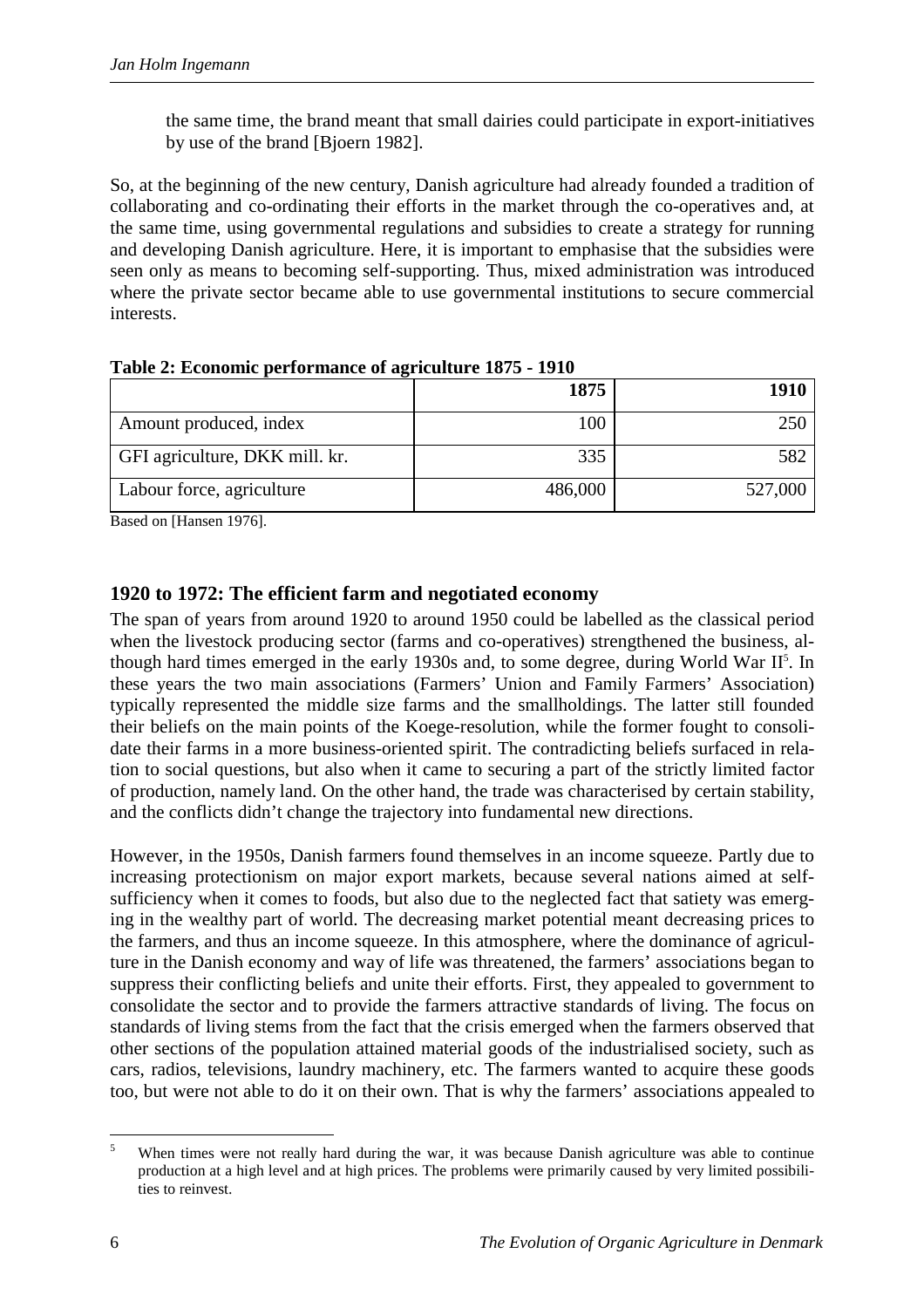the government to ensure farmers an income on a level similar to that of other sections in Denmark. As a matter of fact, the main associations commonly formulated the aim as to ensure farmers an income equal to that of skilled workers. They formulated demands based on moral judgements and, at the same time, in spite of traditional, liberal values, they interfered in the distributional demands from other social groups, for instance by strongly advocating income policy<sup>6</sup>. This change in beliefs was remarkable when it comes to the smallholders who made a break with the ideas of the Koege-resolution [Ingemann, 1997].

Government showed a positive attitude to the farmers' demands. Several measures were intended to meet the specific problems confronting Danish agriculture and, to some extent, the nation through collaboration between government and agriculture throughout the 1950s. Among the formulated means were [Bjoern, 1982; Ingemann, 1998]:

- Join the EEC as soon as possible.
- In collaboration with the government, speed up the use of modern marketing in the export markets.
- Establish a large subsidy-system.
- Speed up R&D efforts and the Danish advisory-system.
- The notion of "The Effective Farm".

It was expected that Denmark - along with the main market the UK - could soon join the EEC, and membership was seen as a key to a fundamental solution: it would ensure admittance to a comprehensive market and to enjoy the benefits from the EEC's agricultural policy means. Though it was not said out loud, it was somehow implicitly stated that when Denmark became a member of the EEC, the farmers could produce as much as they liked, and the EEC would guarantee the prices and buy the surplus. Once Denmark became a net beneficiary of the EEC, other countries would be paying the bill.

In the meantime, the use of modern marketing should be implemented in the export markets to increase the market shares. To create the financial basis, government granted subsidies and furthermore by law enabled the associations to levy a duty on farmers' produce when brought to manufactories. The duty was then transferred to national funds for marketing purposes controlled by the farmers' associations.

The farmers' demand for a certain income level was from 1958 ensured through massive governmental subsidies. The idea was that the subsidies would be formed as mechanisms similar to the EEC agricultural policy means. Originally, the subsidy scheme was introduced as a temporary solution, and the Danish agricultural policy was labelled as the "waiting room policy". Farmers were waiting for EEC membership, after which the European community could assume subsidising and policy measures in general according to Danish agriculture. The national Danish subsidy system, where the Danish government provided the financial security for the trade, had to continue until 1973 when Denmark finally became a member. The system inferred that the farmers' associations took part in collective bargaining with the government, parallel to the bargaining on the labour market.

 $\overline{a}$ 6 On one hand, the farmers wanted to secure their own level of consumption through a redistribution of wealth provided by government and then, to some degree, transform themselves into wage earners. On the other hand, they were, to some degree, employees through their collective ownership of co-operatives.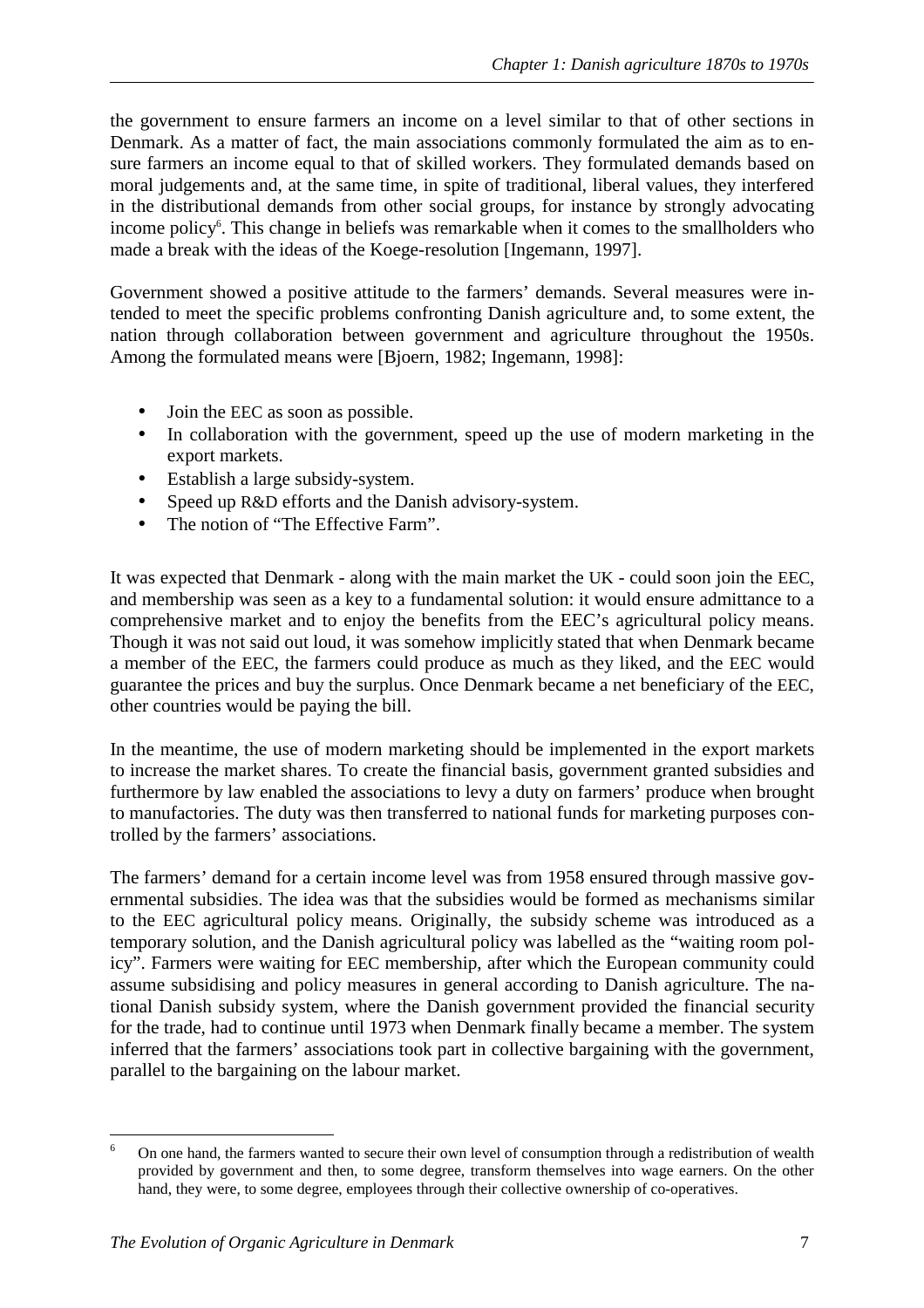Another method was to make farm production more effective by introducing new, industrial farming technology, such as chemicals and automated systems in livestock production. The farmers' associations received governmental subsidies for advisory-centres, where specialists in a vertical system were - and still are - linked closely to Danish R&D institutes for agricultural technology. This system was meant to ensure a quick transformation of R&D results in to practicable use on the farms.

In addition to using public finances to secure their income, farmers formulated the notion of the effective farm [Ingemann, 1998] with the following chain of arguments: Farmers must be secured an income similar to that of other sections of the population. When the income from farming is limited, then it is necessary *first* to limit the number of farmers. Farmers who must leave the trade can get jobs in the urban areas, and in that way automatically obtain a level of income similar to that of other sections. This means that fewer farmers stay in business and they can share the total income of the sector. *Second*, every farmer must - by means of real capital and swallowing up the less effective farmers' property - increase production. When fewer farmers stay in business, and each produces more, they can increase their level of income. Or, to put it the cannibal way: Eat your neighbour or be eaten.

From the late 1950s, Danish agriculture was designed to stay in business by means of a strict vertical co-ordination within the sector, by subsidies and by increasing productivity. Besides, the notion of the effective farm was supplemented by the notion of the effective co-operative, which implied concentration. The agricultural policy was formed to fit the notion of the effective farm covering a wide spectrum of policies, such as governmental provision of R&D, favourable tax depreciation schemes related to investment in machinery and buildings, besides governmental security for loans to investment purposes.

The described change of trajectory implied that, from 1950 to 1995, Danish agriculture more than doubled production, but at the same time the aggregated GFI (in fixed prices) of the sector was almost halved. Simultaneously, Danish agriculture has experienced a dramatic decline in value added. In 1951, value added came to about 88 per cent of the production value, compared to 44 per cent in 1994. Furthermore, the value added in slaughterhouses is, in these years, only 27 per cent and in dairies only 21 per cent, compared to Danish manufacturing industry where the aggregated value added comes to 44 per cent [Ingemann, 1998].

|                       | o<br>1910 | 1951    | 1996   |
|-----------------------|-----------|---------|--------|
| Number of farms       |           | 206,000 | 65,000 |
| Share of GFI          | 30        | 19      |        |
| Share of exports      |           | 64      |        |
| Share of labour force | 42        | 23      |        |

**Table 3: Relative importance of agriculture 1910 - 1996** 

[Hansen, 1976; Ingemann 1998]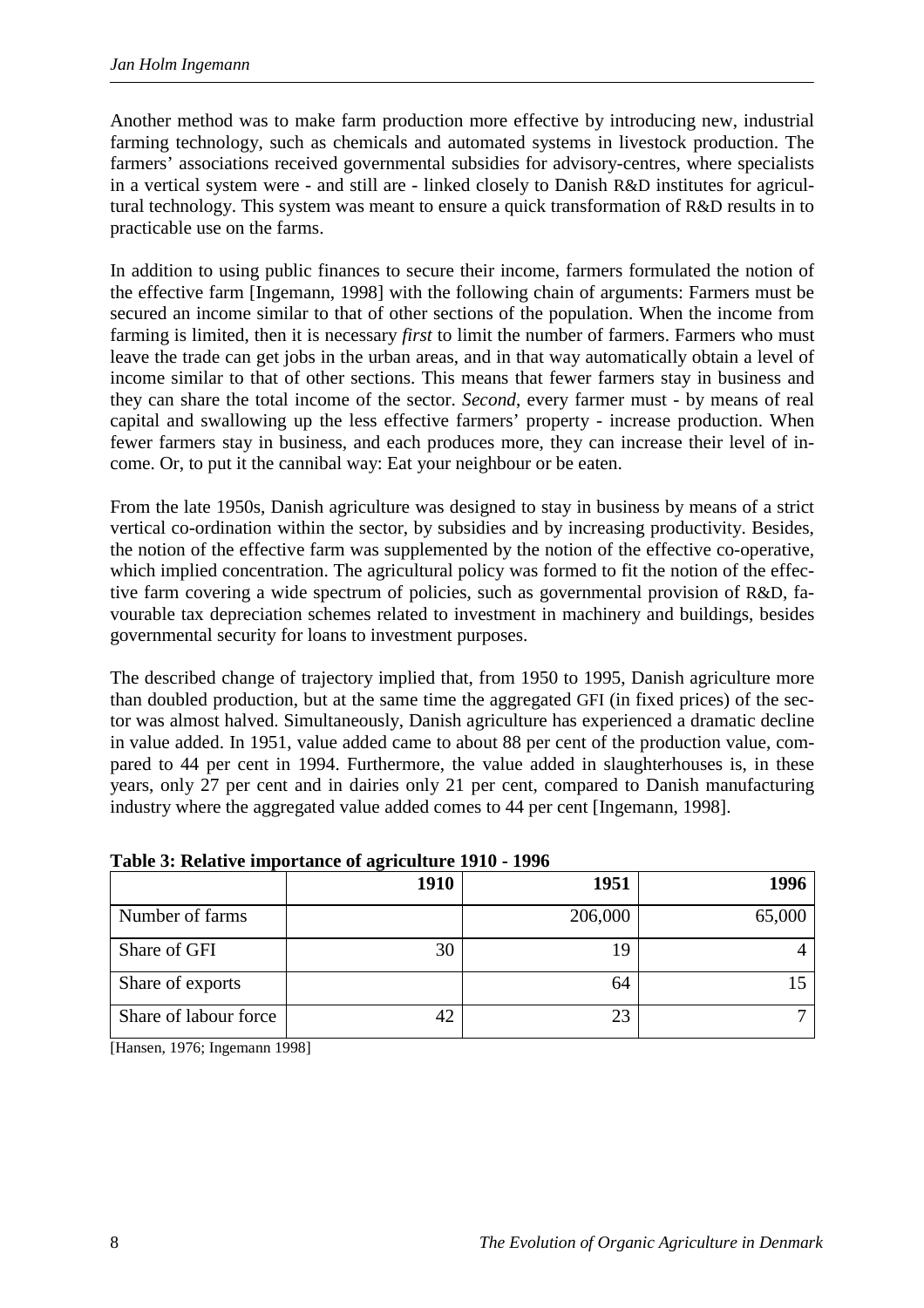## **Chapter 2: Grassroots pioneering (1972 to 1981)**

1972 is the year where a majority of the Danish voters agreed to join the EEC to a high degree on behalf of Danish farmers who wished to get a huge share of the heavy agricultural subsidies attached to CAP. 1972 is also the year where IFOAM (International Federation of Organic Agriculture Movements) where founded. The first incident reflected to a high degree the wish of the political authorities and of majority of the voters to continue the current industrialisation of agriculture. The latter incident reflected that critical reflections on current industrialisation of agriculture (re chapter 1) were an international phenomena. 1972 can be seen as a milestone marking a new era where industrialisation of agriculture and attached critical reflections on alternatives speeded up and the latter reflections were translated into alternative practices.

The critical reflections concerning environmental issues including agricultural aspects was brought to the agenda by individual scientists and the dawning environmental movement. A Danish organisation NOAH (attached to Friends of the Earth) was established in 1969 and increased their activities heavily in the early 1970s [Madsen, 1997]. Besides, some water work managers and a national angler association tried to put their worries about the negative effects of contemporary farming on the agenda [Ingemann, 2002].

Based on these critical reflections a few hippies most of them from the big cities moved to rural areas and started alternative farming and experiments with way of life as a reaction to post-war industrial society and its foundation on material values [Christensen, 1998, Holmegaard 1997]. The new "settlers" were in need for information and know-how. They could provide some general information from the biodynamic farmers but demanded also more practical know-how. As a reaction to that need, an organic farmer introduced in 1973 a magazine labelled "Bio-information" where he in brief articles provided practical know-how. Besides, he offered courses for a week or two where he trained the new or potential organic farmers [Holmegaard, 1997; various nos. of Bio-Information]. Further, some biodynamic farmers and their organisations started to act as consultants to the new organic farmers [Claus Loehr-Petersen, interview].

Such initiatives were looked upon with shaking heads from the established society including agriculture and its consultants and scientists. In 1973 an agricultural advisor wrote that biodynamic and organic methods would ruin the soil. As late as in 1980 an associated professor at The Agricultural University expressed that biodynamic farming belongs to exorcists, ghosts, and witches – and in the most positive case to gnomes [Holmegaard, 1997].

However, the grassroots pioneers continued their efforts with experiments aiming at more sustainable way of life. The experiments included also renewable energy. The experiments and critical reflections related to farming were also carried on and new knowledge was provided and distributed. In 1975 the environmental organisation NOAH published a book about industrialisation of farming and the related consequences to environment and human health. In 1977 a handbook on rural settlement was published by a group of students and teachers from the architect school in Copenhagen. The handbook provided practical information on how to live a sustainable life [Freja 1977]. In 1979 a book about the cultivated nature was published and that book can be seen as the first comprehensive lecture on why organic farming is needed, and the author found a great deal of his inspiration in farming methods practiced in early 1950s [Christensen 1998, 67].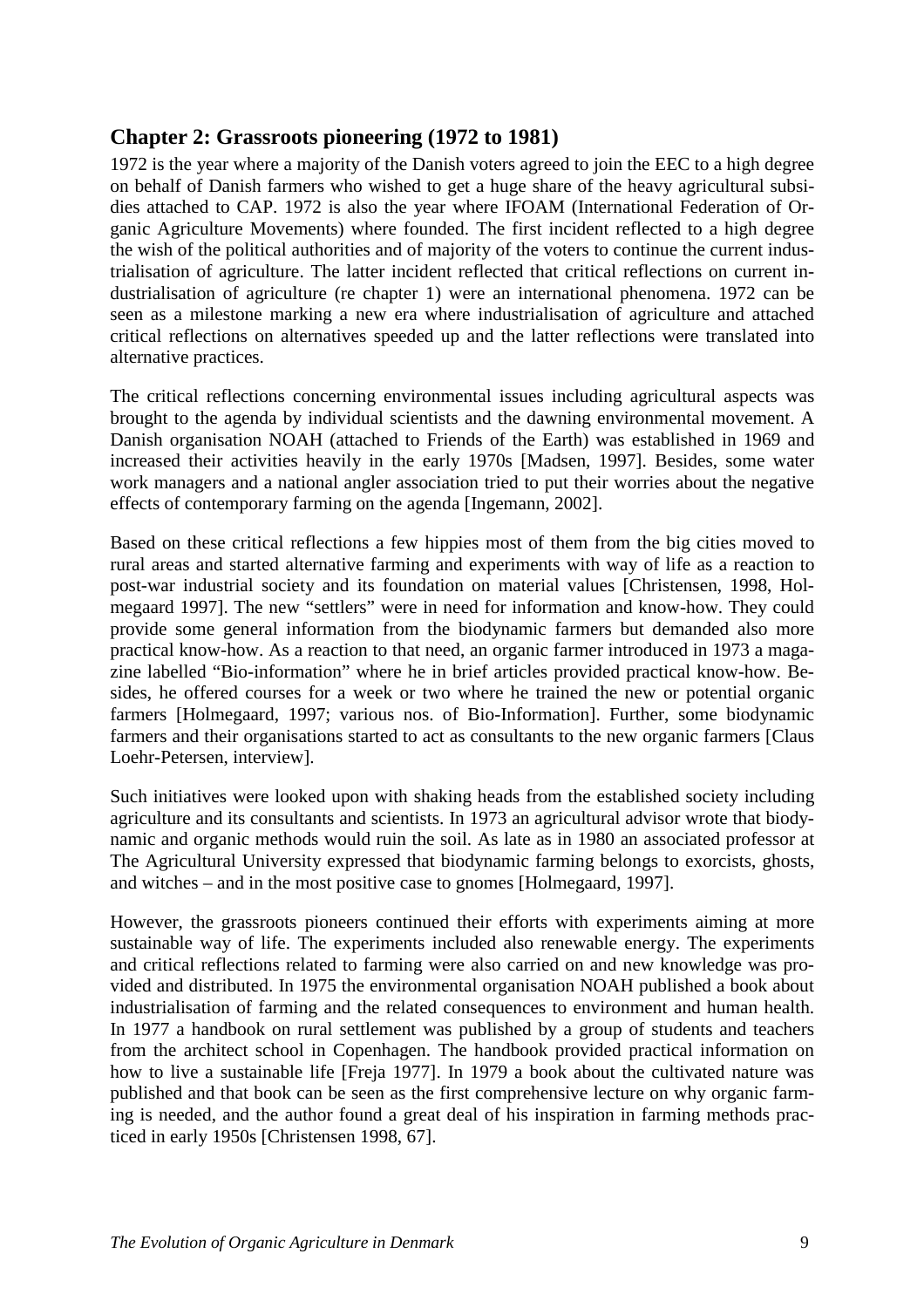Simultaneously, another practical and symbolical milestone was reached, when Svanholm manor (at Zealand, close to the Danish Capitol Copenhagen) was bought by a group of people to be established as a – seen in Danish perspective – new kind of cooperative where families could live in a collective way – a part of them could work on the manor and a part outside. The invention in Danish perspective was that Svanholm tended to be a community more than mere housing. The Svanholm cooperative was established in 1978 and the belonging farm (about 350 hectares) was by the founders declared to be cultivated by use of organic methods. [Bjerre 1997b, 9]. Through the following 15 years the Svanholm Cooperative succeeded in converting the land to organic methods. Svanholm was then for several years the biggest organic farm and became in general known as a pioneering force in the evolution of organic agriculture in Denmark. In this connection it should be mentioned that several individual persons also managed to establish pioneering farms in the 1970s but Svanholm was a very visible actor because of magnitude and the explicit aims for in general to change way of living.

The founding of Svanholm was related to the discourses raised by the so-called "Agricultural Study Group" in late 1970s. The group consisted of a mix of persons like agricultural students (both from farming schools and the agricultural university), young farmers, persons involved in the alternative housing groups (cooperative movement), academics occupied with alternative technology and alternative ways of living, and political activists around gender and general critique of capitalist society [Lynnerup 2003]. Several of the attending persons would fall into several of the categories. However, their common basis was a critical attitude towards conventional agriculture although they founded their critique on different grounds:

- Critique of industrial methods in farming especially due to environmental externalities
- Critique of industrialisation of agriculture especially due to its effects on rural ways of living (pressure on family farms, dis-embedding agriculture in rural cultural and economic life)
- Critique of capitalist society especially due to its effects on property rights to land and slavery for financial institutions and/or restricted possibilities for women in agriculture. [Holmegaard 1997, Hedeboe 1995, Lynnerup 2003]

By way of establishing Svanholm as a cooperative with organic farming all three critical grounds was to some degree considered. By employing organic methods in farming the environmental externalities could be diminished. By means of founding a big cooperative, a cultural and economic community could be established and maintained. By organising the property as a cooperative, the members only had to buy the manor once and avoid financing of generational shifts.

Parallel to the discussions in the Agricultural Study Group, discussions occurred in biodynamic groups and in groups founded in natural scientific perspectives. The biodynamic groups were marked by internal disagreements on how rigid the biodynamic rules should be interpreted [Claus Loehr-Petersen, interview]. These disagreements implied that the biodynamic agriculturists were split into two organisations from 1974 and can be seen as one possible explanation of why the biodynamic movements influence on the evolution of organic agriculture in Denmark was limited. Simultaneously, the groups founded in natural scientific perspectives deliberately wanted to draw distinct demarcation lines to the biodynamics. The former wanted to state organic farming as a technology based on solid scientific grounds and to through away the mysterious reputation attached to biodynamics. To underline these aims and especially to signal scientific foundation, the groups introduced the special Danish name for organic farming: "ecological farming". [Østergaard 2003, Hedeboe 1995, 6]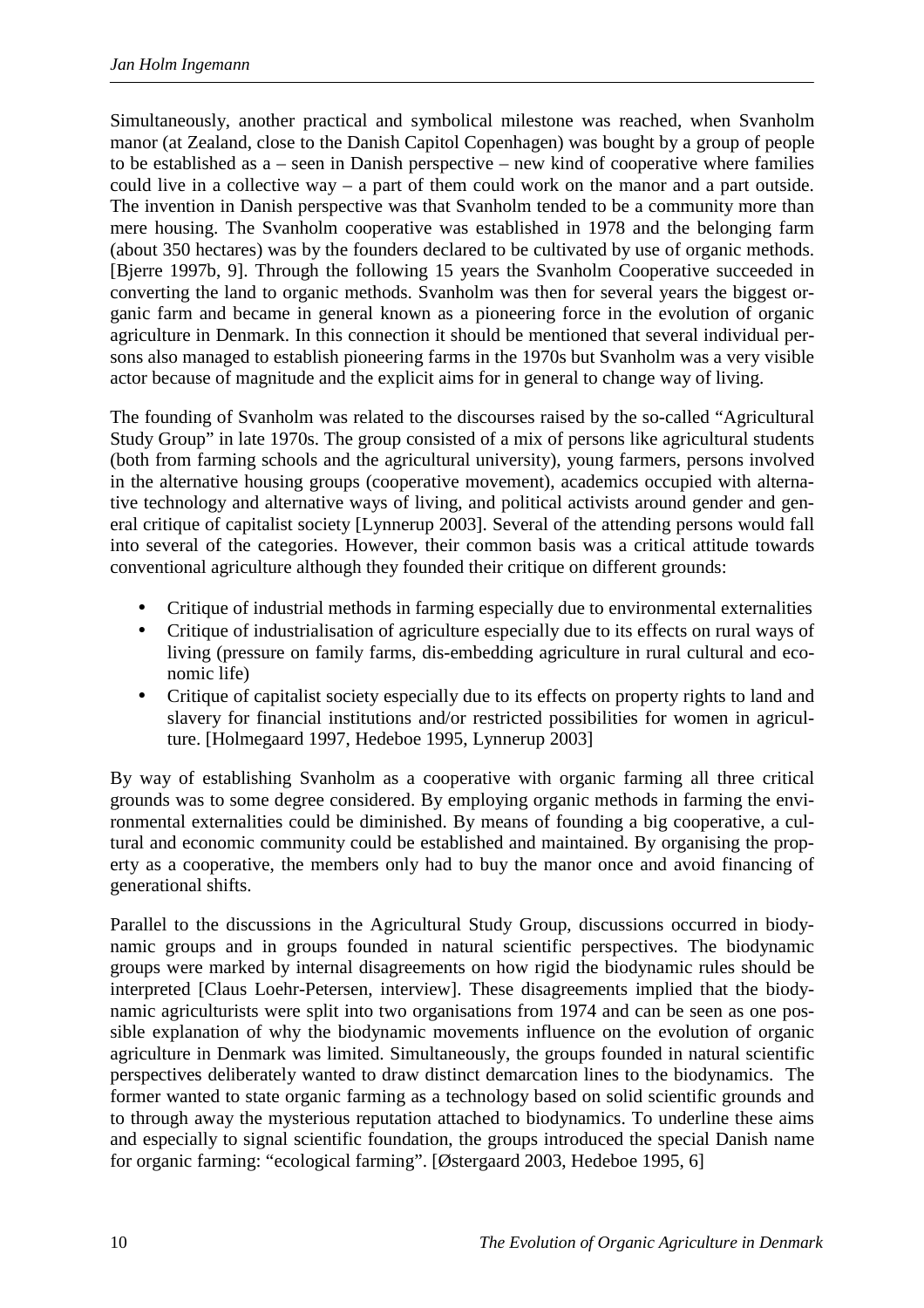#### **Primary production and economy**

For this period there are no valid data concerning production at farm level and concerning the economics of organic production. As mentioned biodynamic farms had been in business since the 1930s but there were only a few and they typically sold produce directly to a small, stable group of interested consumers or to conventional processing companies.

Of organic farms there were only about a couple of handfuls and most of them were part-time or hobby farms.

#### **Distribution and sales**

Production of organic foods was limited in the 1970s and so was of course also distribution and sales. Organic foods were only supplied through health stores, markets, and at the stable door. However, the discourse among critics of conventional farming methods and the difficulties to buy organic foods implied the establishment of wholesale societies on a private, decentralised basis. Svanholm managed to establish an arrangement with Danish consumers' retail cooperative (FDB, the major retail company in Denmark) about deliveries of organic vegetables.

Measured at traditional parameters of quality (especially looks) the organic produce could not meet the expectations of the consumers and simultaneously the organic produce was rather expensive compared to conventional [Bjerre 1997(a), 19; Bjerre 1997(b), 13]

#### **Conventional agriculture**

In the span of years described in this chapter, the conventional agricultural sector was marked by the fact that Denmark became a member of the EEC. That fact gave rise to a great deal of optimism because the sector then could benefit from the Common Agricultural Policy and the admittance to the EEC markets. The optimism for instance showed in 1977 where a governmental white Paper (primarily provided by hands of the farmers' organisations) claimed that contemporary problems with unemployment and deficits of the Danish balance of payments could be solved by means of expanding the agricultural production [Ingemann 1998].

The environmental discourse did not affect the conventional sector. In 1971 the governmental Pollution Board pointed out that there were negative environmental effects of contemporary farming. However, the trade denied any pollution and when the Danish Environmental Protection Act passed in 1973 the parliament refused to impose any restrictions to agriculture referring to the claim that no environmental harm could be ascribed to the trade. [Ingemann 2002]

#### **Summary**

Increasing political and public awareness of human impact on environment marked the era from 1972 to 1981. In that connection some segments pointed at conventional agricultural practices as unsound for the environment. However, the authoritative interpretation was still that conventional farming was harmless to environment. A few grassroots pioneers then grabbed the spoon themselves and established experiments with organic methods and established alternative ways of obtaining and distributing experience through courses, books and magazines. The most spectacular experiments were attached to the manor Svanholm, where the cooperative by means of magnitude gained great importance and influence.

Simultaneously a few segments among consumers started to buy organic partly through the formation of wholesale societies.

Thus, a certain interest for organic methods and products was dawning but the magnitude of organic production and consumption was still very marginal.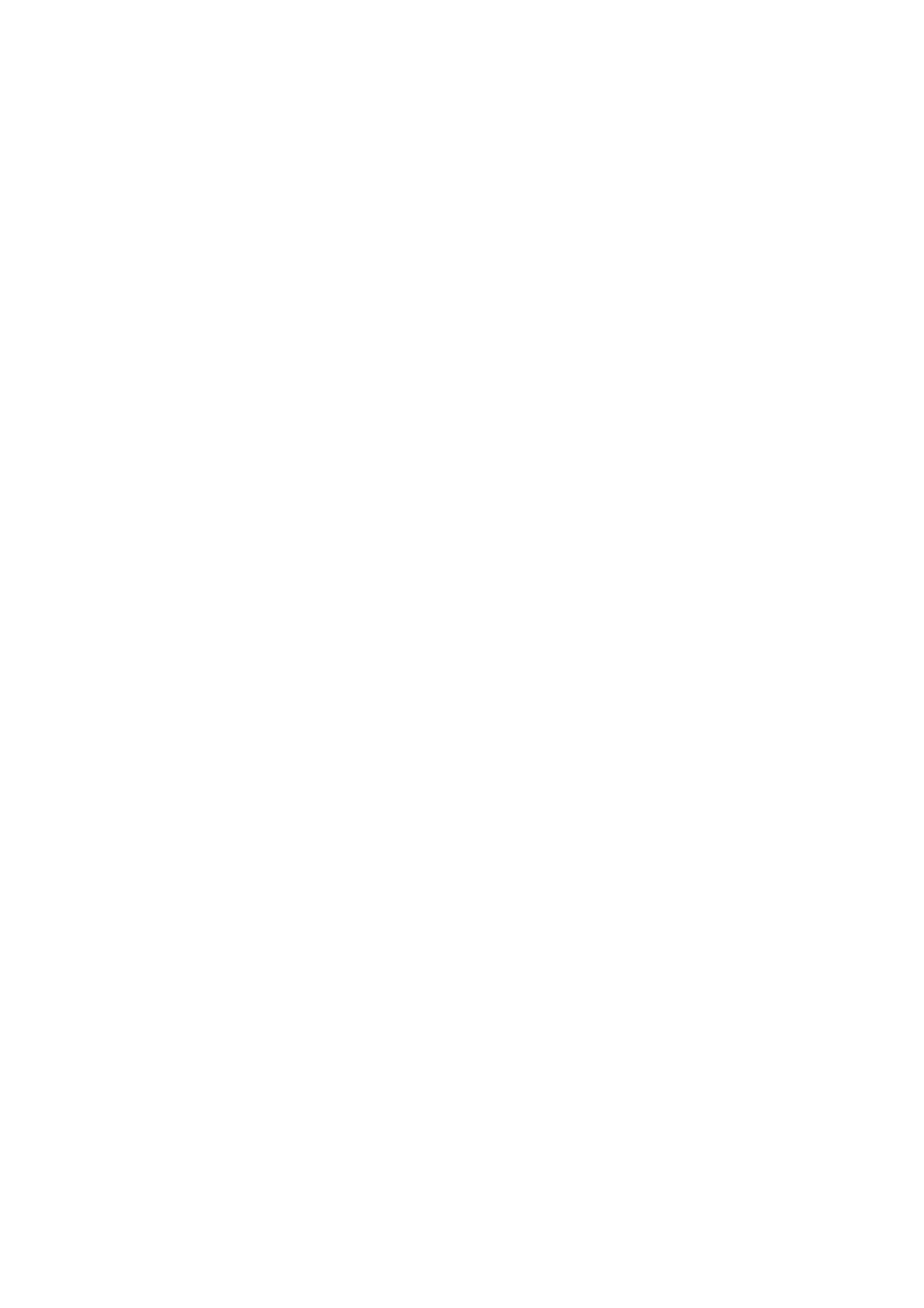## **Chapter 3: Rallying the organic way (1981 to 1987)**

This span of years marks an époque where organic agriculture evolves from experiments made by a few pioneers to an institutionalised part of Danish agriculture. Simultaneously, conventional agriculture is beginning to run into trouble due to rather spectacular problems in aquatic environments – these problems are immediate met with a non-decision strategy which in the long run seemed impossible to maintain – the environmental effects of industrial farming were put on the authoritative agenda together with animal welfare. Organic agriculture seemed to have an answer to both problems which could rally the alternative and gradually institutionalise it.

#### **Institutionalisation by means of organisation**

The Agricultural Study Group, that as described in chapter 2 consisted of a mix of persons with alternative views on agriculture, invited in January 1980 to a public meeting at the cooperative manor Svanholm. The purpose of the meeting was to consider the establishment of a national organisation for organic farming. The participants welcomed the initiative and recognised the need for such an organisation. At the meeting the participants agreed to prepare the establishment, and in 1981 The National Association for Organic Agriculture (LØJ) was established.

Opposite to the conventional farmers' organisations (Danish Farmers Union and. Danish Family Farmers), LØJ was established as an organisation for both farmers and consumers and in that way an expression of a holistic approach. On the other hand it is claimed [Ingemann 2003] that the formation of LØJ obviously was an expression of strengthening the organisational basis by means of excluding parts of the organic movement focussing more on a more general critique of capitalism and of the loss of rural way of life as it was expressed by parts of The Agricultural Study Group (see chapter 2). The fact is that consumers played an unobtrusive part in LØJ and that LØJ focussed more on the mere farming aspects of organic agriculture. This focus on farming approach was underlined in 1982 when the National School of Organic Farming was established to ensure the supply of a professional education of organic farmers.

There were two main tasks for LØJ in the first years. One was to establish rules and standards and the other was to establish an inspection system and an attached label. By establishing rules and standards LØJ had to substitute the former vague fluffy understanding of organic farming with a more clear-cut definition. In doing so, LØJ put focus on the abandoning of chemicals and the necessity to respect the ecological logic of biological processes. However, they also stressed a more holistic approach in the rules and standards by underlining cooperation with consumers, conventional agriculture, and research- and educational institutions as a goal [Christensen 1997, 68 f.]

Also the task concerning the establishment of an inspection system was completed, so in the early 1980s the consumers were able to choose organic foods labelled with the LØJ logo. LØJ also registered the brand "økologisk" (ecological), so farmers who wanted to sell organic foods had to join LØJ and its inspection system [Geer & Jørgensen 1996, 9]. The communication was in the first years facilitated by means of a newsletter that until 1988 was rather unambitious and with focus upon internal communication only.

1981 was also the year were the periodical "Praktisk Økologi" (practical ecology) started. A company that was specialised in publications about nature and biology published it and the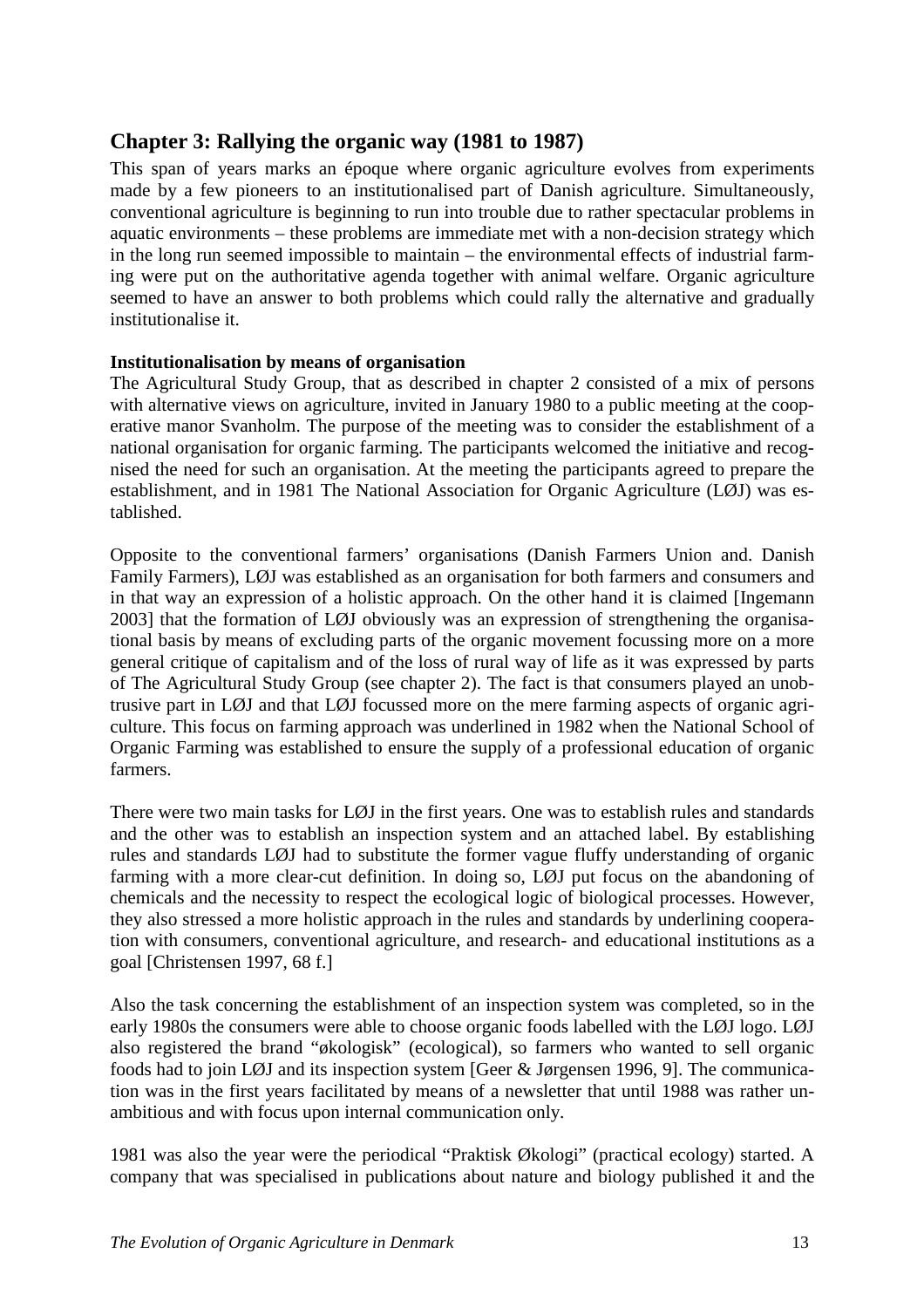editor (who had an academic degree in natural sciences) was one on the pioneers in organic farming. The periodical contained articles describing how to practice organic farming and gardening, and it propagated national and international knowledge and experience in the field. It was characteristic that the articles were knowledge based but simultaneously organic methods were looked upon as small scale and simple technology. Praktisk Økologi became in this rallying period the most important source of practical, knowledge based information for the established – and especially the new coming – practitioners.

In 1982 the next crucial milestone was reached when the National School for Organic Farming (DØJ) was established. In Denmark farmers are traditionally educated at Farming Schools. These are founded and governed by farmers' organisations on a regional basis but mostly financed by government. DØJ was founded at the same legal basis but as a national school. The foundation of DØJ was an answer to the increasing demand for education and know-how among the increasing number of organic farmers and a few conventional farmers that showed interest in organic methods. More symbolically DØJ was also a signal about aims of professionalizing the organic sector. DØJ was like the other farming schools able to offer the official Danish Farmers' education but determined to organic methods only. Besides, as is the case with conventional schools, DØJ was able to offer in-service courses. [Jubilæumsskrift; Christensen 1997, 68;]

The steps towards professionalizing the organic way carried on and in 1984 LØJ, the two biodynamic organisations, and the family farmers' organisation reached an agreement after which organic and biodynamic farmers were offered advising from the family farmers' advisory service. The necessary financial support was secured by means of the green majority in the Parliament [Holmegaard 1997, 7; Landbrugsmagasinet nr 38 1986]. Co-operation with the Danish family farmers was obvious why organic farming contemporary was looked upon as a typically small scale technology. Simultaneously, the family farmers' organisation was squeezed in the increasing amalgamation that followed industrialisation of farming especially from the 1960s. So part of the actors inside the family farmers' organisation saw organic agriculture as a possibility to slow down amalgamation and to revitalise small and medium size farms.

In 1985 biodynamic farmers and consumers established their own inspection system under the brand "Demeter". The biodynamic way didn't however get the same proportion of public attention as the organic.

#### **Pressure on conventional agriculture**

The organic sector was rallying and did so with certain interest from mass media. The latter primarily laid down a consumer-perspective and interpreted the organic way as an opportunity to provide better, more authentic foods, better animal welfare and less harm to the environment. However, this public interest didn't in the beginning imply similar interest from the political authorities. As mentioned in chapter 2, the Danish parliament refused to impose restrictions on agriculture when the environmental protection law was passed in 1973. The argument was that it had not been conclusively documented that a pollution problem existed that could be ascribed to the trade. The non-decision strategy thus succeeded, as environmental issues were excluded by definition from the agricultural policy field [Ingemann 2002]. In 1980 the American ministry of agriculture published "Report and recommendations on organic farming". In that report organic farming was defined and several arguments in favour were presented. That report was important to Danish organic agriculturists because they here could refer to authoritative sources in a show down with the mysterious label that some actors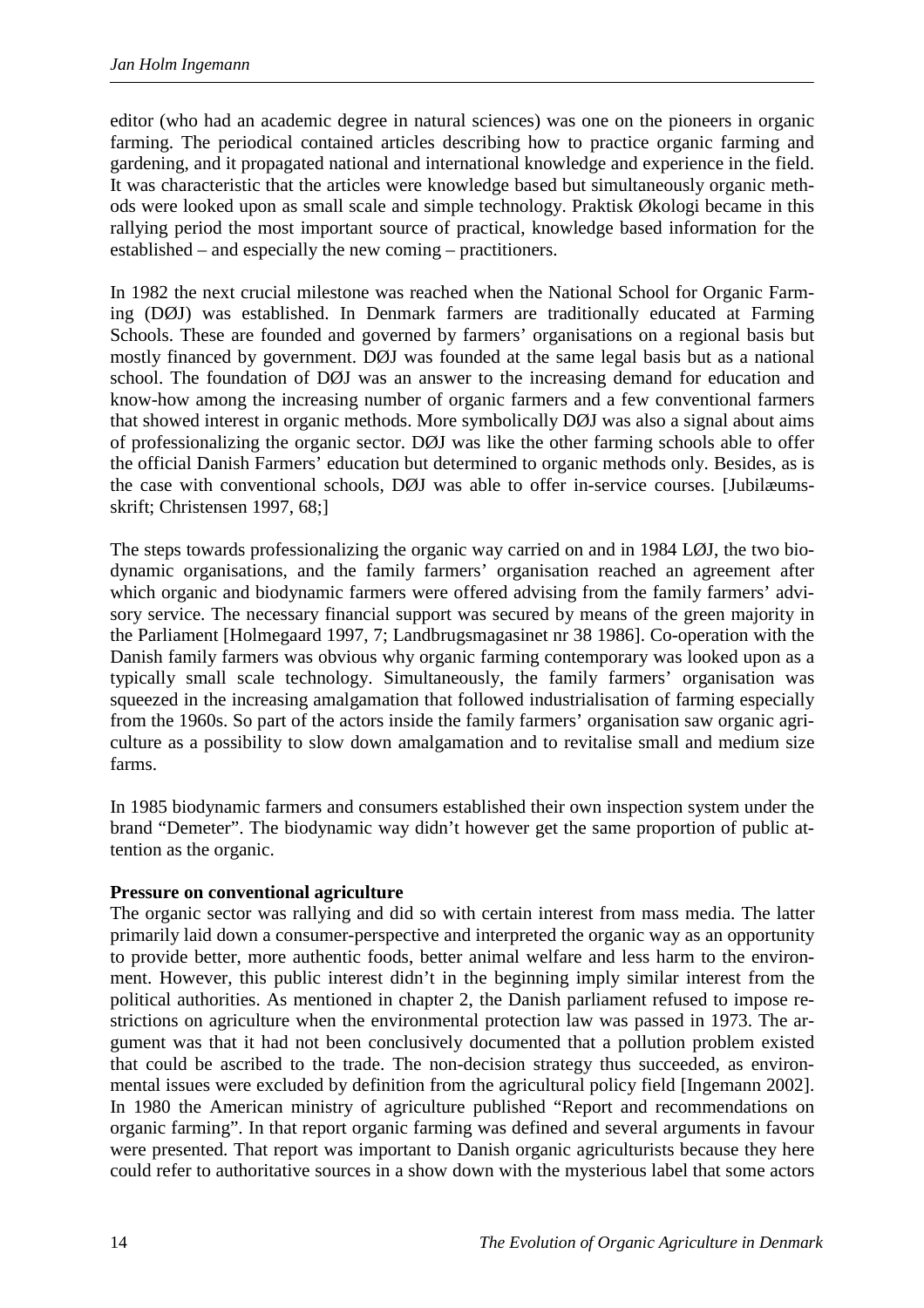in Denmark tried to put on the organic way [Holmegaard 1997, 19]. Neither the American report did affect the Danish authorities.

1984 marked a turning point. The background was an increasing number of reports about deoxygenation and fish kill and of cases where the values for nitrate in drinking water were significantly unacceptable. After this, the Danish Environmental Protection Agency (EPA) found it impossible to ignore agricultural pollution and initiated a research project to document this. A steering group for the project was formed, in which representatives from the Ministry of Agriculture participated. In the report, the latter tried to hold on to the non-decision strategy, for example by claiming that the pollution was caused by wastewater from households, not agricultural fertilisers. The EPA proposed a green tax on fertilisers, while the Ministry of Agriculture found that information to the farmers would suffice. The report clearly exposed the disagreement between the EPA and the Ministry of Agriculture. Subsequently, the Minister for the Environment ordered the EPA to prepare an action plan in co-operation with the agricultural organisations. The plan demanded storage capacity for manure and economic support to establish such plants, but it didn't indicate any goals for reduction. During the implementation stage, the agricultural organisations used their influence to further dilute the plan via negotiations with the EPA and the National Association of Local Authorities; the latter because the municipal authorities would be in charge of inspection at the farms. From the complex point of view of agricultural policy, the outcome was successful because taxes were avoided and replaced by limited regulation and new subsidies.

However, experience dictated that it probably would not be possible in the long run to keep environmental problems out, so the Ministry of Agriculture decided to include it in the agricultural policy field on its own terms. In 1984 it formed a commission for the structural development of agriculture and environmental issues. Trade representatives dominated the commission, and the environment was not represented. The commission issued a report in 1986, and its conclusions on the environment agreed with the Ministry of Agriculture's policy in connection with the 1984 action plan [Betænkning nr. 1078]. [Ingemann 2002]

The ink in the report was hardly dry before the agro-political community lost control for a while. Environmental organisations had pointed out that the 1984 plan was inadequate. In 1986 there were new severe cases of deoxygenation in Danish waters, and intensive media coverage forced the government to act. It proposed an action plan to be filled in after negotiations with the agricultural organisations (where the organic farmers' association did not count as an agricultural organisation). The then green majority in Danish parliament was not satisfied and passed a resolution that forced the government to prepare an action plan that aimed to reduce agricultural nitrogen discharge by 50% within three years. In the political negotiations, the green majority advocated a fertiliser tax in agreement with the EPA's basic recommendation. After serious pressure from among others The Danish Family Farmers' Association, the Social Liberals dropped the tax, the green majority crumbled, and in 1987 the Social Liberals made a compromise with the government about the first Aquatic Action Plan (AAP I). The plan contained the demanded reduction goal, but exclusively through soft regulatory and informative means. Furthermore, the Prime Minister decided that the Ministry of Agriculture to a large extent would implement the plan. [Ingemann 2002]

In the intermezzo described above it became obvious that it was no longer possible to maintain a non-decision strategy in relation to conventional agriculture and environment. Thus, organic farming also appeared gradually more as a relevant and obvious alternative seen from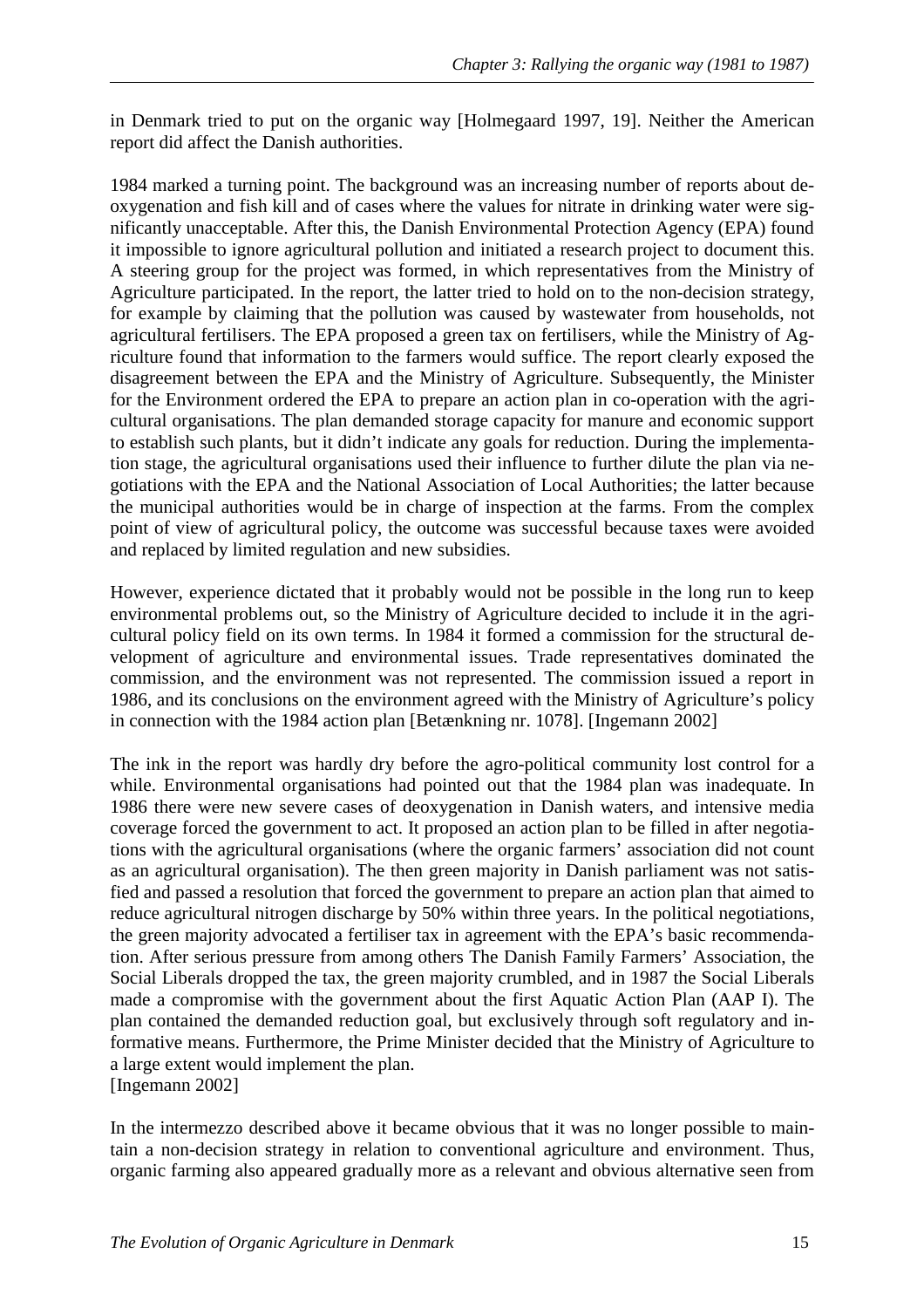an authoritative point of view. The ministry of agriculture publish in 1986 a report from a commission [Landbokommissionen 1986] that says that organic farming can obtain increasing importance in the following years although it will only be as a niche. The report also stated that the premium prices attached to organic foods would necessitate a "conversion" of the consumers. The report defined organic agriculture [page 78] as a question of farm management only (e.g., excluding certain industrial inputs, rotation crop and recirculation of resources). Also the ministry of environment published a report in 1986 where organic farming was put on the agenda and the report advocated for public support especially to compensate conversion costs [Miljøministeriet 1986, 48]. In this report it was stated that organic agriculture is not just a matter of farm management but that the ministry delimited their considerations in accordance with the ministerial resort.

However, organic farming was brought on the authoritative agenda. In 1986 the governmental agricultural research institution started to comparative studies of conventional and organic systems and in 1987 the Agricultural University founded a position in organic farming.

#### **Acceptance and second thoughts**

Organic agriculture was becoming more accepted and was brought to the authoritative agenda. That fact raised some second thoughts among several of the pioneers. They were afraid that the movement would get stuck in the governmental marmalade and that organic agriculture would be reduced to a matter of avoiding pesticides and chemical fertilisers only [Holmegaard 1997, 34; Christensen 1997, 70-71]. This reductionism was seen in the two 1986 reports on organic farming where the definition was delimited to farm management although the report from the ministry of environment admitted that organic agriculture was more than that. However, the steps were taken and organic agriculture was put into a new trajectory.

#### **Primary production and economy**

As described in chapter 1, Danish economy was in the first part of the  $20<sup>th</sup>$  century depending upon agriculture. That is why Danish agriculture traditionally has been very well described, which by the way still is the case. However, data are primarily provided by way of the farmers' organisations (Farmers' Union and Danish Family Farmers). Through their advisory services they have access to almost all farmers' bookkeeping and then access to a broad variety of primary data at the farm level. Some of the organic (and biodynamic) farmers were members of the conventional organisations but did not (until 1984) have access to special advisory services and where not registered as organic (or biodynamic) farmers. That is one of the main reasons why there a no valid data available about the economy of organic farming in this period.

#### **Dawning markets**

In the beginning of the 1980s it became possible to buy organic vegetables in some of the consumers' cooperatives (FDB) but only very limited quantities were available. The organic consumers were still very few and the majority of the consumers did not show any interest in organic foods. The supply vas limited, prices high compared to conventional foods, and there was no or little marketing and general information [Bjerre 1997 a, 16-21].

The distribution through FDB was facilitated by a contract between FDB and LØJ. The contract stated that FDB would distribute and market organic produce and that LØJ – then the only certifier of organic products – would certify the farmers and the products. Until the second half of 1980s the assortment only consisted of vegetables. The co-operation with FDB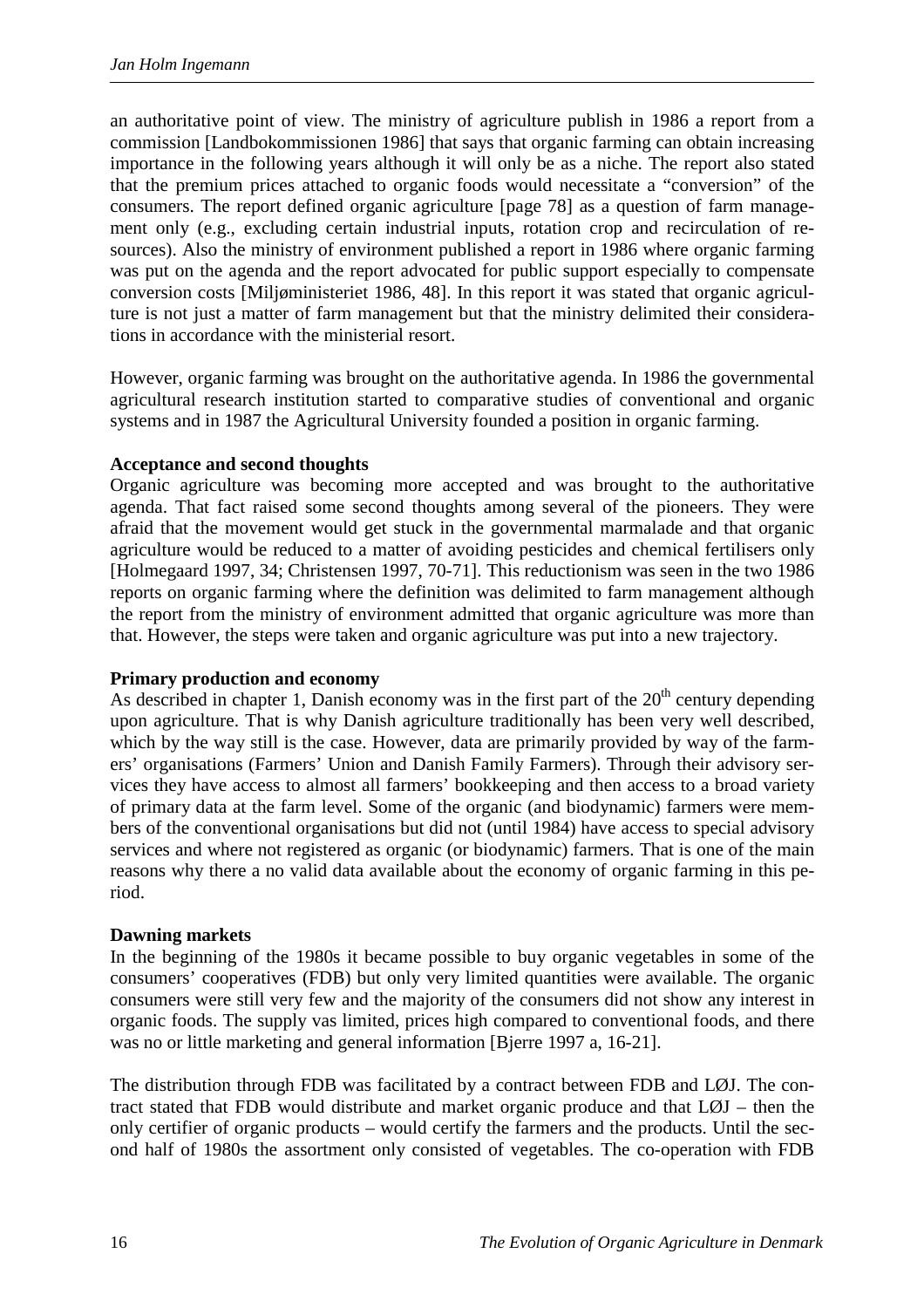was seen as an important recognition of organic agriculture and it implied that it already at this early stage was possible to buy organic in supermarkets [Hedeboe 1995, 6-7].

Processing of organic foods was very limited. In 1986 a single dairy (Grindsted) began to produce organic cheese. The dairy was private and co-operated with a few organic milk farmers in Northern Jutland [Jensen og Michelsen 1991 a, 29].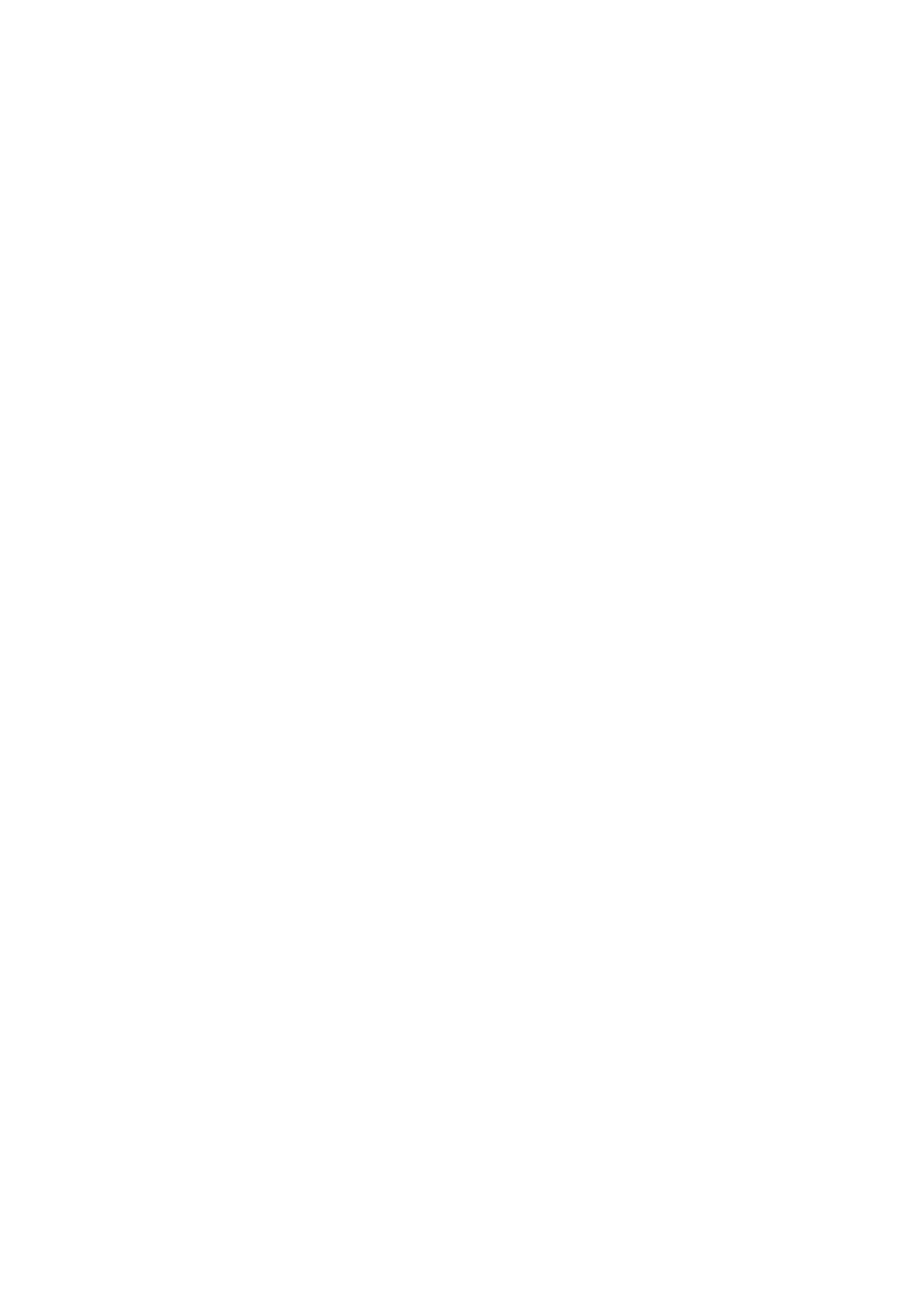## **Chapter 4: Inclusion and expansion (1987 to 1992)**

While the period from 1980 to 1987 was marked by organisation of the organic sector and rather successful attempts to draw social attention to it, 1987 marks the year where organic farming obtained governmental recognition. The crucial milestone was reached when Danish Parliament passed a law about organic farming – the so-called "økologilov" (ecology law). That was a crucial milestone because it symbolised the authoritative recognition of organic farms as a part of Danish agriculture and because it implied the entrance to a new era where the organic movement got access to the agro-political complex and then had to undertake the role as a responsible actor.

#### **Conventional agriculture under pressure**

As mentioned in chapter 3, conventional agriculture came under increasing pressure in the mid 1980s due to problems in aquatic environment especially linked to overuse of fertilisers in farming. In spring 1986 the national TV news broadcasted a feature telling about fish kill in Kattegat (the sea north of Zealand and Funen). In the feature a fisherman showed a bunch of dead lobsters and the latter became a symbol of the battle between conventional agriculture and the surroundings. The feature symbolically revealed that action had to be taken. [Ingemann 2002]

The farmers' associations tried to avoid regulation, especially by claiming that the debate was a media creation intended to persecute a decent trade, crucial to Danish economy. Several protest meetings were organised by farmers' associations against victimisation and to emphasise the obligation of national politicians to defend and protect farmers against absurd and emotional attacks, especially from the political left [Landsbladet and Landbrugsmagasinet November and December 1986].

Simultaneously a public debate about subsidies to organic farming was carried on. A former social democratic minister of agriculture was ready to support organic farming and the then present minister (liberal) would not refuse that subsidies to organic farming could be adequate [Landbrugsmagasinet no 40 and 50 1986]. The Family Farmers Organisation (that in 1984 introduced service to organic and biodynamic farmers) was also positive. On the other hand the Farmers Union strongly opposed. The president stated that *"you begin a new production if there is a commercial market – you do not run to government to ask for support to this and that"* [Landbrugsmagasinet no 38 1986]

As a basis to understand the key role of Danish Family Farmers and the Social Liberals it is necessary briefly to describe one person linking the two together. Hans Larsen Ledet was vice-president in Danish Family Farmers and MP for the Social Liberals. In the latter role he also acted as spokesman in agricultural affairs. He was a key actor in the agreement about advising service to organic and biodynamic farmers in 1984. He was also a key actor in the political negotiations prior to the ecology law. To the family farmers he explained organic farming not as competition to conventional farming but as new possibilities [Landbrugsmagasinet 40 1986]

New possibilities did however also trigger members of the Farmers' Union at the end of 1986. In their magazine one of the vice-presidents stated that several members would like to know more about the market for organic foods and wish to become a part of the organic advisory service as established between LØJ and the Family Farmers [Landsbladet 50 1986]. That wish was granted in January 1987 [Landsbladet 4 1987]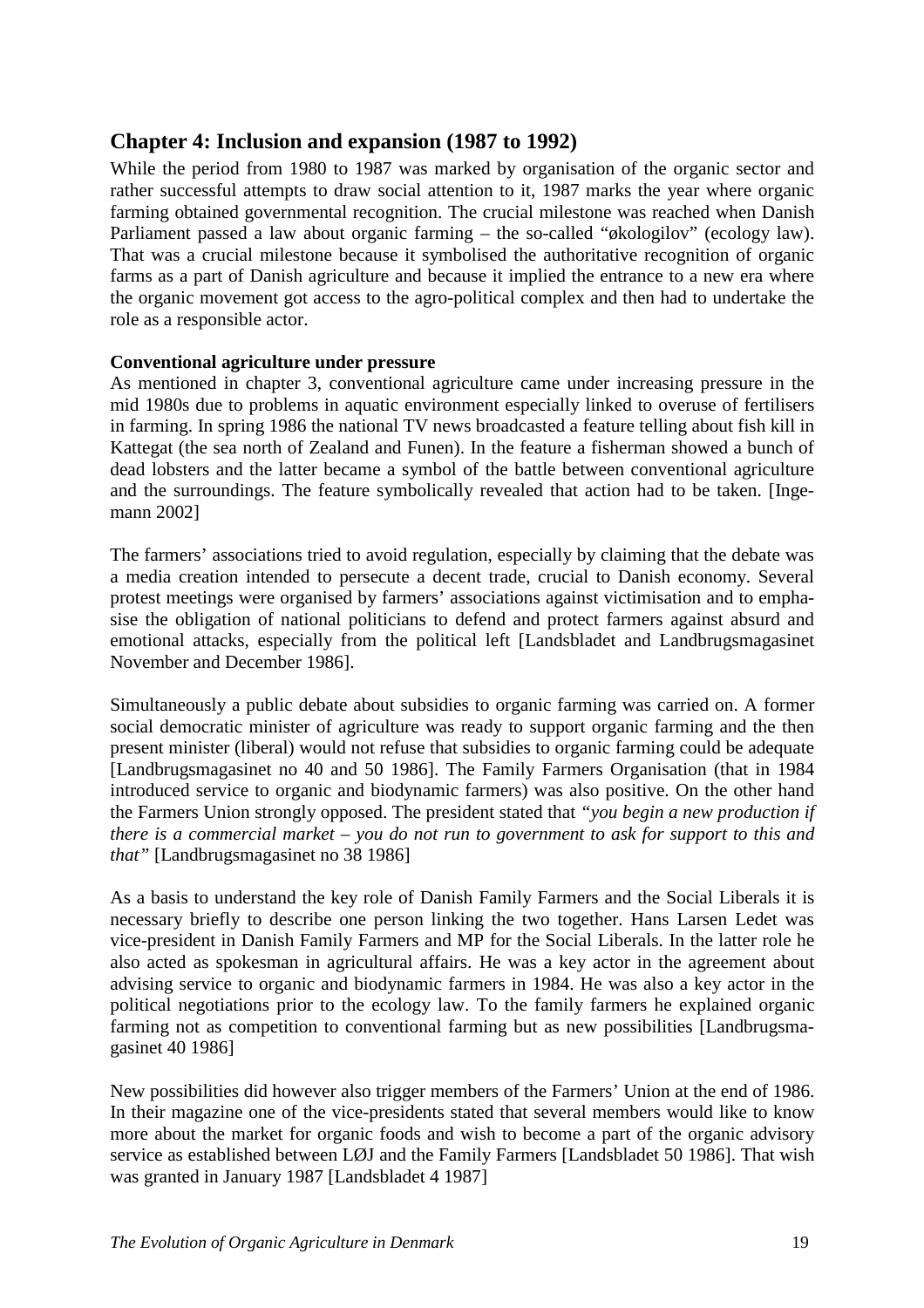The Socialist Peoples Party proposed in November 1986 a parliamentary decision about support to organic farming. Their proposal consisted of five points:

- Establish a governmental certification scheme and label for organic produce
- Establish an advisory board under the minister of agriculture with one member appointed by the minister of agriculture, one member appointed by the minister of environment, one appointed by the family farmers and three appointed by the committee for organic and biodynamic agriculture<sup>7</sup>. The board should establish rules etc., related to certification and labelling.
- Provide subsidies to innovations in organic foods
- Provide conversion subsidies to organic farmers up to five years
- Increase the number of organic advisors

The party remarked in Parliament that they would expect the expenses to amount to 25 million DKK in 1987 [Folketingstidende 1986-87, Tillæg A 1413-1422]

A few days later, Hans Larsen Ledet proposed a law about organic farming in Denmark. He stated in parliament *"… it is now the time to pass a law for organic farming. It is necessary to provide guidelines and definitions for organic farming and that we provide guarantees to the consumers that when they buy organic it really is produced with organic methods"* [Folketingstidende 1986-87, FF 1924-1925, my translation JHI].

The proposal from Larsen Ledet consisted of the following main elements:

- The aim of the law is to promote the evolution of organic farming in Denmark
- Establishment of an advisory board under the ministry of agriculture to promote, follow and evaluate the evolution and possibilities of organic farming
- The advisory board consist of one member appointed by respectively the ministry of agriculture, the ministry of environment, the biggest organisation for Biodynamic agriculture (LBF), LØJ, Farmers Union, Danish Family Farmers and the consumer board. The representative from ministry of agriculture is president.
- Governmental subsidies to promote organic farming that equals 10 million DKK in 1987, conversion subsidies for one year
- Establish certification of farming, processing, distribution, marketing, transport, etc. related to organic foods. Certification etc. will be decided by the minister of agriculture

[Folketingstidende 1986-87, Tillæg A 1499-1504]

The latter proposal was rather similar with the proposal from Socialist Peoples Party except for a couple of important differences. The proposal from Socialist Peoples Party gave more power to the advisory board for instance to decide rules related to certification. The board did not count members from Farmers Union and the consumers' board in the proposal from Socialist Peoples Party. The board counted three members appointed by organic/biodynamic farmers in the proposal from Socialist Peoples Party but only two in the proposal from Larsen Ledet. Finally, the proposal from Larsen Ledet only contained subsidies for 10 million DKK

<sup>-&</sup>lt;br>7 The committee was established to secure co-operation between LØJ and the two organisations for biodynamic agriculture. It was especially active in the establishment of advisory services.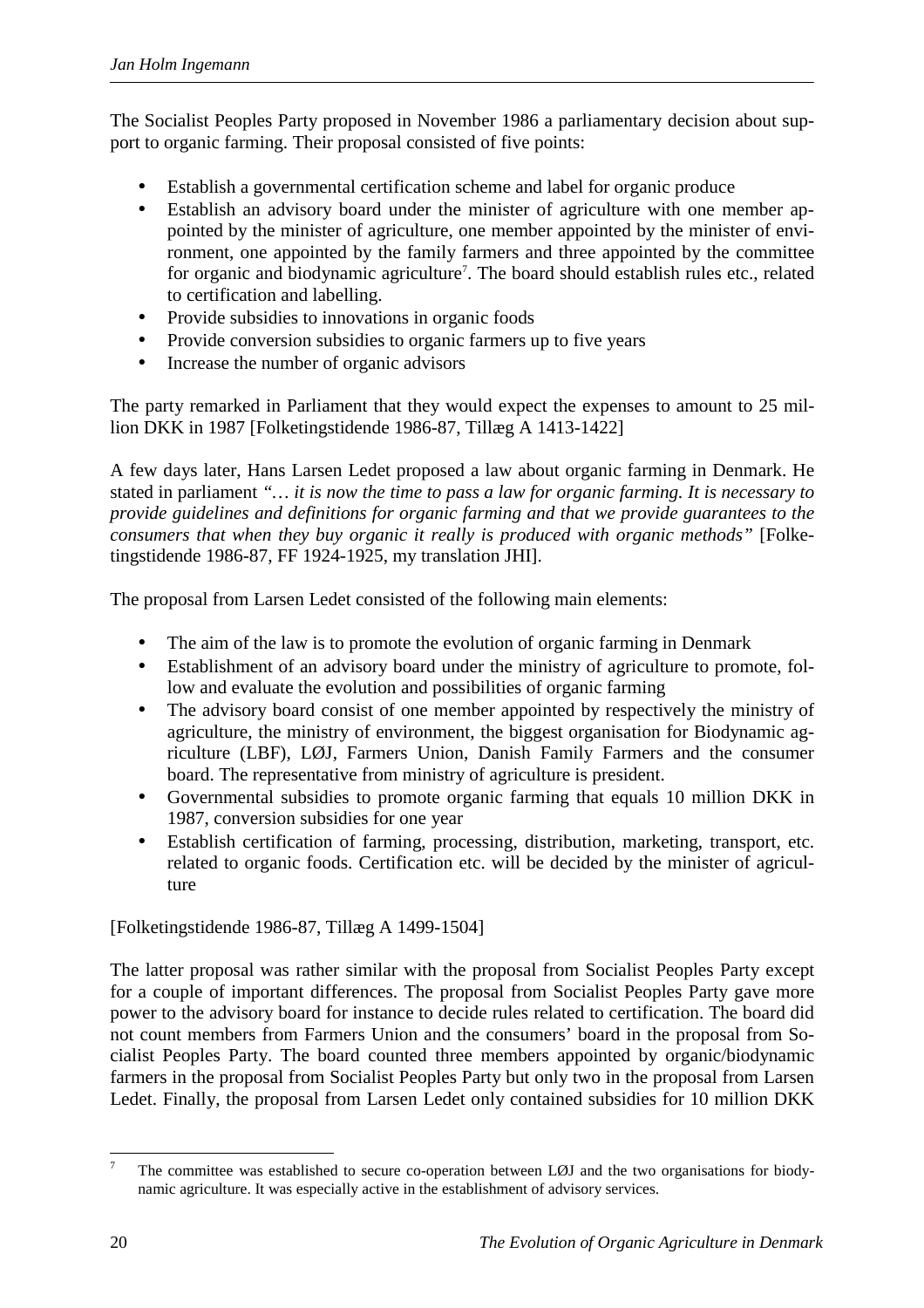and subsidies to conversion for one year while the proposal from Socialist Peoples Party had 25 million DKK and conversion subsidies for up to five years.

Parallel to the political debate a working group in the ministry of agriculture was elaborating on a report of organic farming in Denmark. The report was published in December 1986 and stated that yield was 10-20 percent lower in organic and that organic foods might be able to reach a share of 10 percent of the market and that there could be interesting possibilities for exports. The report also contained recommendations such as:

- Subsidies for conversion
- Establishment of a certification scheme
- Establishment of an advisory board with members just as in the proposal from Hans Larsen Ledet.

[Geer & Jørgensen 1996, 9; Medlemsblad for landsforeningen Økologisk Jordbrug 1987 no 33, 18]

LØJ was very pleased with the public exposure of organic farming and in general very content with the prospect of a law for organic farming. The organisation was lobbying to obtain maximum influence on the details [Ibid]

In parliament all parties except one right-wing protest party revealed a positive attitude towards organic farming and the need for public support. The minister of agriculture (liberal, the party traditionally representing members of Farmers Union) said for instance in one of the debates that government looked upon organic farming as an interesting and seemingly promising opportunity for Danish agriculture, so the government found it fair and right to give public support to organic producers [Folketingstidende 1986-87, FF 5058-5098]. Other arguments presented in the parliamentary debate:

- The Social Democrats would like to support organic farming but found the proposal from the Social Liberals to modest. Further they claimed that the small and medium size family farms would be the most important actors in organic farming.
- The Conservative Party found that organic farming was a niche production that might evolve to some thing bigger and more important.
- The Liberal Party was missing a discussion about what organic farming is. They also advocated for the possibility that farmers could farm a part of their land as organic and the rest as conventional.
- The Socialist Left Party criticised the proposal for operating with organic farming as a niche. According to the party-spokesman, organic ought to be the dominating way of farming. Further, he criticised that the Farmers Union should be a member of the advisory board – The farmers Union had never liked the thought of organic farming but explicitly contested it; so what kind of interest could they have in joining the board the spokesman asked.
- The Progress Party (right wing protest party) stated that they did not contest organic farming but in principle it should be a decision left to the single farmer. The parliament should neither interfere with subsidies nor regulations.
- The Social Liberal Party found the positive interest overwhelming.
- The Socialist Peoples Party pointed out that the bourgeois parties had changed their attitude. A couple of month before they had ridiculed organic farming and now they were suddenly in favour.

[Folketingstidende 1986-87, FF 5058-5098]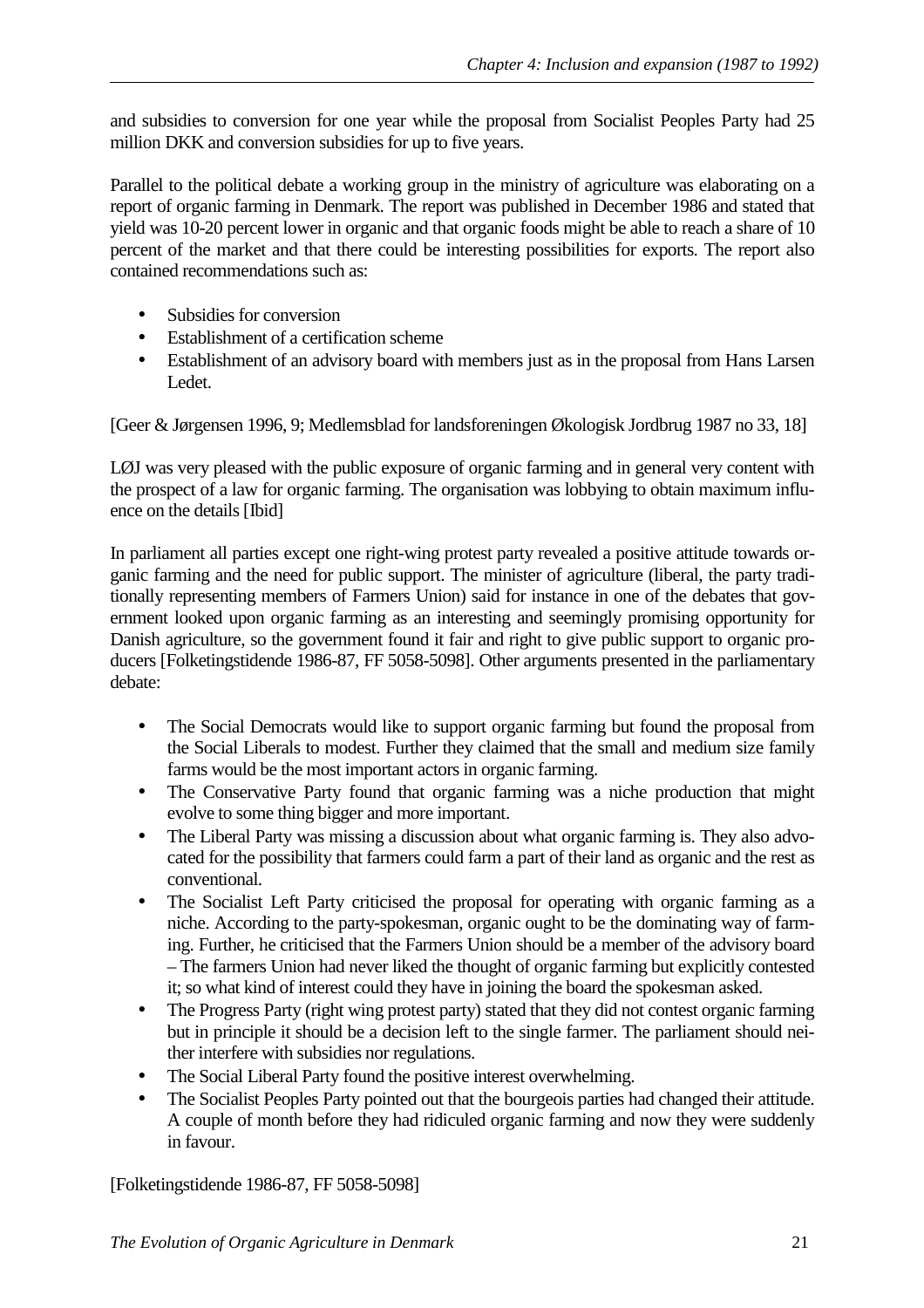In the following months Parliament were working with the proposal. There were only a few changes and only a few debates. In one of them there was an argument whether the Social Liberals or the Socialist Peoples Party should be credited the fact that a new law about organic farming was soon to become a reality. In another debate the Progress Party provided a new argument against the law: it could harm the exports of conventional agricultural goods because it would signal that conventional goods are second class and unhealthy. However, May 14<sup>th</sup> 1987 the law passed with all votes in favour except the votes of the Progress Party. [Folketingstidende 1986-87, FF 11807-11809].

#### **The content of the law**

The law ended as a synthesis of the proposals from Social Liberals and Socialist Peoples Party although the result was closest to the proposal from the former [Landbrugsmagasinet 21 1987]. So the Farmers Union became represented in the advisory board, LØJ and LBF (the biggest organisation for biodynamic farmers), and the committee for organic and biodynamic farming got each a representative.

The budget became 10 million DKK the first year to cover subsidies to conversion and initiatives for developing purposes. The latter could be given to projects that were seeking to solve special starting problems related to processing, marketing, distribution, etc. of organic foods. These means could also be used to support development of materials to education and information and to experiments, including experiments at the farm level. [Jordbrugsdirektoratet 1992, 64].

However, the most crucial element in the law might be that only farmers that were inspected by the Plant Directorate (directorate under the ministry of agriculture) could sell their agricultural goods as organic. In other words, whether foods were organic or not was from now on a matter of approval from governmental authorities and no longer a private matter between producer and consumer.

#### **Second thoughts – again**

As mentioned above, LØJ was pleased with the interest from the surroundings in general and from the authorities in particular. With the ecology law (and especially through the advisory board) LØJ finally got access to the ministry of agriculture and to the exclusive agro-political complex. Just after the law was passed, it was written in the LØJ newsletter, that the law was good and considered the point of views LØJ had been fighting for in several years [Medlemsblad 37 1987]. But it was also stated that the big organisations suddenly were interested in organic farmers and that the future would show whether LØJ was strong enough to keep the ideals. It was further stated that the two conventional organisations (Farmers Union and Danish Family Farmers) from spring 1987 was in charge when it comes to organic advisory services and that government with the new law would be in charge of certification and inspection of farmers and products [Medlemsblad 36 1987]. Many members of LØJ were afraid that LØJ would get stuck in the governmental marmalade, loose influence, and forget the values and principles upon which organic agriculture was originally based. In the new governmental system, organic might be reduced to a matter of farm management practices only. That debate continued the rest of 1987 (and for that matter have continued until now), for instance reflected in the newsletter September 1987 where it was stated: *"Utopian rules that can not be practiced are not adequate, but it is still necessary to stick to our Utopian ideas; we must continue to discuss and shape the aims and principles behind organic agriculture. The pressure to compromise … with economic and natural scientific arguments will increase in connection*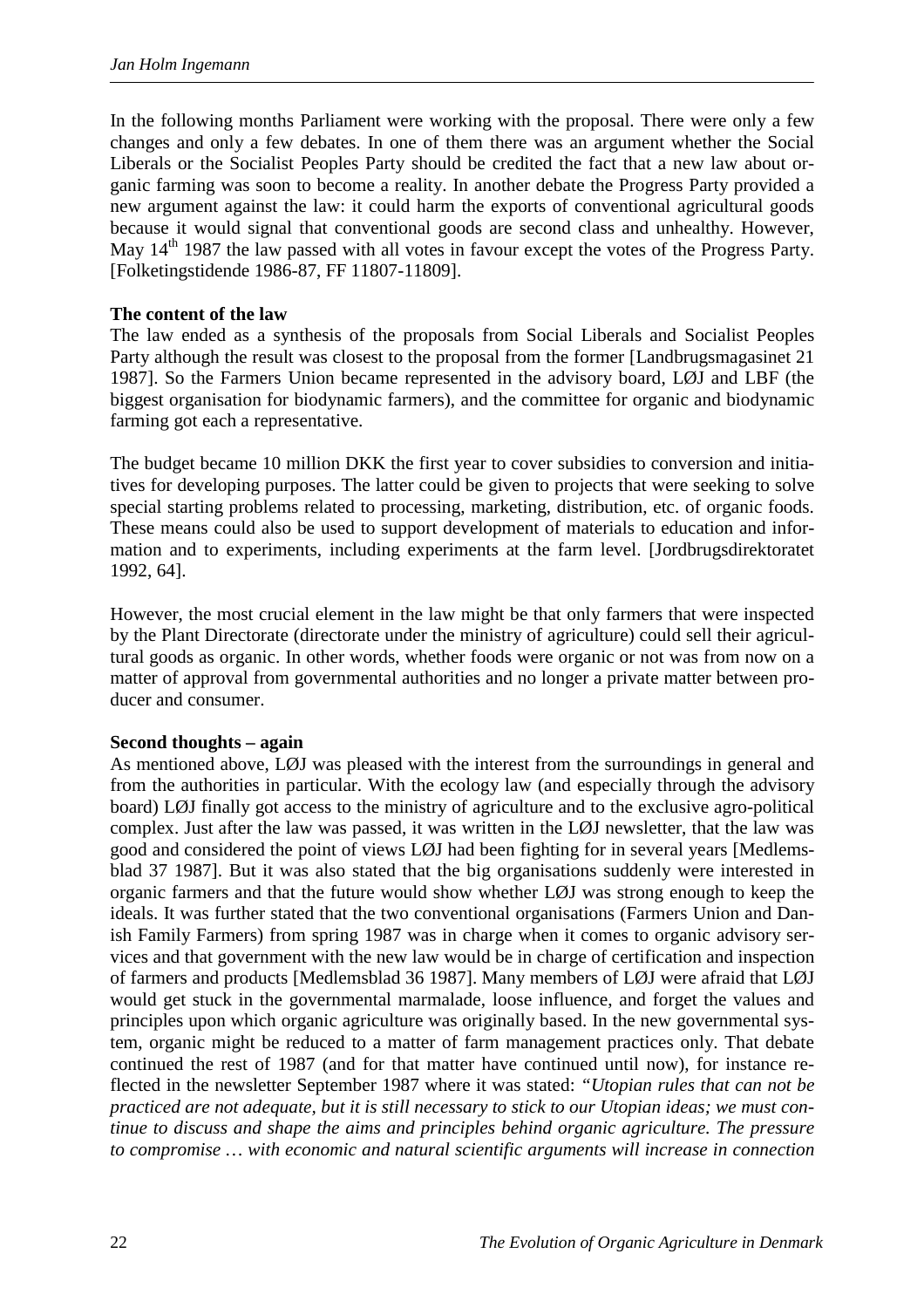*with the "governmentalisation" of the organic movement"* [Medlemsblad 38 1987, my translation JHI].

The debate about the core of organic farming and the risk to loose it continued. In 1990 Troels Østergaard (one of the pioneers in the introduction of organic farming in Denmark and the key person behind the magazine Praktisk Økologi re chapter 3) stated that organic farming were in lack of a proper and adequate environment for research and development. He found that research and development were carried out on terms set by conventional agriculture and without any understanding for the rationale of organic methods. He argued that when you are brainwashed at the Agricultural University, and are busy doing your daily work as researcher or consultant, then it is difficult to understand the basics of organic farming. [Økologisk Jordbrug 72 1990]

#### **The red Ø label**

From 1987 a governmental certifying scheme was institutionalised to ensure consumers that produce and processed foods actually were organic. However, the authorities did not have a label to put on certified products but it was still possible (and most actors in the industry demanded) to use the LØJ logo as label. As described, the name for organic was in Denmark chosen as the Danish word for ecology (økologi) and the ministry introduced a governmental label with the Danish letter "Ø". The system implied that the Plant Directorate (department under the ministry of agriculture) should certify and control organic farmers while the veterinary authorities would certify and inspect processing, distribution and retail sales. The certified products could then from 1990 be labelled with the red Ø [Geer & Jørgensen 1996, 9-11, Landbrugsministeriet 1992, 51-65; Landbrugsmaganiset 21 1987, Økologisk Jordbrug 58 1989]. The label was not an immediate success because the supermarkets were not prepared to market it in the beginning. [Økologisk Jordbrug 64 1990]

In 1990 the law expired. There was however general agreement in Parliament that it was still for some years necessary to give subsidies to conversion to organic farming and in March 1990 the law was prolonged till 1993.

#### **Debate about sustainable agriculture**

Around 1991 and 1992, a widespread social debate about sustainability started in Denmark. The starting point was the Brundtland-commission report [World Commission, 1987]. The debate was primarily organised through collaboration between various movements. Many private as well as public institutions were inspired to frame action plans for sustainability, for example, action plans for Danish farming provided by the ministry of agriculture and most farmers' associations. Almost all these action plans redefined sustainability from a concept of environmental long-term survival of man to a concept of short-term economic profit for farmers and, to some extent, of social economy. The dominant notion of the plans was: consideration for the business economics and social economics of the agricultural trade implies that we must prioritise the ability to compete (infer implicitly competition on prices). It is essential to avoid restrictions regarding, e.g., the environment, unless they are applied internationally. It was also stated that no one has the right to interfere into the farmer's property right to manage land as he finds it appropriate [Thomsen & Ingemann, 1992]. LØJ criticized the action plan from the ministry of agriculture for being without perspectives [Økologisk Jordbrug 81/82 1991]. For instance the ministerial action plan gave agriculture 8 years to meet the demand for decreasing nitrogen leaks.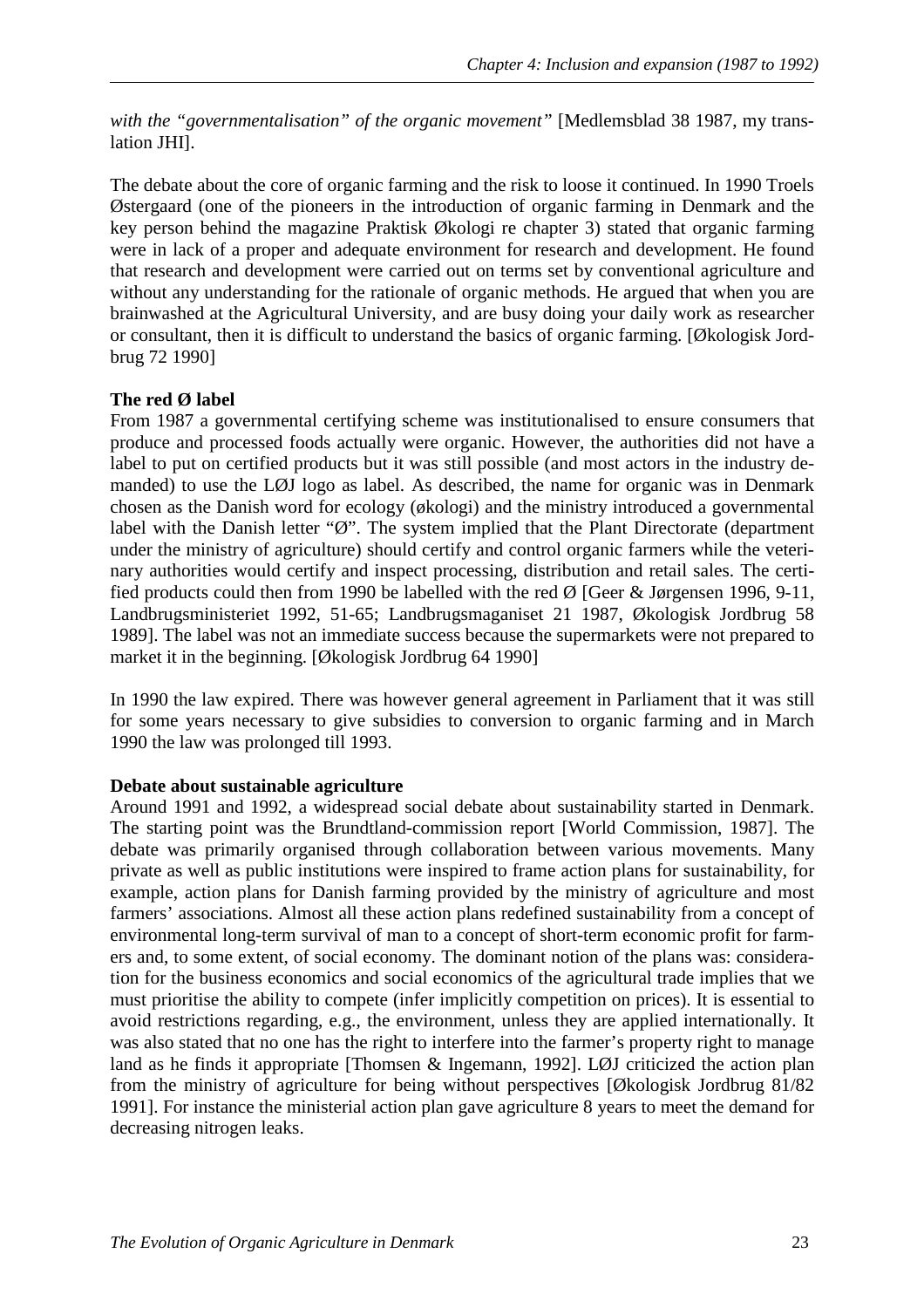However, LØJ also presented a plan in spring 1991. The main aim of the plan was to convert Danish agriculture into organic methods within 15 to 20 years. The conversion would, according to LØJ cost 2000-2500 DKK per hectare but due to other social benefits the conversion would imply an economic gain to society. The primary mean should be taxes on chemical fertilizers, pesticides, and on emission of gases. In this way it would, according to LØJ, be possible to meet the demands from World Commission on halving the use of energy.

#### **Production, processing, and distribution**

As mentioned in chapter 3, production of organic cheese started in 1986. 1988 is the year where organic drinking milk was marketed on a lager scale. In February 20 organic farmers from Jutland and Funen started a dairy in Southern Jutland and started deliveries to 15 health stores and 10 supermarkets. They also managed to get a contract with FDB (the Danish retail co-operative) but the contract was shortly after abandoned because FDB was tied to an exclusive contract with the two dominating dairy companies. The latter wanted to market organic milk themselves. [Ingemann 1999, 14, Økologisk Jordbrug 42, 1988]

In august a co-operation between organic farmers from Northern Jutland and a small private dairy (Thiese) was established. They produced drinking milk, butter and cheese. They experienced – just like the other small dairies that it was very difficult to enter the market especially due to exclusive agreements between supermarket chains and the two dominating dairy companies. The dairy was very innovative but in the first years brought in an economic squeeze due to the difficulties to market the products. [Jensen & Michelsen 1991, 22].

The organic dairy farmers tried to attend their interests and established (also in 1988) the organisation "Dansk Naturmælk" (Danish Natural Milk). The purpose was to gather all organic dairy farmers, coordinate their interests and to establish a commercial coordination of marketing. The background was especially the fear that the entrance of the two dominating dairy companies at the market would squeeze the organic farmers (as the two companies hoped that organic milk was here today and gone tomorrow). However, the initiative around Naturmælk did not evolve as planned due to internal disagreements. A part of the organic farmers found it adequate to co-operate with the two dominating dairy companies, and thus the commercial part of Dansk Naturmælk did not start until 1990. [Jensen & Michelsen 1991 a, 60-66, Ingemann 1999]

In 1987 FDB started to market organic bread in co-operation with one of the major bread factories. However, in 1988 they stated that sales had evolved catastrophic. On the contrary, vegetables sold very well from 30 tons in 1981/82 to 2.200 tons in 1987/88 [Økologisk Jordbrug 46/47 1988]. In autumn 1988, FDB decided to launch a campaign to stimulate sales of organic foods in the FDB supermarkets. The president stated that there were no scientific proofs that organic foods are better to human health but they were better to nature – and that is the reason why FDB wanted to increase its sales. [Økologisk Jordbrug 50 1988].

FDB was as mentioned doing rather well in the market for organic vegetables. The biggest private actor in groceries (Dansk Supermarked) tried to market biodynamic vegetables but with very limited luck. In November 1988 the company stated that it was loosing money in the attempt because out of total sales at 600 million DKK in vegetables only 1½ was in biodynamic vegetables. [Økologisk Jordbrug 52 1988]

The market for organic vegetables was in the end of the 1980s and beginning of 1990s dominated by a few actors among the producers with own packing facilities. Until the beginning of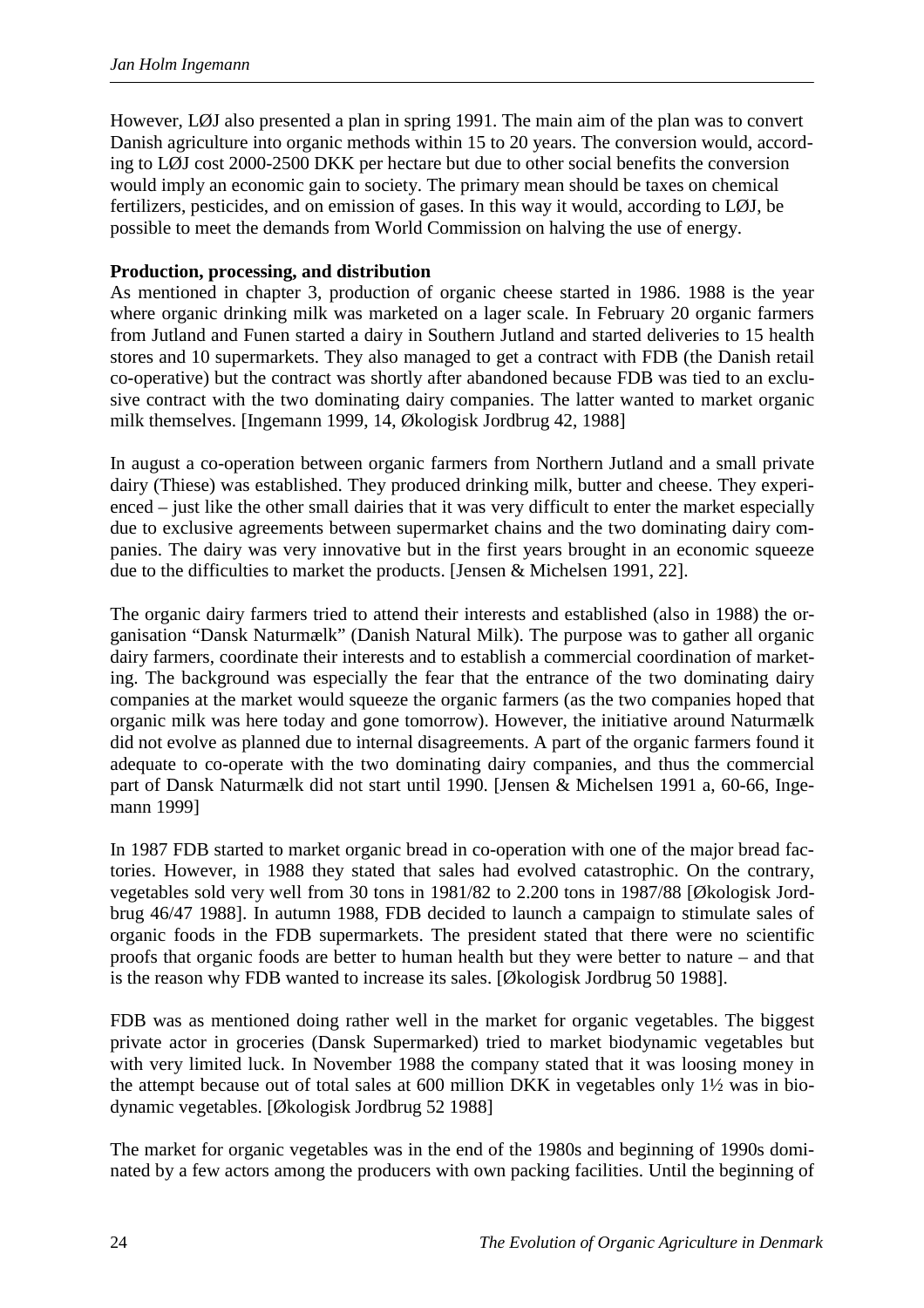the 1990s it was normal practice that organic vegetables were distributed in paper bags and without prior washing. The argument was that the vegetables would be fresher in that way. From the beginning of the 1990s the organic vegetables were washed and sold in plastic bags – the only visible difference between these and conventional vegetables were then the organic label but sales accordingly increased. The main distributor was still FDB and its daughter company Irma. [Jensen og Michelsen 1991 b, 9-11].

The agricultural advisory centre published in May 1989 an analysis of the costs for consumers who bought organic. The conclusion was that the average Dane should spend 161 DKK pr month if he consequently should buy organic. The figure should be compared to a monthly average spending of 862 DKK which imply that the surplus cost would equal to 18 percent. The author of the analysis pointed out that the surplus cost was rather easy to overcome, and that consumers could just spend a little less on for example cigarettes, liquor or gasoline. The consumer council – on the other hand – did not share this attitude. For a family with two children a surplus spending of about 500 DKK per month would be difficult and the council found that consumers would not be willing to stop smoking just to be able to effort organic foods. [Økologisk Jordbrug 56 1989]

An information campaign was planned to take off in the summer 1989. The plan was to address farmers, consumers, and food industry. The committee (Jordbrugsrådet) did agree to finance the campaign but the ministry of agriculture refused to accept it. The argument was that the project was too comprehensive and the ministry was then not able to trace the money spending. [Økologisk Jordbrug 59 1989]

1989 was also the year were discussions about marketing of organic meat were intensified. FDB was also in that field the market leader and increased during the year the number of supermarkets where it was possible to buy organic beef. [Økologisk Jordbrug 54 og 63 1989]. The supermarket chain Irma (owned by FDB and only operating at Zealand) experienced very positive consumer reactions to organic foods. Already in 1990 Irma could state that organic milk reached a market share at 25 percent in the chain and that the chain would like to include more organic foods in the product line. [Økologisk Jordbrug 64 1990]

In the beginning of the 1990s a handful of new processing and distribution companies were established. The organic farmers had current discussions concerning whether to try to convince existing co-operatives to include organic foods in their product line or to establish new companies (in some way organised as new co-operatives<sup>8</sup>) with only organic foods in the product line. Roughly speaking most of the newly converted farmers did put stress on being a part of Danish agriculture (which includes close ties to the cooperative sector) and wanted organic foods to be a supplementary product line in the existing agro-industrial complex. On the other hand, organic farmers who rather had the wish to radically change agriculture and its relation to surroundings, did not thrust the existing agro-industrial system and found it necessary to establish alternative systems from scratch. Another heavy argument for new companies came from experience with organic meat as described below.

Until the 1990s most of the organic products marketed were vegetables and drinking milk while the other major product group in Danish agriculture, meat, was almost non-existing in the market for organic foods. FDB started in 1989 to market organic pork in co-operation with the association of Danish slaughterhouses (Danske Slagterier) and several organic farmers

 $\overline{a}$ 

<sup>8</sup> Some were organised as corporate firms but then with the farmers as shareholders.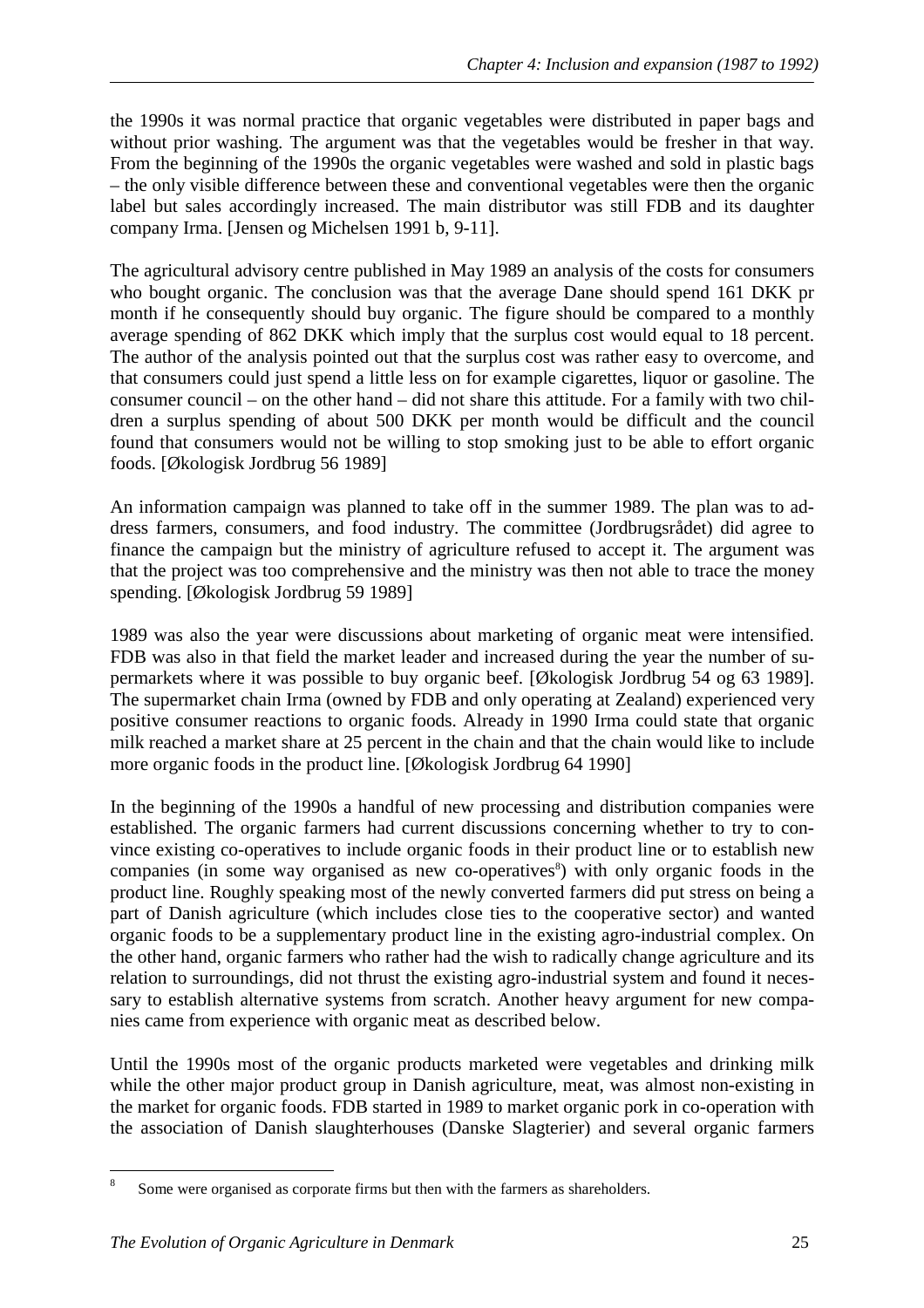with pigs. A large-scale marketing campaign launched the new initiative and the costs (2.5) million DKK) were covered by FDB, Danske Slagterier and the Ministry of Agriculture by way of the committee. The analysis of the market showed that FDB would be able to sell around 30,000 organic pigs per year. However, the project was a failure and FDB was only able to sell less than 2,000 organic pigs per year in spite the fact that organic pork was marketed in the FDB supermarkets with the biggest market share for organic products. Already in May 1990, FDB decided to stop the project and gave the farmers notice that the agreement would be terminated. In the term of notice, FDB sold the organic pork as conventional. [Michelsen 1992, 15-22] FDB stated that organic pork was too expensive which refrained consumers from choosing the organic variety. [Økologisk Jordbrug 68 1990]

The termination of the FDB project implied that a major part of organic farmers with pigs were left without channels for distribution. Thus, the farmers had to find alternatives if they would stay in business. In the spring 1990 a new company Øko-kød (eco-meat) was founded to market and coordinate sales of organic beef and pork. The company was founded as a sort of cooperative with organic farmers as organisers and owners [Økologisk Jordbrug 70 1990]. In 1992 Øko-Kød was reorganised as a joint-stock company under the name Friland Foods A/S (free-range foods ltd.). The farmers in Øko-Kød got well about half of the stocks in the new company, and Øko-Kød was from then reduced to an association of organic meat producers. Friland Foods was established to market both organic meat and non-organic freerange pork and should give advisory service to the farmers and secure them high profits by coordinating the amounts produced and marketed. [Michelsen 1992, 41-52]

As mentioned above Øko-Kød entered the market for organic meat in spring 1990. Already in fall same year, a competitor entered the market. The new company Naturens Venner (friends of nature) was organised as a joint-stock company with the attached producers as shareholders. The aim of the company was to market organic beef and pork and to shorten the distance between producers and consumers. [Michelsen 1992, 55] The company for instance stressed that the consumers should be informed about the producer and his farm when consumers bought a piece of meat. Naturens Venner was only in business hardly a couple of years before it was closed down due to lack of liquidity.

A third company for organic meat was also founded in 1990. The company BioKød (biomeat) was part of a company for organic vegetables founded to deliver organic vegetables to a supermarket chain (Irma) owned by FDB. BioKød got in 1991 an agreement with FDB that secured the former was the only supplier of processed meat to the latter. BioKød stated that they would concentrate their business to supply big supermarket chains because they found it do difficult to distribute their products to small shops and to restaurants. [Michelsen 1992, 61 ff].

In fall 1990 the national grain cooperative entered the organic market. Till then a smaller private grain company at Funen was the only one at that market. [Økologisk Jordbrug 72 1990]. The national grain cooperative (DLG) did not succeed in entering the organic market and decided after about a year to withdraw.

As mentioned in the previous chapter, two small dairies were established as important actors in the market for organic milk and cheese. Thiese Dairy had a broad product line while Grindsted Dairy concentrated its efforts on cheese. In the late 1980s Thiese found itself in an economic squeeze because it was difficult to get access to the big chains; FDB was tied to the biggest dairy cooperative that preferred to deliver organic milk themselves. However, in the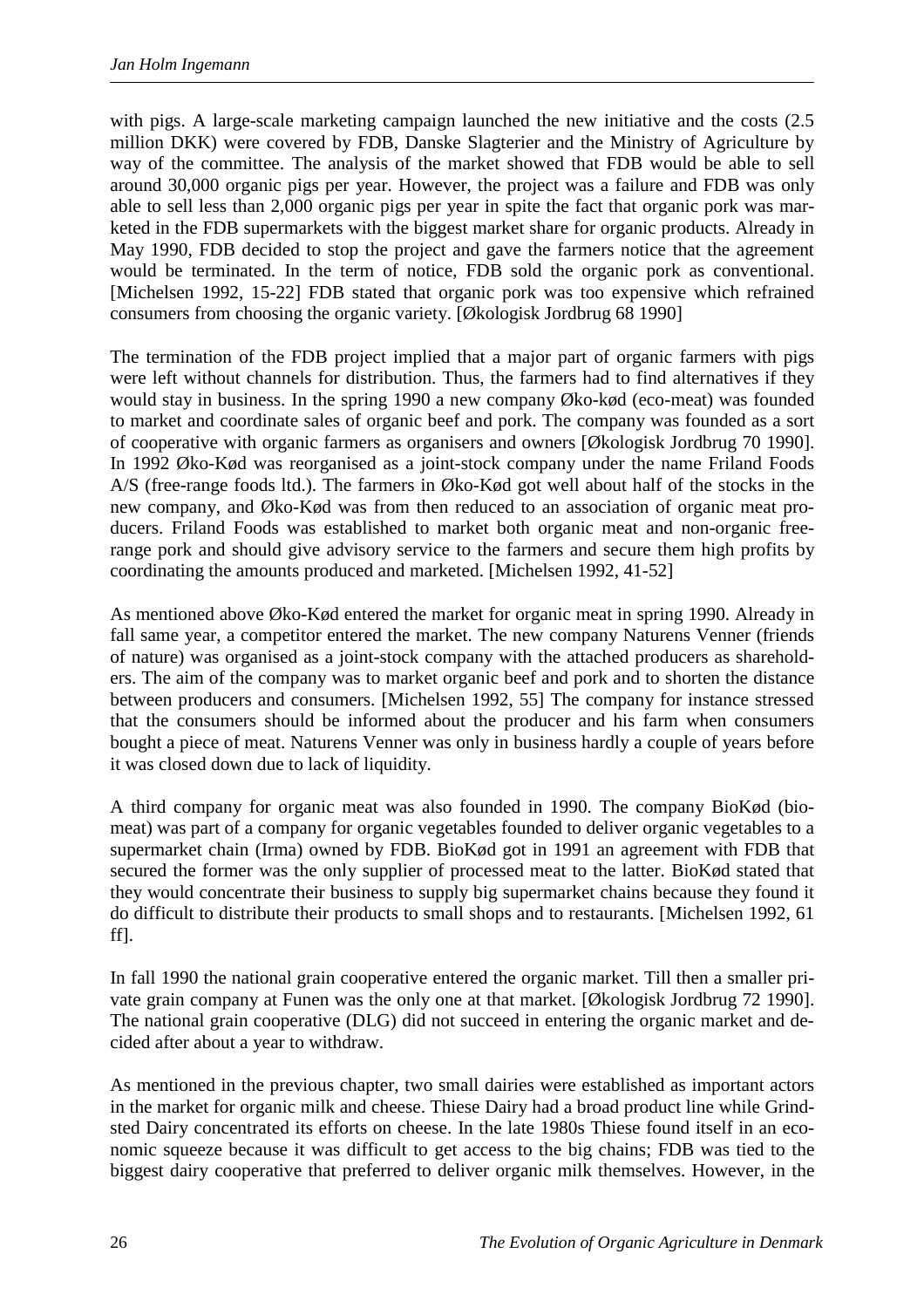beginning of the 1990s Thiese succeeded to establish effective channels of distribution and in 1990/1991 the business was so profitable that the dairy decided to invest in a doubling of production capacity for drinking milk. They also made an agreement with Grindsted (both dairies located in the Northern part of Jutland) to "borrow" some of their producers to enhance deliveries of milk to be worked up to drinking milk. [Jensen & Michelsen 1991 a, 22]

In February 1991 organic beer was marketed by one of the smaller Danish breweries. They cooperated with the supermarket chain Irma that sold the beer. In the beginning production was very limited because it was difficult to get the necessary produce in organic quality. Simultaneously with the introduction of organic beer, Irma could state that the key to sell organic potatoes was found. Instead of brown paper bags, Irma introduced organic potatoes in transparent plastic bags and the potatoes were washed (and then looked just the same as conventional potatoes). According to Irma washing was also able to solve a quality problem. When the potatoes were washed it was easier to sort out potatoes of poor quality and in general Irma found that consumers wanted uniform products. [Økologisk Jordbrug 79 1991].

#### **Organisations for organic agriculture**

LØJ was founded in 1981; after nine years the number of members had been steadily increasing and in 1990 LØJ counted 1251 members. The number covered farmers, consumers, processing industry, and subscribers on the LØJ magazine. However, in 1989 LØJ could for the first time experience a slight decrease in the number of active farmers among its members. [Økologisk Jordbrug 64 1990].

The traditional way to organise agriculture in Denmark is a 2-string system. The first string is general organisations (primarily Farmers' Union and Danish Family Farmers) where the organisations attend general interests of farmers such as agricultural policy, general business policy, advisory service, general information, etc. The second string is special organisations which again can be divided into two sub-groups, that is organisations attending input, processing, marketing, and distribution (the agricultural cooperatives) and organisations attending interests of special producers (breeding societies, milk producers, pig producers, vegetable growers, grain producers, etc.). The coordination between the two strings is carried out through the Agricultural Council where general and special organisations are represented.

The organisational scheme in organic agriculture differed in the beginning because LØJ was the only organisation when you exclude the biodynamic organisations. The general picture has always been that the agricultural organisations only include farmers (as producers or as cooperative owners of firms) while LØJ included farmers, consumers, processors, and distributors. However, in late 1980s the organisational picture of organic agriculture approached the general because a 2-string system was introduced. In 1988 – after the law about organic agriculture and attached subsidies was introduced – a special organisation, BKU (industry coordination committee) was founded. BKU was founded as an umbrella organisation and simultaneously seven associations for special branches were founded. The seven branches were:

- Milk
- Beef
- Pork
- Grain, fodder, and seed
- Vegetables
- Fruit and berries
- Eggs and poultry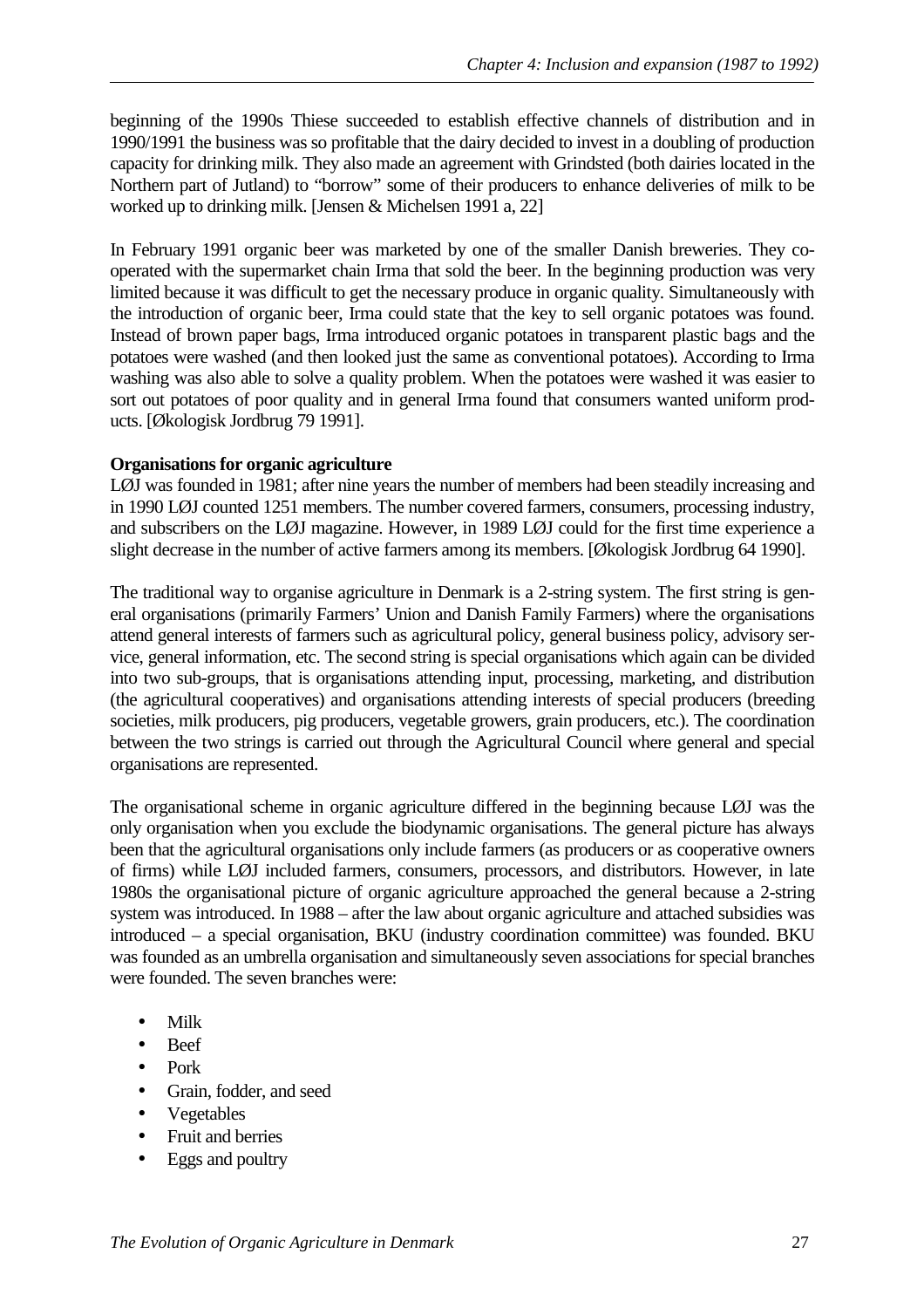BKU should take care of practical functions as secretariat, information, and coordination of supply. BKU was funded by the ministry of agriculture and could not deal with sales and marketing. [Landbrugsministeriet 1992, 70]

In February 1990 the LØJ general assembly concluded that LØJ should be more powerful and co-operate with organisations in organic industry and also increase co-operation with general environmental organisations. [Økologisk Jordbrug 66 1990] The general assembly also stated that LØJ should still carry on its own certification. As a reaction to these conclusions, a student at the national school for organic farmers wrote a statement in the LØJ magazine where she advocated that LØJ rules and certification was very close to the governmental. Government had taken over the LØJ monopoly on organic rules and certification and it was thus inadequate that LØJ would carry on with its own rules and certification scheme. Instead, she advocated, LØJ should evolve as an organisation concentrating its efforts on ideological and principal themes. [Økologisk Jordbrug 64 1990].

Although other members supported the call for leaving special rules and certification and turn LØJ into a more ideological course, LØJ prolonged its agreement with FDB in 1990. The agreement implied that FDB would only distribute produce certified by LØJ. [Økologisk Jordbrug 76 1990].

In 1991 LØJ made an agreement with the Danish Plant Directorate, the ministerial authority certifying and inspecting organic farms. The agreement implied that the Plant Directorate would carry out inspection at farms certified by LØJ according to the LØJ rules. [Økologisk] Jordbrug 83 1991]. However, already in February 1992 FDB denounced the agreement with LØJ. This implied that FDB would no longer demand that produce was certified by LØJ. [Økologisk Jordbrug 85 1991]. In consequence LØJ decided temporary to suspend its own rules, and the argument was that the governmental rules now were so good that LØJ did not need its own rules and certification scheme. [Økologisk Jordbrug 88 1991].

Besides the debate about certification, some of the LØJ members advocated that LØJ only took care of the interests of big farmers and forgot small and middle size farmers. [Økologisk Jordbrug 66, 1990 & 88 1991].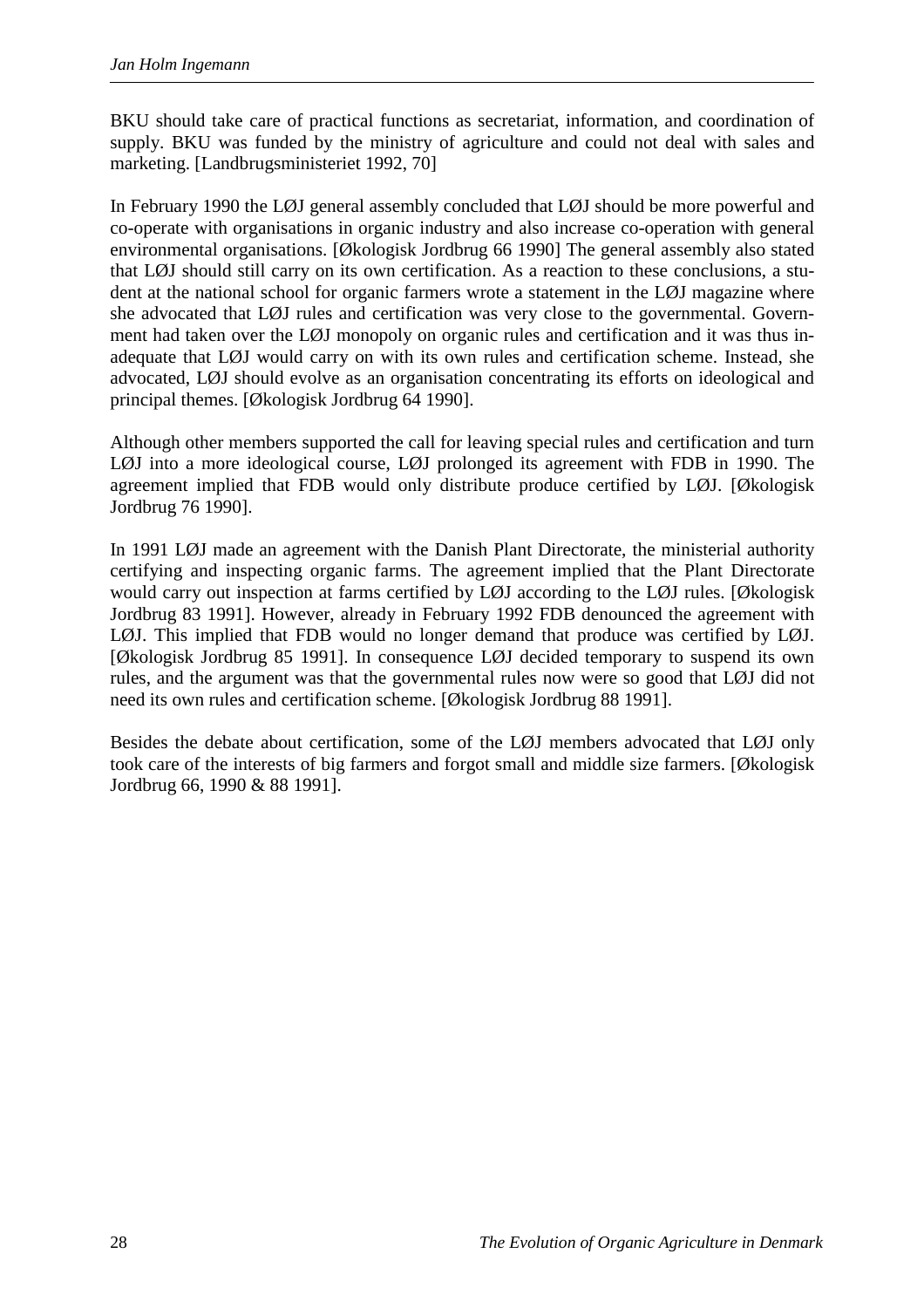## **Chapter 5: Absorption (1992 to 2000)**

From the end of 1992 the debate about organic farming was intensified. The reason was that the law should be revised in 1993. From the ministry of agriculture it was proposed that the law should be continued with only minor changes. Among the changes was that the work for marketing should be intensified. Simultaneously it was suggested that the subsidies for conversion should be raised to 4200 DKK per hectare. The subsidies was hitherto 2600 for farms without animals and 3800 for farms with more than 0.7 animals<sup>9</sup> per hectare [Økologisk Jordbrug 99 1992]

The government resigned the day where the new law should have been debated in Parliament. In March a proposal was published but LØJ was very unsatisfied with it. The proposal for instance would give 400 DKK per hectare to organic farmers for avoiding pesticides while conventional farmers could obtain 1250 DKK in environmental subsidies for reducing use of pesticides and fertilisers [Økologisk Jordbrug 103 1993] However, the law was not passed in parliament in April and it was then decided to prolong the old law for another year [Økologisk Jordbrug 105 1993].

In the following month the frames for a new law was intensively discussed. However, it was revealed that there was not a majority in parliament for the wishes from LØJ related to subsidies. The minister found that LØJ's proposal would imply unrealistic high subsidies for organic farmers [Økologisk Jordbrug 106 1993]. In June there was published a proposal from the minister [Økologisk Jordbrug 106 1993].

In December 1993 LØJ entered for the first time the debate about the general agricultural law and the concentration and specialisation of farms. LØJ stated that size of farms should be limited and a more heterogeneous production at every farm should be ensured. In that way it would be possible to slow down further industrialisation of farming and guide the agricultural production into a trajectory were organic methods are increased [Økologisk Jordbrug 111 1993].

In October 1994 a new minister of agriculture was presented. In an article in the LØJ magazine he was presented as a man in favour of organic agriculture – however in an interview in the magazine, he denied to give any promises. [Økologisk Jordbrug 130 1994]

One of the major unions also entered the debate about organic farming. It was SID (general workers union) who among others organise farmhands. In 1995 the union published a report that demanded a total conversion of Danish agriculture to organic methods in 30 years. The main argument was that Danish society could save billions of DKK because conventional agriculture leaves a bill especially for environmental damages. In organic farming this bill is internalised in the trade prices. [Specialarbejderforbruget 1995]

In connection with negotiations about the Budget for 1996, organic farming was brought to the agenda. The government wanted to double the subsidies for a three year period where a part of the increased sum should be used for research and development purposes related to organic farming. [Økologisk Jordbrug 130 1995]. In spring 1996 the government further made an agreement with the two left wing parties to use 10 million DKK to support organic pig production [Økologisk Jordbrug 137 1996]. Further they agreed to subsidise organic plant

 $\overline{a}$ 

<sup>9</sup> Calculated so that one standard animal equals one cow with breed and for instance three sows with breed.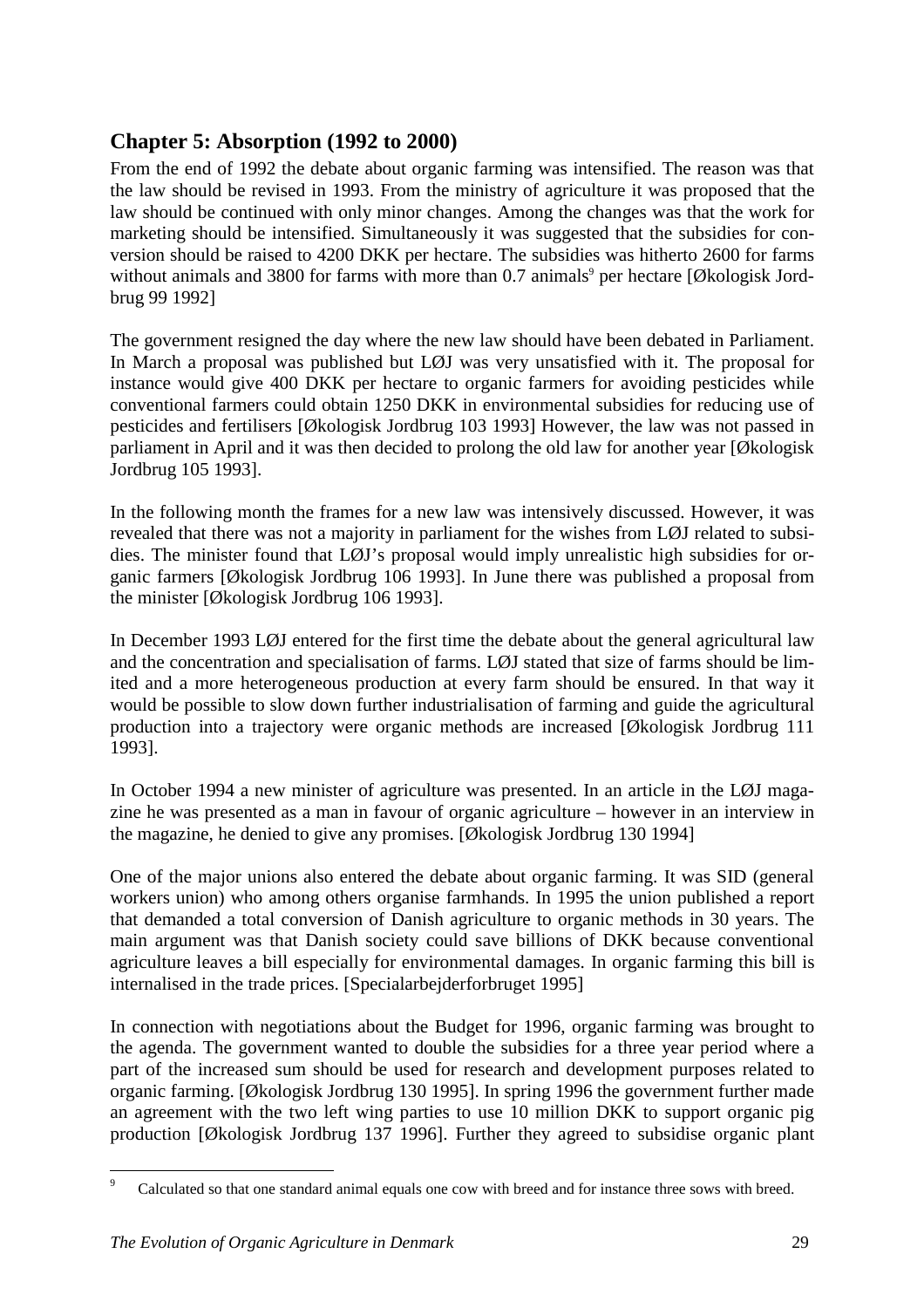farmers with extra 36 million DKK The argument was that it is easier to convert farms with cattle than farms without animals and it was also pointed out that there was lack of organic grain for feeding purposes. [Økologisk Jordbrug 139 & 141 1996]

Organic farming and foods was by now well known by the Danish population. The Technological Council (founded by Parliament) made in 1997 a survey about attitude to organic agriculture. The survey revealed that two out of three Danes found that Danish agriculture in general ought to be converted to organic methods. The survey also revealed that every second farmer agreed. [Økologisk Jordbrug 147 1997] Same year did the Technological Council present a report were it was stated that a total conversion of Danish agriculture was possible. The production of milk could be maintained while production of pigs would be reduced with almost one third. The report stated that it was very difficult to answer whether it from a social point of view would be economic beneficial for Denmark to carry out total conversion. [Økologisk Jordbrug 157 1997]

Related to negotiations in Parliament about the Budget, government suggested funding to promote sustainable (ecological) fishing. LØJ was against the concept of ecological fishing<sup>10</sup>. The government and an association of fishermen aiming at sustainable fishing proposed a blue  $\emptyset$  brand<sup>11</sup>. L $\emptyset$ J stated that rules can not be inspected for fishing and further argued that you can not control where the fishes grow and what they eat. For that reason LØJ was afraid that a blue  $\emptyset$  label could harm the creditability of the red  $\emptyset$  label. [Økologisk Jordbrug 162 1997] In 1999 a group of experts founded by the Ministry of Agriculture suggested that fish from fish farms under certain rules and certification could use the red  $\emptyset$  label. The group also advocated against a blue Ø label.

In fall 1997 the government made a proposal concerning organic foods in public cantinas, kindergartens, schools, etc. The right wing parties in parliament were against because they found that the proposition would signal that conventional foods are second class. However, the conservative party found that it would be OK to buy organic foods but government should not decide it. [Økologisk Jordbrug 161 1997]

The government decided to make an agreement with the left wing Parties concerning the Budget. In relation to that agreement it was also decided to pass a new tax on pesticides and a part of the taxes should be directed to LØJ to pay for development, advisory service, information, and marketing. [Økologisk Jordbrug 163 1997] The subsidies for LØJ was finally decided in Parliament in august 1998 and amounted to 11.5 million DKK [Økologisk Jordbrug 177 1998]

In fall and winter 1997/1998 a new action plan concerning the aquatic environment was passed. Already in 1990 a report from the ministry of environment admitted that the goal from AAP I was still not reached, and in 1998 a new plan, AAP II was introduced, which preserved the goal and supplemented the means with voluntary schemes especially aimed at selecting areas for other purposes (e.g., afforestation) in return for economic compensation, and increased employment of organic production methods.

Pesticides were also subject to reduction efforts. The goal in pesticide action plan I from 1986 was a 50 percent reduction of pesticide agents as well as treatment frequency before 1997.

 $10<sup>10</sup>$ It is in this connection crucial to remember that the concept used for 'organic' in Denmark is 'ecological' (re the descriptions in chapter 2).<br><sup>11</sup> Organic foods are in Denmark labelled with a red  $\emptyset$  (re chapter 3).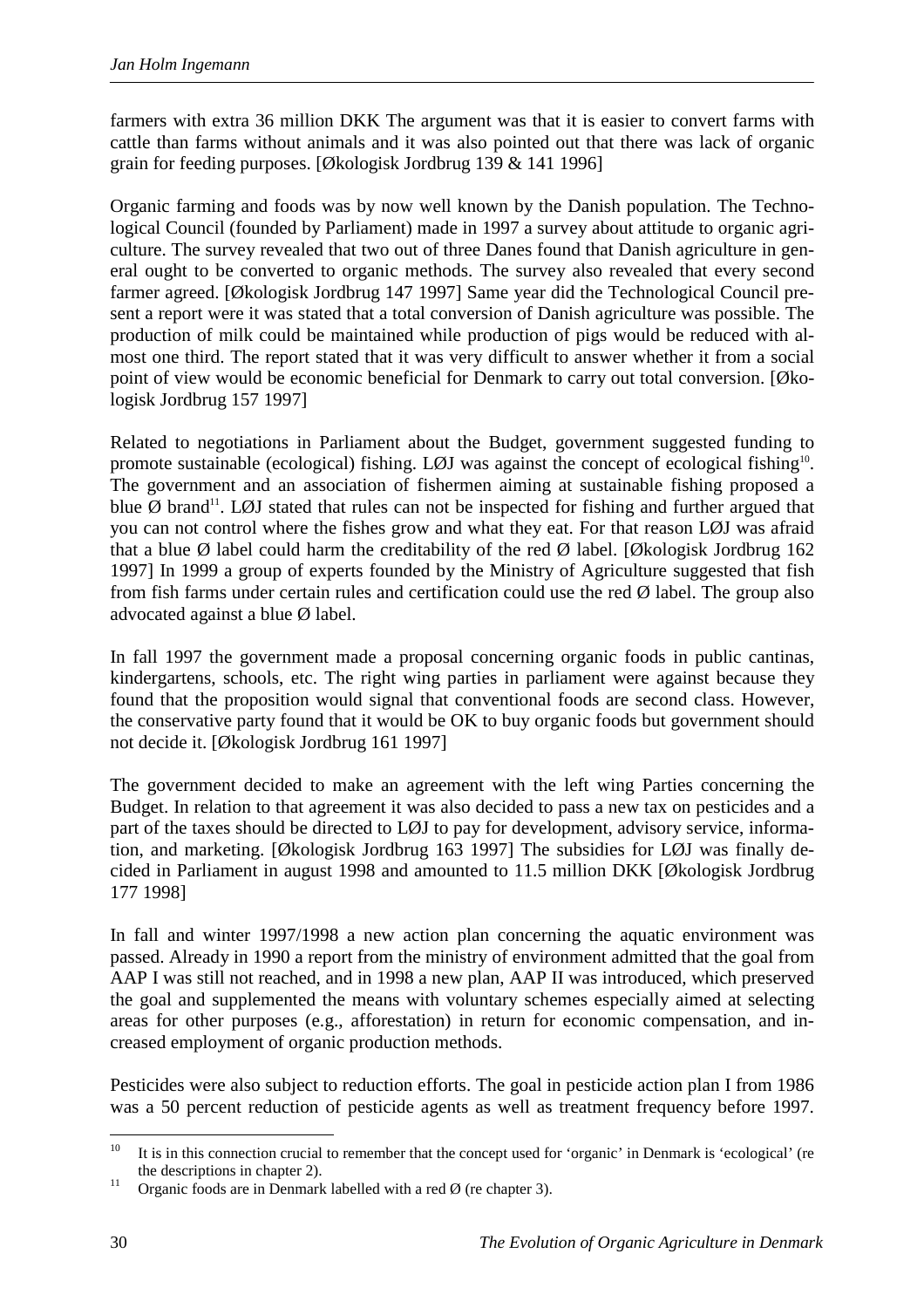The means included demands for education (spraying certificate), various counselling and information activities, but also taxes on pesticides, which were, however, charged back to the trade. But as the goal wasn't reached in this area either, pesticide action plan II was adopted in the spring of 2000, and as in the 1986 plan, counselling and information were presented as central means. Furthermore, it points to regulation of pesticide use in particularly sensitive areas as well as an expansion of the organically cultivated areas [Ingemann 2002].

LØJ welcomed AAP II and characterised it as a break through because it explicitly made use of organic agriculture as a mean in environmental policy [Økologisk Jordbrug 166 1998] LØJ did also relate this break through to the current work with a new action plan for organic farming – the new action plan must according to LØJ give further high priority to organic farming now that it is a mean in the work for bettering aquatic environment [Økologisk Jordbrug 172 1998].

The second action plan for organic farming was launched in February 1999. One of the conclusions was that the organic grown soil would increase to 10 percent of the total farming area in Denmark. The action plan contained 85 recommendations made by the advisory committee for organic farming. According to the ministry of agriculture, the action plan should be seen as a catalogue of ideas to increase magnitude of organic farming. The major difference between the first and the second action plan was that the former put primary focus upon farming and conversion while the second put more focus upon processing and marketing which among others LØJ, Danish Family Farmers and the Agricultural Council found adequate. [Økologisk Jordbrug 188 1999]

#### **EU and the CAP**

In May 1992 the MacSharry reform was passed. In the early 1990s the EEC Commission seriously dealt with the negative effects of the increasing industrialisation of farming. The considerations resulted in the MacSharry Plan, which was based on the fact that the original aim of CAP - self-sufficiency when it comes to food inside the EEC - was achieved long ago and replaced by a surplus production causing environmental, financial, rural, and other unintended side effects. It was also pointed out that the largest and most intensive producing farmers received most of the subsidies, while farmers in general still found themselves in an income squeeze. The reaction among Danish farmers was mostly similar to the reaction to the environmental debate in the 1980's. For instance, Danish farmers burned MacSharry, then EEC commissioner, in effigy. After massive lobbying from European Farmers, in which Danish associations played a key role, and perhaps in collaboration with industrial manufacturers related to agriculture, the plan was modified so that the farmers producing the largest amount of produce still receive the largest amount of transfers. [Ingemann 2000]. However, the difference was that the 1992 reform implied that subsidies was not given to grain but as payments per hectare without any upper limit – so the more land, the more subsidies [Ingemann 2002].

In January 1993 the spokesman in agricultural matters for The Social Democratic party (who about a year later became minister himself) criticised the agricultural minister for not using the opportunities given in the MacSharry reform to strengthen organic farming. He said that farmers need an economic incentive to convert to organic farming, and it was the wish of the party that organic farming should increase from a niche to a technology of major importance to Danish agriculture. [Økologisk Jordbrug 191 1993]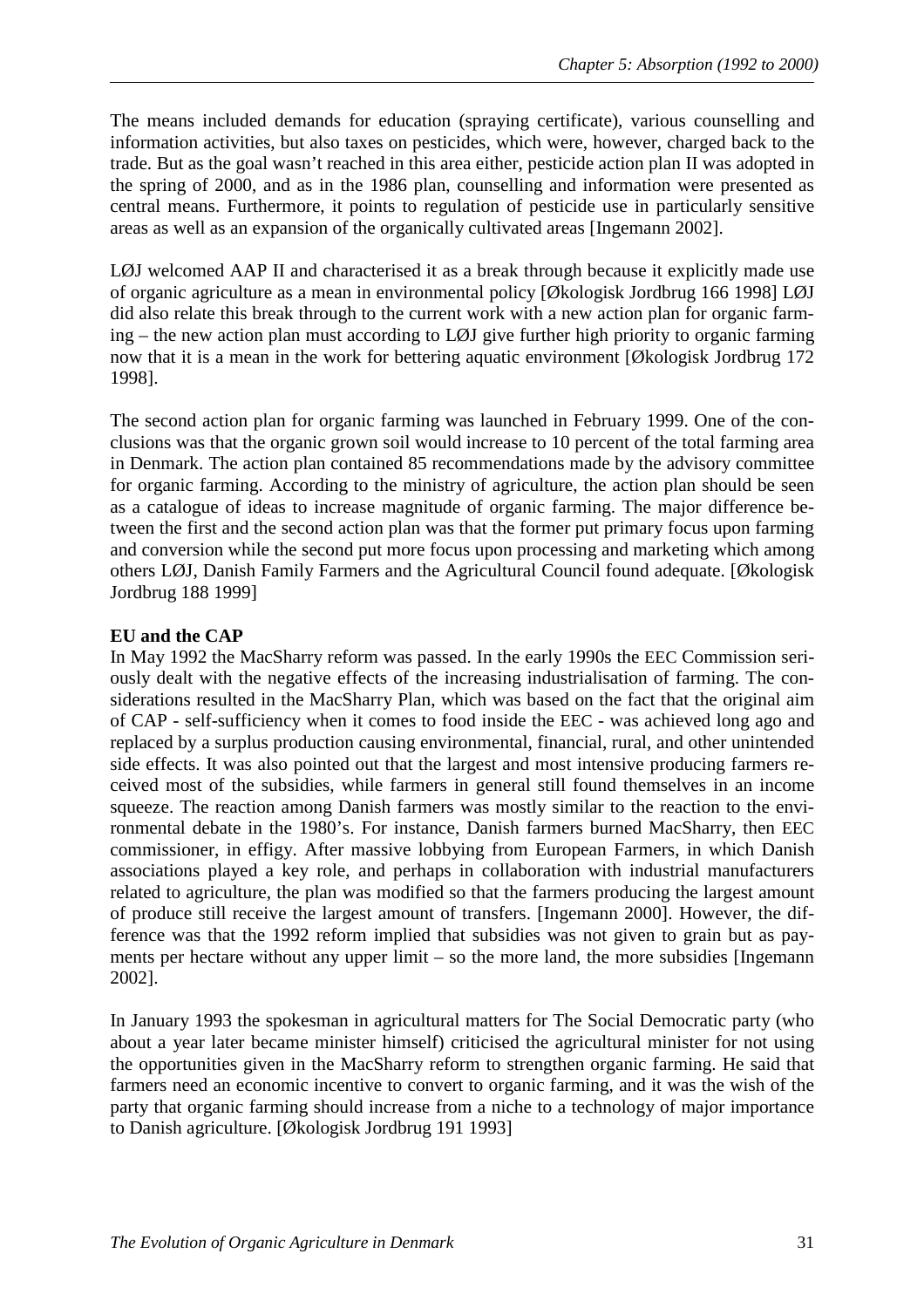In December 1992 EU stated the possibility to use GMO's in organic foods and feed [Økologisk Jordbrug 101 1993] but in May 1997 the EU Parliament passed a moratorium for GMO's in organic production. [Økologisk Jordbrug 151 1997].

In October 1996 new common EU-rules for organic animal production was discussed. LØJ was sceptical towards the new rules because they would imply a longer conversion period that hitherto and hard demands concerning feeding and treatment of ill animals. [Økologisk Jordbrug 142 1996]. However, the rules are passed but not until June 1999. In March 1997 the minister of agriculture declared that he was ready to change the Danish rules in connection with the Ø-label. The background was that new EU rules would allow more additives in organic foods. [Økologisk Jordbrug 147 1997]

A new reform concerning the CAP was passed and presenter a broader view on agriculture, especially by incorporating a multifunctional view. However, LØJ was disappointed with the new reform. They had hoped for mere support to organic farming. The president of LØJ, Bo Læssøe, stated that Agenda 2000 did not contain any major improvements for organic farmers, or for conventional farmers who would like to convert. [Økologisk Jordbrug 191 1999].

#### **Primary production and economy**

On the following pages we illustrate the evolution of organic production in Denmark for the span of years described in this chapter.



*Source:* Plantedirektoratet

The general picture is dominated by a remarkably rapid expansion of organic production at the farm level. This fact resulted in a relatively dramatic increase in the share of land that was farmed with certified organic methods. However, the evolution also reveals that in the end of the period described, the expansion rate dramatically decreased which could indicate that the potential for organic farming under the contemporary conditions was close.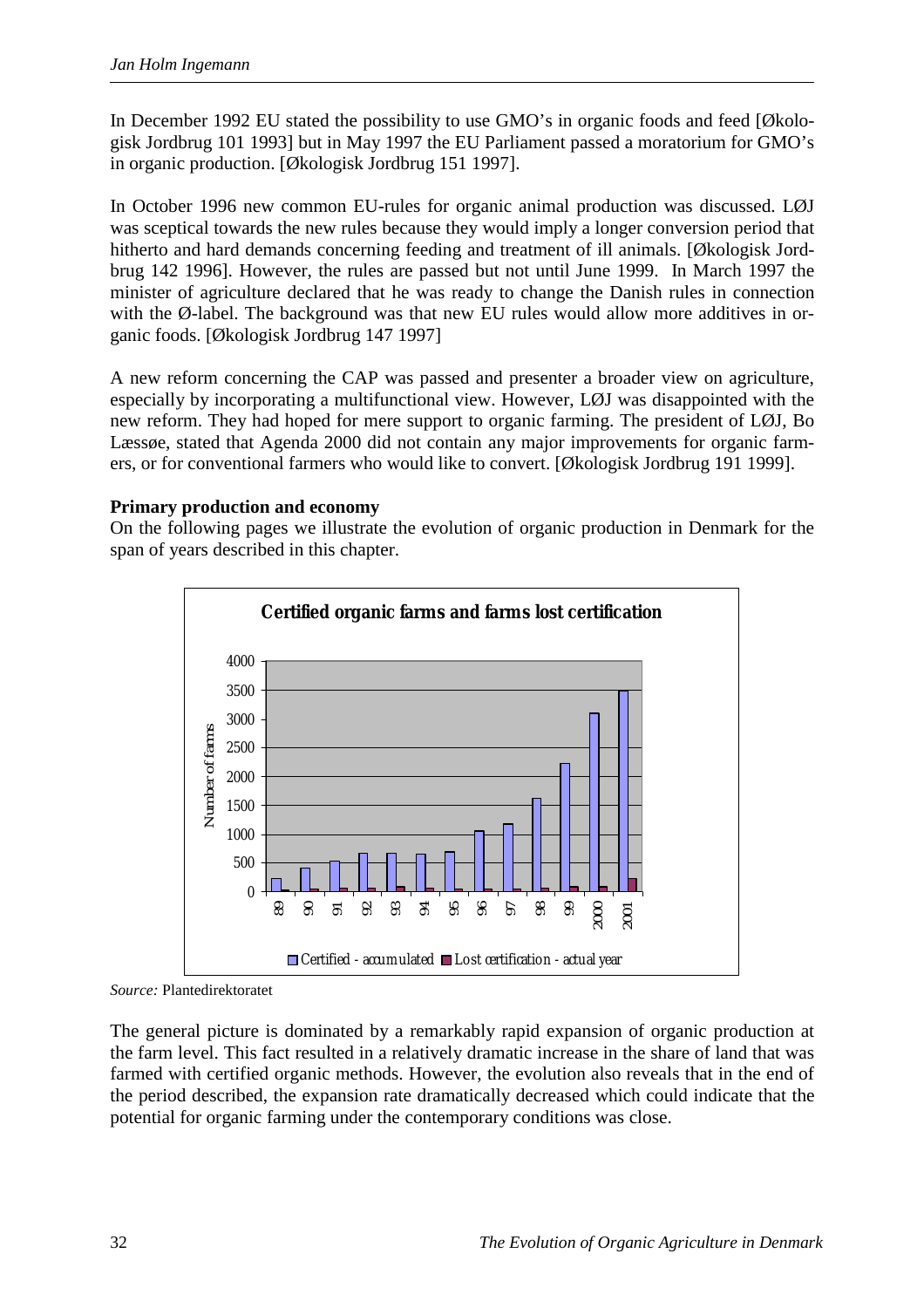

*Source:* Danmarks Statistik

As described in the former chapters, the early birds amongst organic farmers were pioneers from outside agriculture starting on small scale farms. The table below illustrates that the share of farms engaging organic methods amongst the smallest farms was still high (figures from 2002) but it also reveals that the evolution since then inferred that the increase in farms engaging organic methods primarily took place among big scale farms which indicates that the increase took place among professional full time farmers which also indicates the tendency to commercialisation as described in the present chapter.

#### **Size of farms (percent per category)**

|                             |      |      |      |      |      | $\leq$ 5 ha 5-9.9 ha 10-19.9 ha 20-29.9 ha 30-49.9 ha 50-99.9 ha $>100$ ha |      |
|-----------------------------|------|------|------|------|------|----------------------------------------------------------------------------|------|
| Organic farms               | 11.6 | 14.6 | 18.7 | 10.4 | 11.9 |                                                                            | 15,3 |
| All Danish farms            |      | 15.8 | 19.1 |      |      | 19.9                                                                       | 13,1 |
| Course Dlopteding transfect |      |      |      |      |      |                                                                            |      |

*Source:* Plantedirektoratet

Comparing the organic crops in the beginning and the end of the span of years described reveals that the share of cereals has been increased on the expense of grass and green-feed.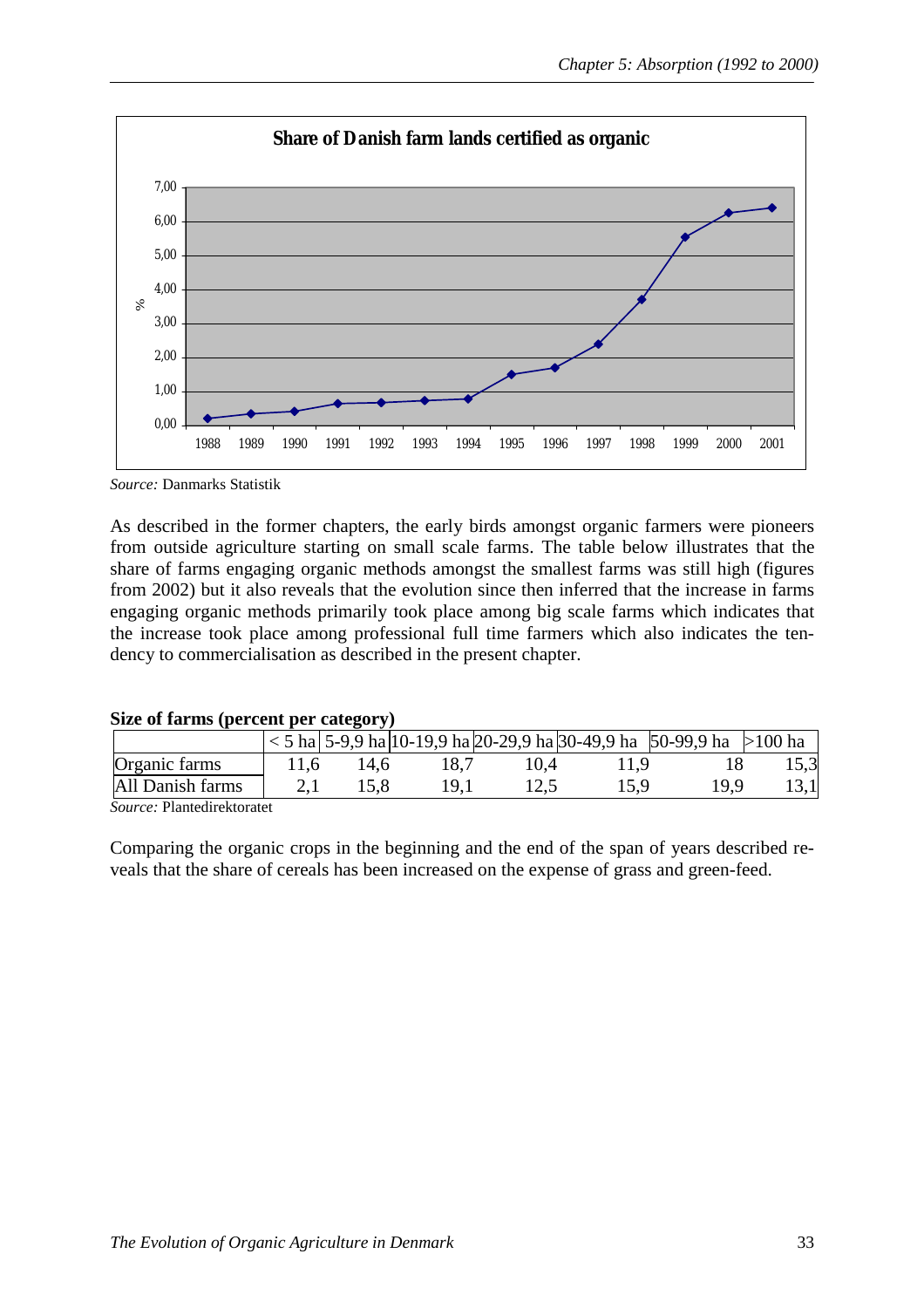

*Source:* Danmarks Statistik

We can also reveal that the amount of organic vegetables was increasing (and more than doubling) in the span of years described.



*Source:* Danmarks Statistik

Similarly it is revealed that a dramatic increased was registrered in the share of anmials held by organic farmers especially when cattle and pigs is considered although the expansion was from a very low level concerning pigs.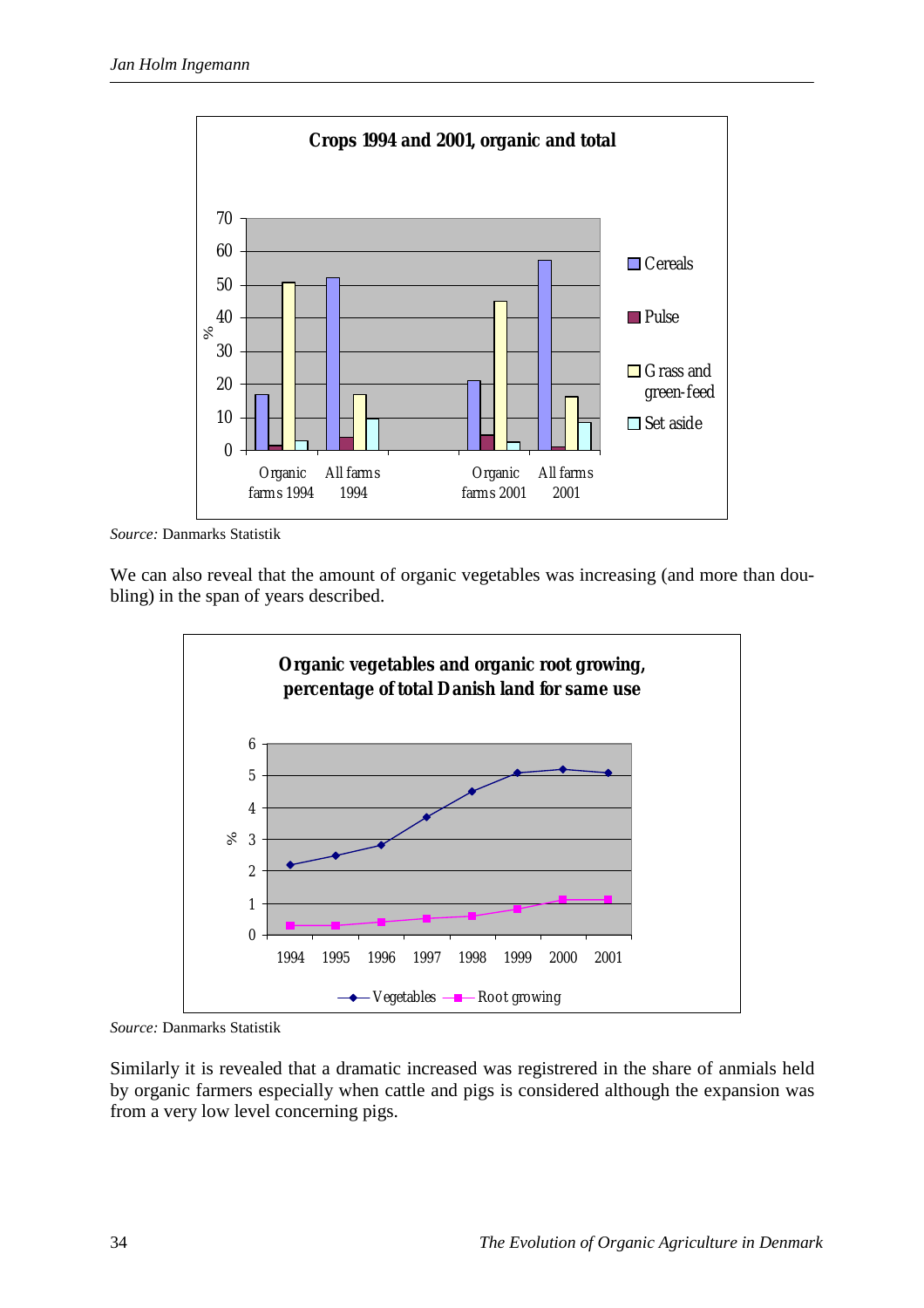| $\bullet$      | $\bullet$<br>1996 | 2001 |
|----------------|-------------------|------|
| <b>Cattle</b>  | 2,69              | 10.6 |
| <b>Pigs</b>    | v. i              |      |
| <b>Poultry</b> | 2,28              | ◡    |
| <b>Others</b>  | 0,67              | ◡.   |

| Percentage standard animals held by organic farms |  |  |  |  |  |
|---------------------------------------------------|--|--|--|--|--|
|---------------------------------------------------|--|--|--|--|--|

*Source:* Danmarks Statistik

The only comparable indication of the economic outcome we have found for the span of years considered in this chapter is the economic yield per hectare as illustrated below. It reveals that the yield has been lower but that the fluctuations to a very high degree follows that of conventional agriculture.



*Source:* Danmarks Statistik

#### **Organisation of organic agriculture**

As described in chapter 4 the organisation around organic agriculture approached the conventional way in that sense that a 2-string system (general respectively special string) was introduced, i.e. BKU and the seven associations for branches were established.

In 1992 BKU was abolished and a new organisation for the second string established. The new organisation ØLC (national organic centre), got the task to provide general information about organic farming and foods and to coordinate marketing. Like BKU, ØLC should also function as an umbrella and administrative unit for the associations of branches.

In the summer 1997 the president of ØLC got a seat in the Agricultural Council [Økologisk Jordbrug 155, 1997]. The argument was that organic farmers now were a big part of Danish farmers and that the Agricultural Council coordinates the efforts of Danish farmers and decides how to allocate the common means (for instance private taxes on produce to support marketing, information, and other common purposes). So ØLC found it obvious to seek influence on common policies and matters. LØJ took another position and argued that policies for organic agriculture should be decided independently of conventional farmers and that a membership of the Agricultural Council could confuse the social surroundings and make them believe that organic agriculture was just an integrated part of conventional agriculture. While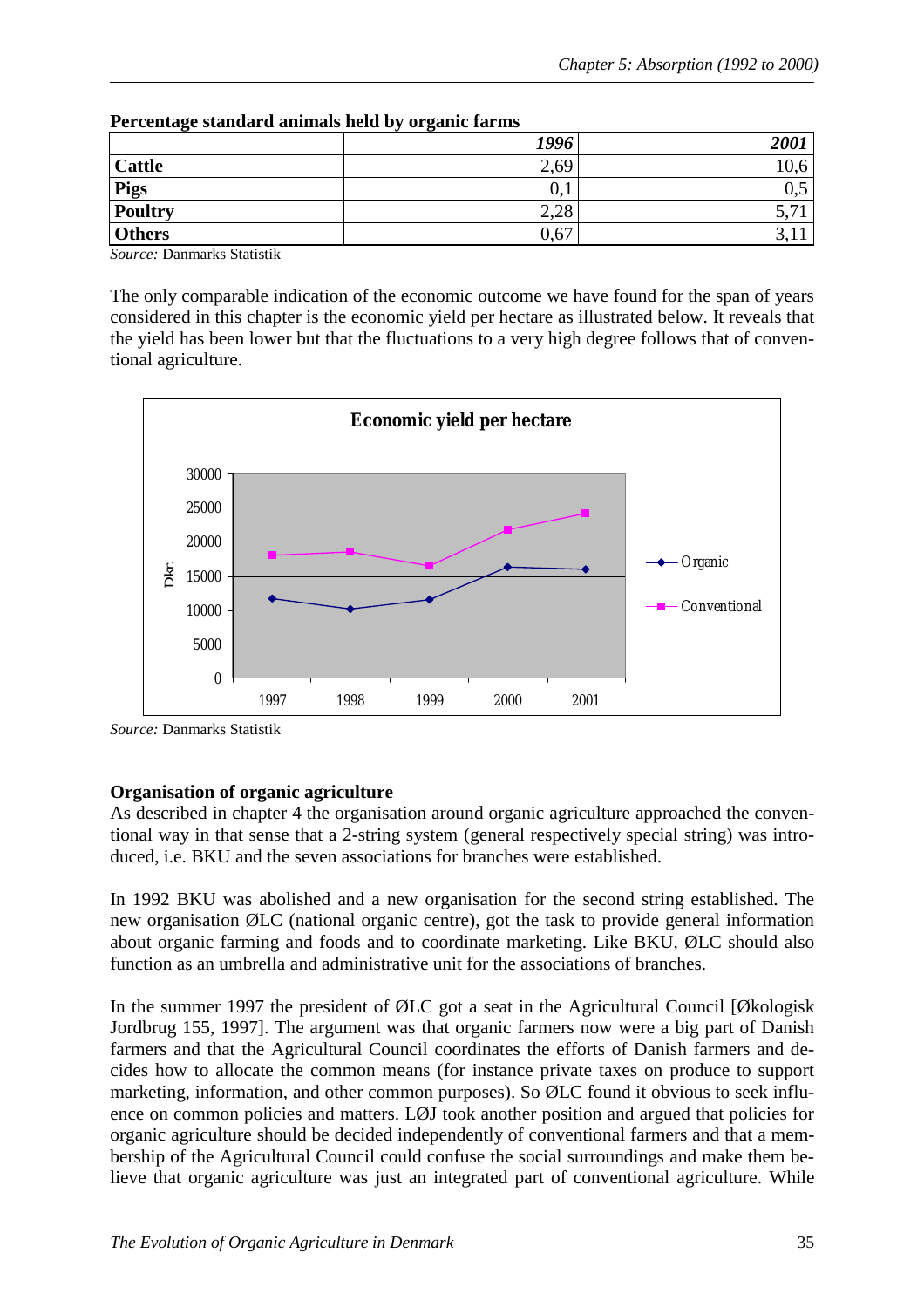ØLC was determined to enter the Agricultural Council, LØJ decided to leave the board of ØLC to underline, that LØJ was not a part of the general agricultural establishment. [Økologisk Jordbrug 161 1997]

The intermezzo about the ØLC membership of the Agricultural Council did not stick very deep and it tended to be forgotten soon. In the end of 1997 the two strings of organic agriculture decided to go into closer co-operation. Till then they had a common domicile but from the end of 1997 they decided to have a common managing director and to establish four common departments for policy, professional matters, information and members respectively. [Økologisk Jordbrug 162 1997].

The internal discussions in LØJ were in general (and roughly speaking) marked by the fact that most members in general are satisfied with the way things are evolving. At the general assembly in 1997 the president stated that he was pleased with LØJ's possibilities to influence policies and political decisions related to organic agriculture. [Økologisk Jordbrug 162 1997]

In 1998 the discussions in LØJ were at first marked by dissatisfaction with the EU regulation concerning organic farming and foods. The Danish rules was from then to a high degree determined by EU and LØJ found that the EU system was too slow and inflexible, and that some of the EU rules were too lax. On these grounds LØJ suggested a new Danish "super brand" for organic foods with higher demands. However, government opposed the super brand because it could confuse the consumers if they should face several brands and it would simultaneously imply further bureaucracy. [Økologisk Jordbrug 160 1997 & 183 1998]

From 1998 internal discussions in LØJ also became marked by the fact that an increasing part of the organic farmers was conventional farmers that converted especially due to the possibilities to economic gain. A former president of LØJ (Henrik Kloppenborg) generally stated that this would not imply any problems because first they start to convert their lands, and then they will start to convert their minds. However, in 1998 new converters more explicitly attacked the policy of LØJ. The first attack came in the spring where several local presidents from Farmers' Union, who were simultaneously organic farmers threatened to leave LØJ because they found that the latter took the side of the Family Farmers in the general agricultural discussion about agricultural cannibalism. [Økologisk Jordbrug 166 1998] Later the same year new organic farmers stated that LØJ was showing a much too negative attitude towards conventional farming and they found LØJ's principal aim concerning 100 percent organic farming in Denmark as inappropriate and an expression of power-seeking. [Økologisk Jordbrug 185 1998]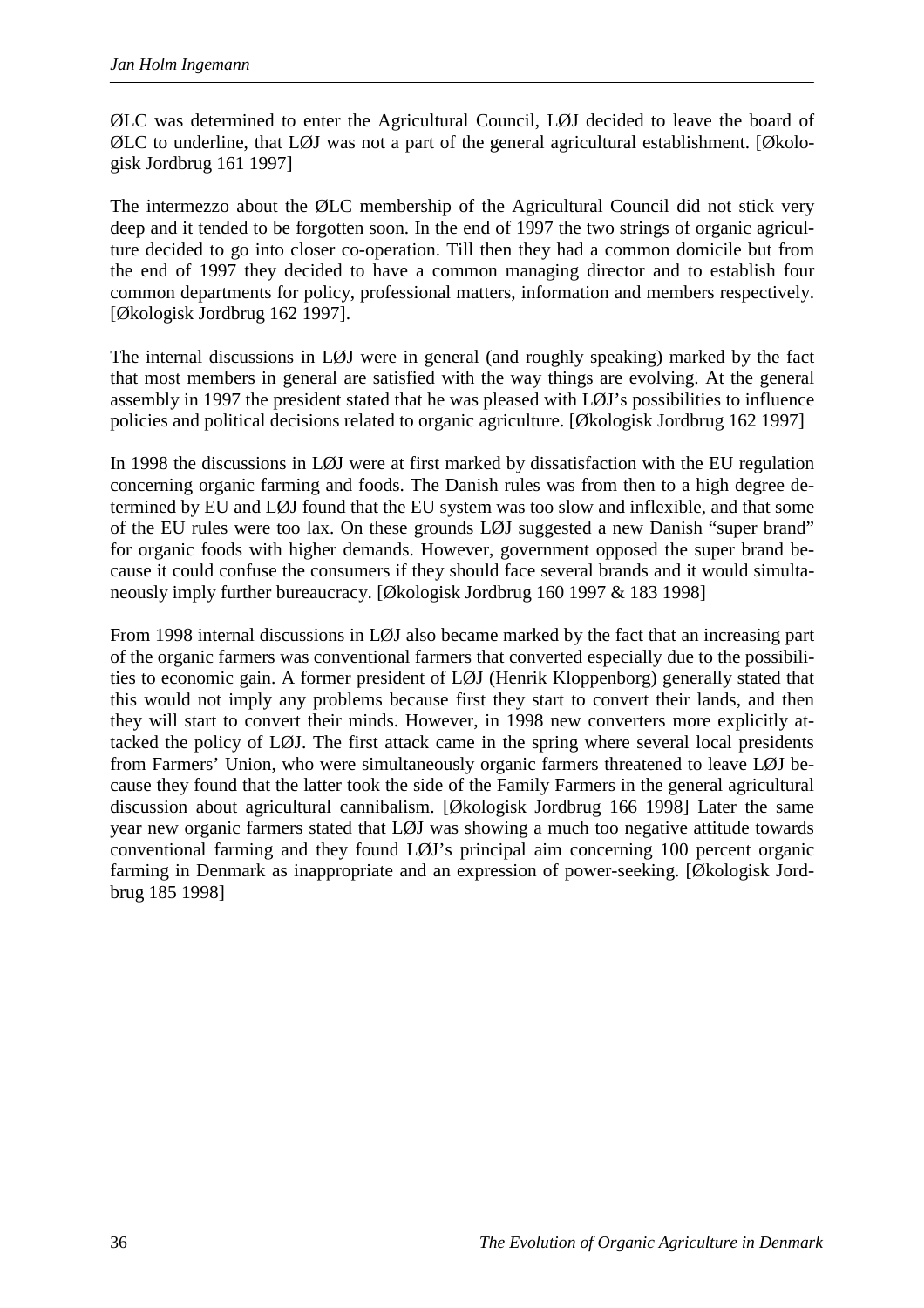

*Source:* Økologisk Landsforening

#### **Reactions from conventional organisation**

As described in formers chapters did the Danish Family Farmers at a relatively early stage acknowledge organic farming as an interesting opportunity. This attitude was not at least underlined by the fact that the vice-president of Danish Family Farmers, who was also MP and spokesman in agricultural matters for the Social Liberals, was a key person in the preparations for a law about organic farming and thus authoritative acceptance of the organic way. This fact did not imply that Danish Family Farmers *per se* was in favour of organic farming or in general an opponent to conventional farming. It was merely the case that a part of progressive members of the organisation saw an interesting opportunity for small and middle size farms in the organic market. Small and middle size farms were squeezed in the agricultural treadmill and cannibalism (Ingemann 1998) due to a market for foods dominated by satiety, decreasing prices per unit produced and rapidly increasing prices on land.

The Farmers' Union was slower to accept organic agriculture. It was Danish Family Farmers that founded co-operation concerning advisory services with LØJ and Farmers' Union joined later. Danish Family Farmers was also the first organisation to form a special section for organic farmers among their members. Besides, Danish Family Farmers was the first among the conventional organisations to elect an organic farmer as vice-president which was the case in 1993. [Økologisk Jordbrug 102 1993]

In 1996 a report was published from the Danish Association of Cooperatives. The aim of the report was to analyse perspectives for Danish cooperatives till 2010. Among the conclusions was that increasing production and sales of organic foods would necessitate changes in the way cooperatives are organised. For instance it might be adequate to divide the cooperative shareholders in different divisions with divided responsibility and right of voting. [Økologisk Jordbrug 141 1996]

The attitude to organic farming became gradually more positive. A survey made for Farmers Union in 1997 revealed that 10 percent of the Danish farmers considered conversion and 16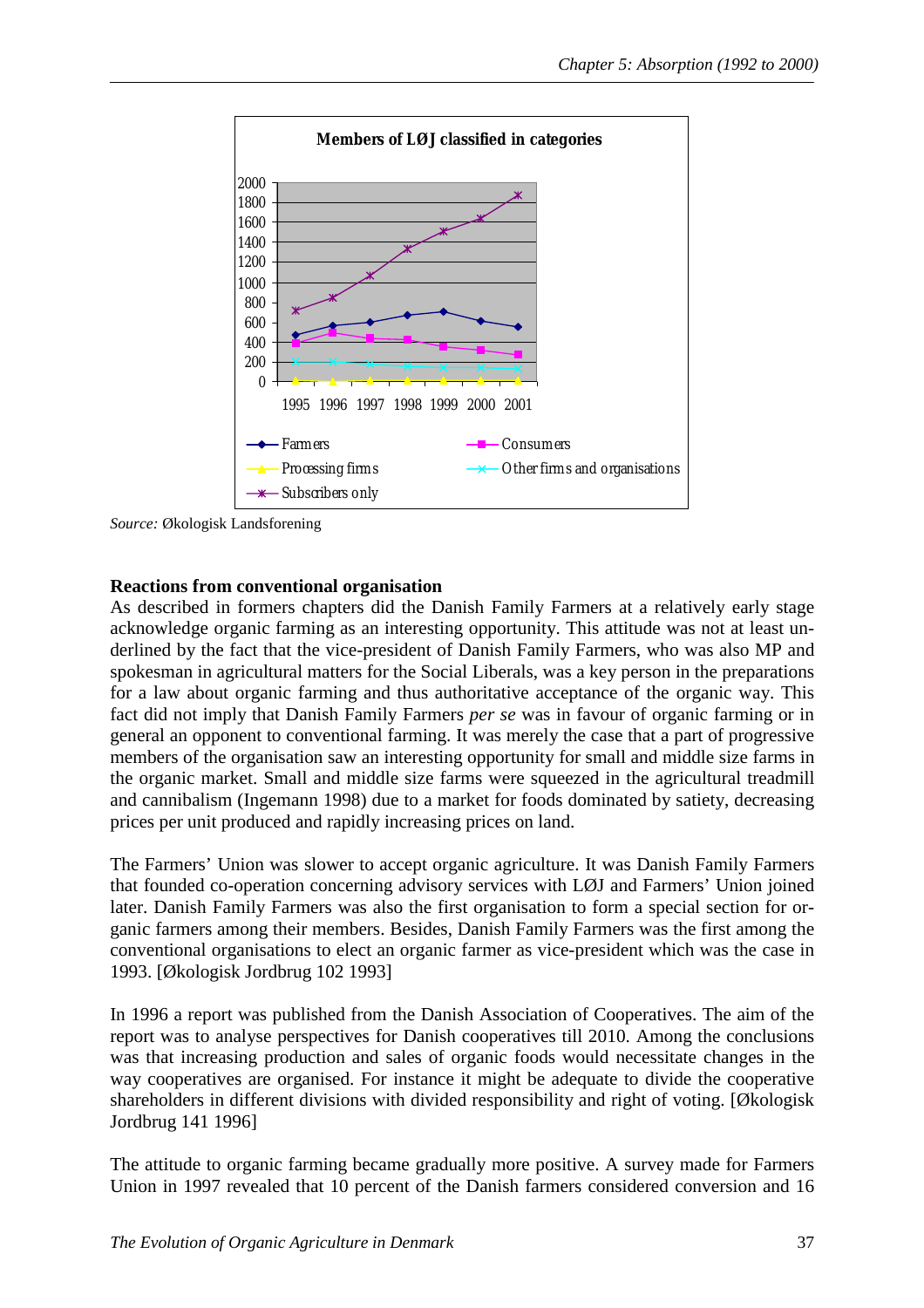percent agreed (in total or partly) that Danish agriculture should aim at organic methods. This result is however quite different from the result in the survey mentioned above from the Technology Council, that revealed that every second farmer was in favour of total conversion of Danish farming. The manager of the survey made for Farmers' Union explained the difference as caused by oral answers (in their own survey) and answers in writing (in the survey from the Technology Council). The president of Farmers' Union stated based on the organisations survey that farmers are willing to change but you should not force changes. The survey also revealed that farmers with small and middle size farms showed the most positive attitude towards organic farming which is in line with the comments mentioned above concerning the Family Farmers. The president of the Family Farmers also stated in that connection that you should not force changes and that he did not believe in total conversion of Danish agriculture. [Økologisk Jordbrug 152 1997]

As mentioned above did a part of the members of Farmers' Union, who were newly converted organic farmers, take a critical stand towards LØJ in 1998 and threatened to leave LØJ. However, the same year did the president of the Agricultural Council (who traditionally is also the president of Farmers' Union) state, that organic farming was no longer just a passing vogue as conventional farmers believed in the beginning of the 1990s. He stated that it would be realistic to evolve 15-20 percent of Danish farming as organic in 10-15 years and he simultaneously revealed that he himself might be organic farmer in some years. [Økologisk Jordbrug 174 & 184 1998] A couple of months later, the chairman of the Farmers' Unions' committee on economy stated that conversion to organic methods might save conventional grain producers from economic ruin. He especially advised small producers to convert and stated that he himself was ready to do so. [Økologisk Jordbrug 185 1998].

In 1999 the chairman of Danish Family Farmers' section for organic farmers warned organic farmers against tendencies to industrialise organic farms. He found that the trajectory had changed from farming adapted to natural and local conditions to organic industrial farming. [Økologisk Jordbrug 188 1999].

The positive attitude towards organic farming did however not imply parallel critical attitudes towards conventional farming. For instance did Farmers' Union and Danish Family Farmers in 1999 invite to a common meeting with the press to tell that stop for use of pesticides would be a catastrophe for Danish farmers and Danish economy. [Økologisk Jordbrug 190 1999] The occasion was that a governmental committee (the so-called Bichel-committee) in a report stated that Danish farmers could decrease use of pesticides with 31 to 43 percent with no special economic consequences. Further, the committee evolved scenarios for at total conversion of Danish agriculture. [Bichel-Udvalget 1999]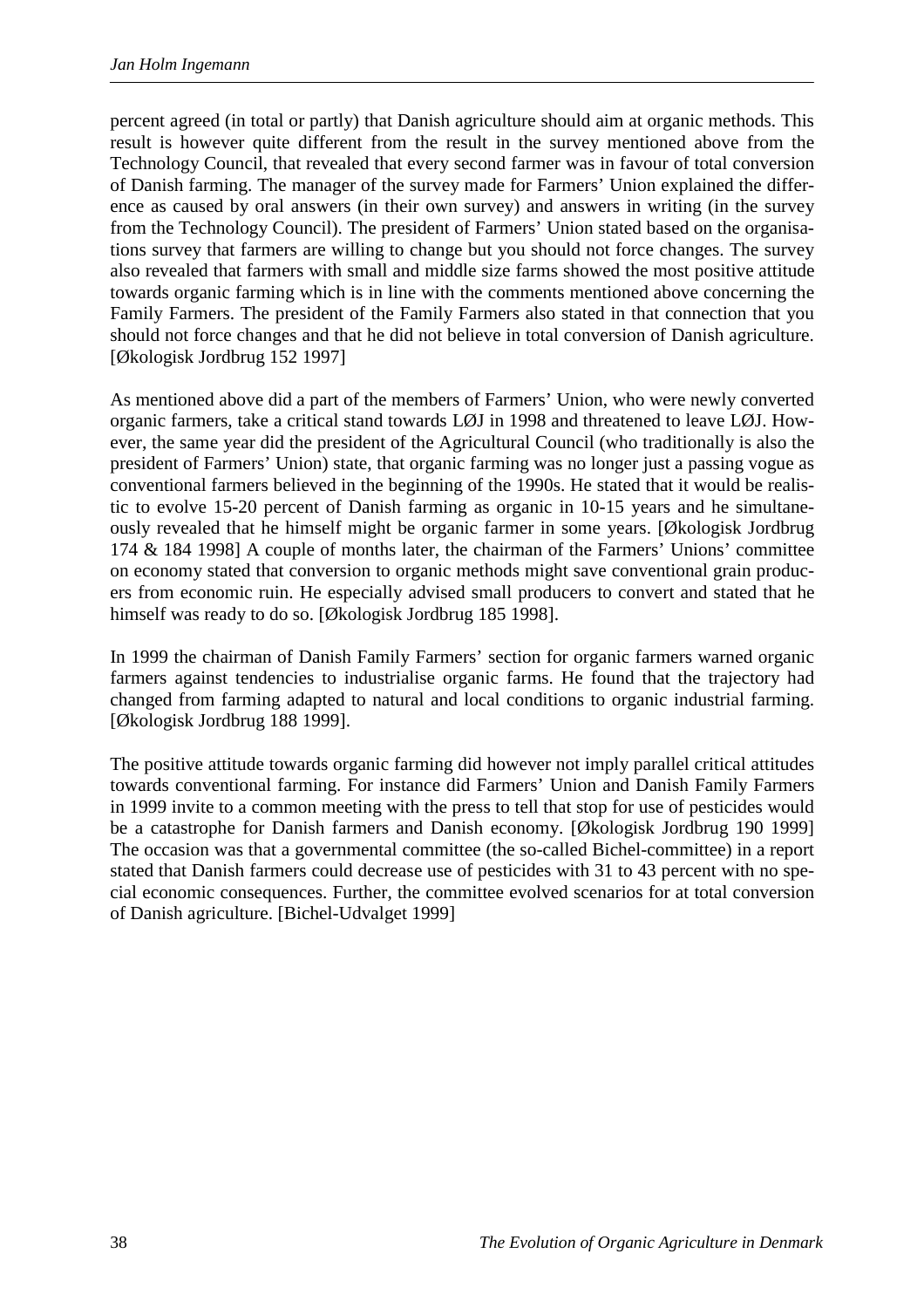**Production, processing, and distribution** 



*Source:* Aktionsplan II og Økologisk Landsforening

The distribution of organic foods was especially from the late 1980s taken care of by the traditional supermarkets with the consumer owned FDB as the key-actor. Organic foods were then sold as a variety of the assortment but in spring 1992 a young business man from Aarhus (the second biggest city in Denmark) announced that he was ready to establish the first organic supermarket in Denmark and that the Ministry of Agriculture had accepted to subsidise with 300,000 DKK The organic supermarket should aim at minimising the use of packing and wrapping. For instance consumers should be able to bring their own bottles and tap milk from a big container in the supermarket. It was also the idea to buy as much as possible directly from producers. [Økologisk Jordbrug 90 1992]. However, the organic supermarket did not become any success and was closed down briefly after the establishment.

As stated in chapter 4, sales of meat ran into trouble in the early 1990s. However, in 1992 there was evidence that demand for organic beef was increasing. Øko-Kød introduced a new strategy; they would sort beef with poor traditional quality out and sell it as conventional, so it was only top-quality (measured on traditional parameters) that was sold as organic. [Økologisk Jordbrug 93 1992]. In general the demand for organic meat was still at a very low level; in October 1992 an account revealed that organic meat held a market share below one percent and that around 40 percent of organic beef was sold as conventional and then without premium price. [Økologisk Jordbrug 98 1992]

In July 1993 the biggest supermarkets in FDB introduced organic foods at discount prices. They permanently lowered prices on 40 organic products 15 to 20 percent. This strategy gave immediate pay off and the supermarkets increased sales especially in milk and vegetables. The discount strategy also implied that other supermarkets decided to follow a similar strategy. [Økologisk Jordbrug 107 1993]. The strategy further implied that supermarket chains that had hitherto avoided to market organic foods began to do so. [Økologisk Jordbrug 109 1993] At the top of the success, Irma announced in the fall 1993 that the chain would stop sales of conventional carrots and only market organic. [Økologisk Jordbrug 110 1993]. A survey in the fall revealed that the discount strategy implied that organic consumer prices in two years had decreased 15 percent and simultaneously the demand had markedly increased. The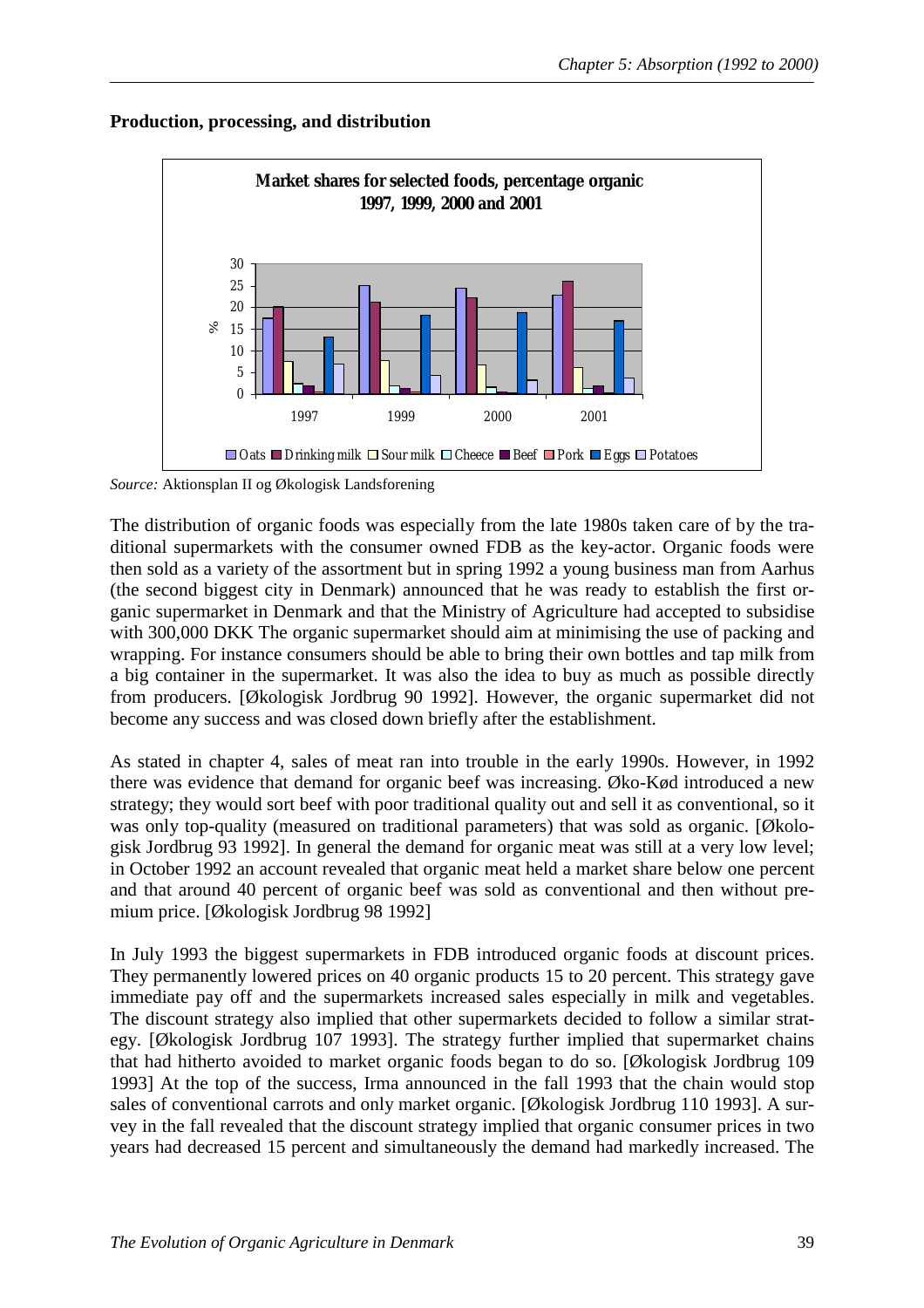survey also revealed that 40 percent of organic products had a surplus price of 30 percent which was the level consumers were willing to pay. [Økologisk Jordbrug 111 1993]

The discount strategy turned pessimism among organic farmers to optimism. Around 1992/93 the evolution of demand slowed down and simultaneously there were roamers that FDB would close down the Irma chain. This would be hard to organic farmers because Irma had been the most important pioneer in marketing of organic foods and sold relatively big amounts. Simultaneously organic farmers felt squeezed by light green conventional produce (integrated production). On these grounds some of the organic firms agreed to deliver at lower prices to FDB hoping in that way to increase sales and stay in business. A part of the deal was that FDB should increase their efforts in advertising. As mentioned the strategy was successful. [Hedeboe 1995, 8f]

In the summer 1994 a survey was carried out by Gallup. It revealed that three third of the consumers would choose organic if there was no premium price and that about half of the consumers were willing to pay a premium price for organic foods. About one half of the consumers stated that they were not absolutely convinced that organic foods always were produced according to the rules but only six percent found that this was a general problem. [Økologisk Jordbrug 118 1994].

As mentioned above, Irma introduced an organic beer but it was not any success. In 1995 one of the smallest Danish Breweries (Thisted Bryghus) introduced an organic beer that is still (2006) on the market and supplemented with special organic brews (export quality and beers for special seasons). Another middle-size brewery also introduced an organic beer same year. Also one of the major actors in the Danish deep freeze market began to supply organic varieties of deep freeze vegetables and several bakeries introduced organic bread. [Økologisk Jordbrug 124 125 127 1995] However, frozen vegetables did not turn up as any success. In 1996 the company decided only to market organic pees and explained the decision due to the fact that the production costs attached to organic deep freeze were three times the costs of the conventional and that consumers were only willing to pay a 20 percent premium price. [Økologisk Jordbrug 135 1996]

1996 was not in general a bad year for the organic market. FDB announced that the sales had increased 68 percent compared to the year before were sales also increased. [Økologisk Jordbrug 138 1996] However, the optimism only lasted until December where stagnation in the sales of organic vegetables was recorded. Organic farmers and companies accused FDB to have neglected marketing of organic foods and to have increased margins markedly. FDB rejected the accusations and asserted that their margins on organic foods were lower that on conventional and that they were still optimistic concerning future sales. Simultaneously, a survey from Danish Technical University revealed that two out of three bakeries making organic bread considered only making conventional in the future. One of the researchers explained that a major cause was that the bakeries used prepared mixes and then did not make the bread from scratch. The latter possibility ensured a high quality measured by traditional quality parameters and that was what the consumers expected when they were buying organic. [Økologisk Jordbrug 144 1996]

In spring 1997 the demand for organic vegetables were increasing again. The managing president of one of the major companies owned by organic farmers (Biodania) announced that sales had increased 30 percent compared to a year before. [Økologisk Jordbrug 150 1997]. The new optimism also implied that FDB again introduced organic meat by means of a cen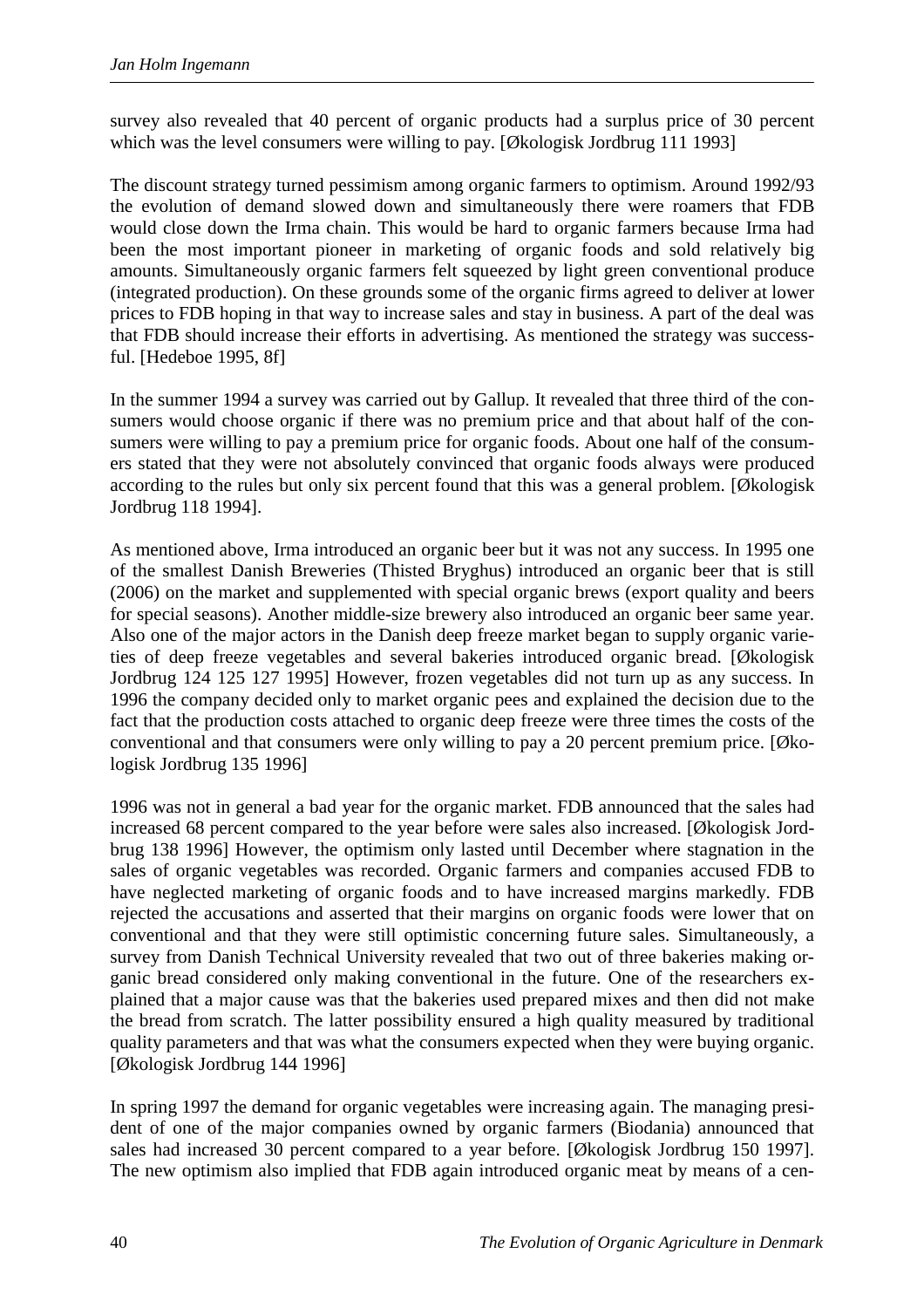tral slaughterhouse and by means of that also small supermarkets without slaughter would be able to sell the meat. [Økologisk Jordbrug 151 1997] According to FDB sales evolved much better than stipulated. [Økologisk Jordbrug 157 1997] Sales of organic meat were also expanding in other supermarket chains, although these sales did not increase as fast as in FDB. [Økologisk Jordbrug 158 1997] In general FDB could in the end of 1997 announce a 21 percent increase in sales of organic foods in the first three month and 33 percent in the following three month of 1997. This implied that the quarterly sales now were at the same level as the total sales per year in 1993 where the discount strategy was launched. [Økologisk Jordbrug 158 1997]

The increasing activity in the organic sector implied that the major grain cooperative (DLG) again entered the organic marked in 1997. DLG established an organic division to coordinate and evolve sales of organic grain. [Økologisk Jordbrug 154 1997]

1997 also brought two new surveys of Danish consumers' organic shopping. The first revealed that 49 percent of the informants had bought organic foods within the last week and that result was the same as in 1996. The survey also revealed that most of the products bought were milk, eggs, and vegetables and only very few meat products and that the part of the consumers that expected to increase purchase of organic foods in the future was decreased from 41 percent in 1996 to 35 percent in 1997. [Økologisk Jordbrug 154 1997] The other survey revealed that three fourth of the consumers bought organic foods at least once from January to May 1997 which was an increase compared to the year before. It also revealed that 20 percent of the informants used more than 10 percent of their budget for foods on organic products. Finally the last survey revealed that most of the organic consumers were women and most were situated in Copenhagen. [Økologisk Jordbrug 156 1997].

Irma was still in business maintaining a high organic profile which implied that an increasing part of the assortment was only organic. That part was especially products where the premium price was limited compared to the conventional foods. Irma found that the strategy was successful and did not imply decreasing sales of products where only organic quality was offered. [Økologisk Jordbrug 159 1997].

FDB could announce increasing sales of organic foods too and they expected organic sales to cover almost 11 percent in 2001. The announced expectations was in the first three month of 1998 followed by an increase at 49 percent compared to the same three month of 1997; the increase also comprised organic meat where the quantity tripled – despite that fact, organic meat only had a market share below 0.5 percent. FDB and Friland Foods found that one of the complications related to organic meat was that the supply was very limited and due to that fact it was impossible to gain sales by way of heavy advertising. [Økologisk Jordbrug 167 & 172 1998]. Following the increased sales, FDB was ready to skip conventional bread in 73 bakeries in their biggest supermarkets and in the future only sell organic bread in these. This initiative implied that the Danish market for organic flour was emptied and that the grain mills had to import flour to satisfy the demands. [Økologisk Jordbrug 182 1998]

As mentioned above, FDB and Friland Foods found that the limited supply of organic meat was a problem. In the end of 1998 the situation was the opposite while there was a surplus supply and prices were decreasing. This fact was explained as a result of very low prices for conventional pork. Based on this evolution, the managing president of one of the major actors on the market for organic meat (Hanegal) urged farmers to lower their production. [Økologisk Jordbrug 182 1998]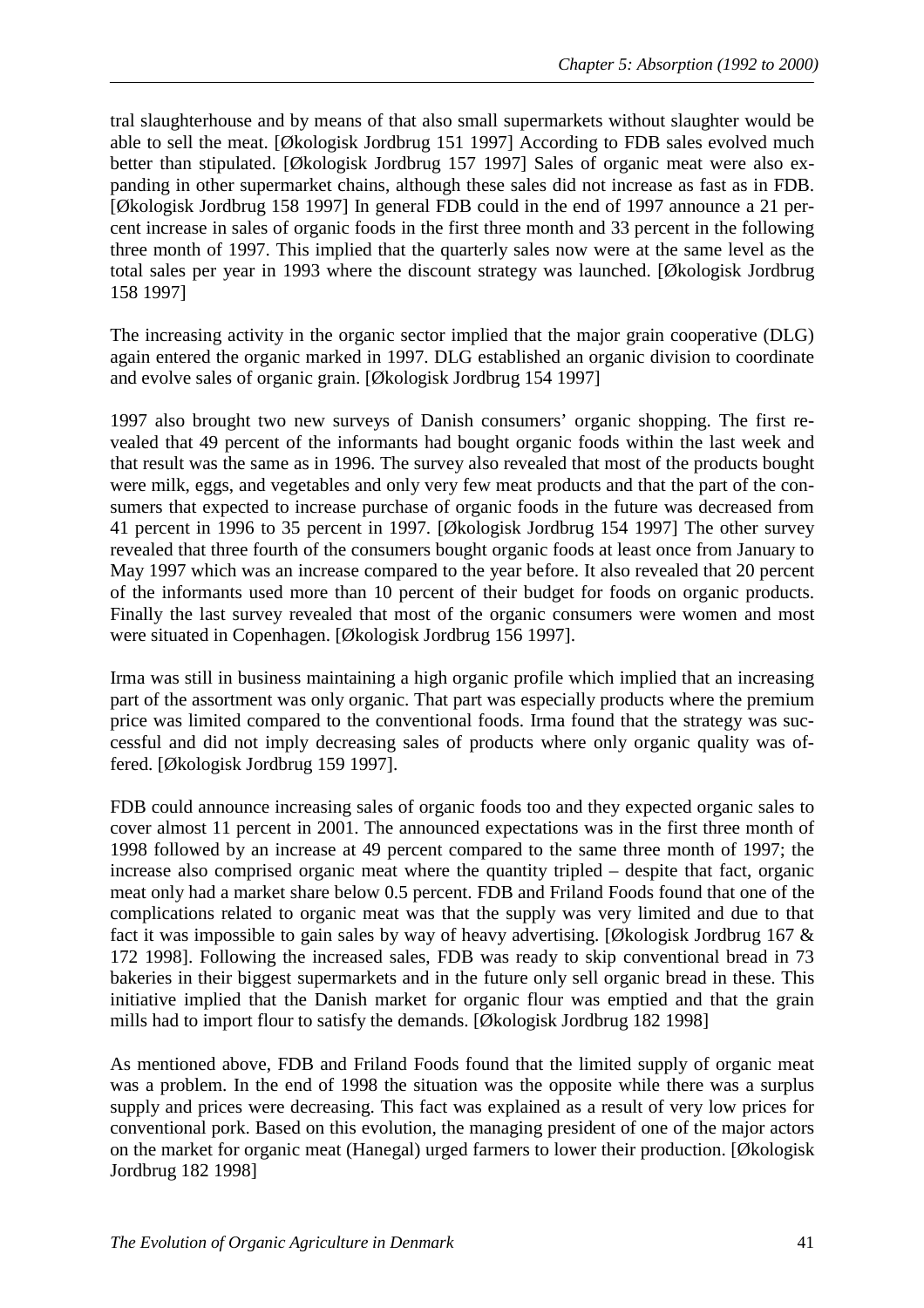Despite the problems with organic meat, the general sales of organic foods still increased in 1998 and 1999. According to FDB 1998 sales increased 33 percent and they expected sales to increase 60 percent in 1999 partly due to the fact that the bakeries of the biggest supermarkets now was only producing organic bread and a part of the middle-size supermarkets expected to do the same. Also other major chains could report increasing sales in 1999, although they did not still reach the level of FDB. [Økologisk Jordbrug 186 1999] The sales of organic foods in Irma were still increasing and in January 1999 Irma announced that 12.5 percent of the sales were organic. [Økologisk Jordbrug 189, 1999].

Although sales were still increasing in 1999, the organic dairies experienced stagnation in sales. The market share was now well about 20 percent but the growth rate was decreasing. In the same year the production of organic milk increased 80 percent, so the share of organic milk marketed as organic was rapidly decreasing which also implied decreasing prices to the farmers. [Økologisk Jordbrug 193 1999]

Another problem showed up in 1999. As described above did the bakeries in the biggest FDB supermarkets only make organic bread but a part of the bakeries experienced decreasing sales especially in smaller cities while the conversion was more successful in Copenhagen and other big cities. Decreasing sales and the hard work making organic bread from scratch implied that several of the bakeries reintroduced conventional bread and the middle-size supermarkets announced that they would not introduce organic bread for the moment. [Økologisk Jordbrug 193 & 197 1999].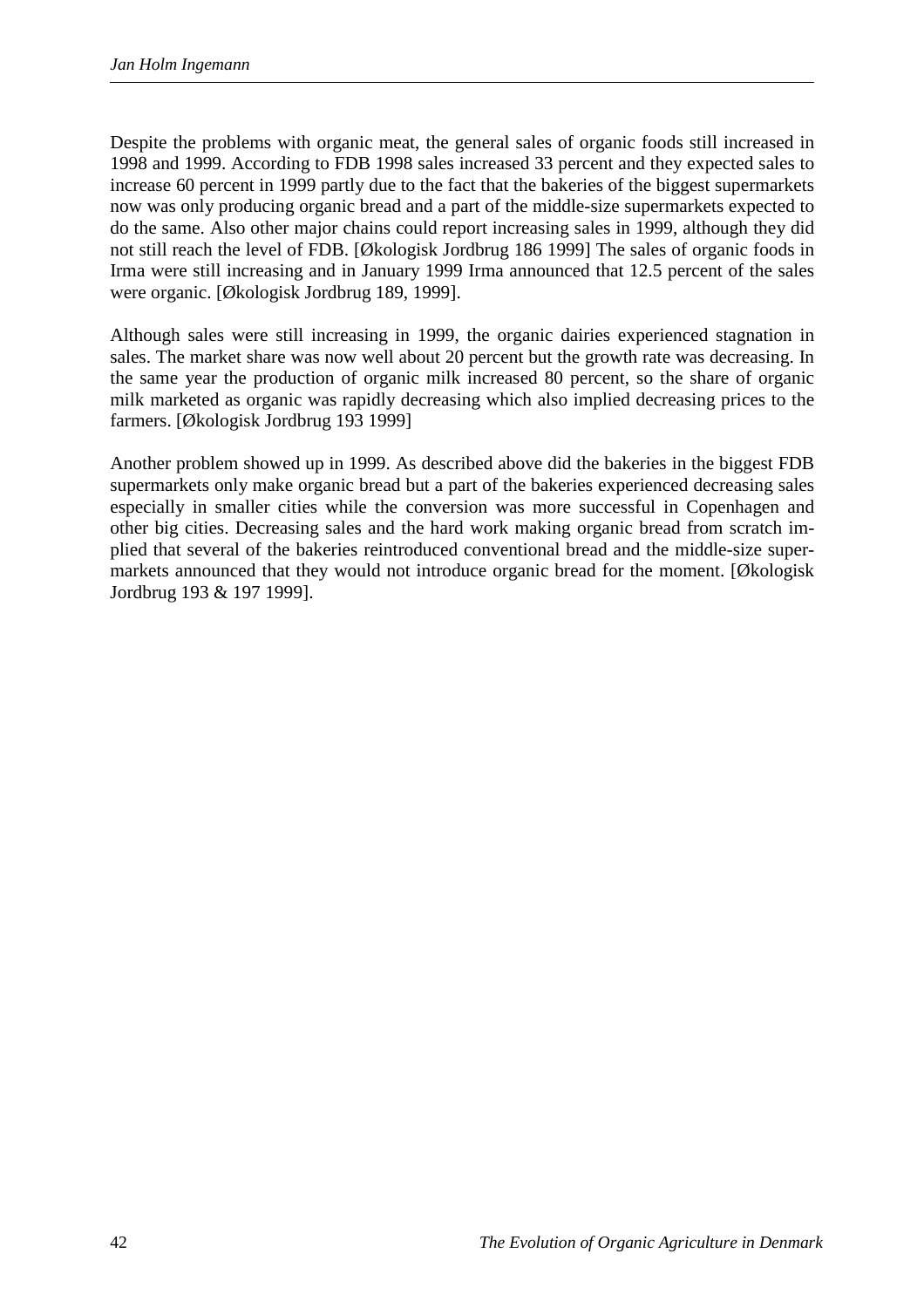## **Chapter 6: Summary and perspectives**

In brief, the evolution of organic agriculture in Denmark is a history of pioneers that especially in the 1970's by means of experiments introduced the organic way of farming. At first the pioneers were met by reluctance or a shake of the head from other actors in social surroundings in general and in agricultural spheres in particular. However, the pioneers happily went on doing their experiments and managed after all to farm although many of their products were of poor quality and low quantity. Sales were only made by the stable door and a few health stores. The dawning organic movement was marked by a holistic approach in a show down with the contemporary society in general and industrial methods of farming in particular. The show down was however not unequivocal but marked by at least three positions: a position focusing on a general critique of capitalistic society, one focusing on the loss of the classic rural way of living, and one focusing solely on the industrial methods of farming.

In the 1980's a gradual sharpening of the movement took place. First of all the national organization of organic farmers was established in 1981 and the year after the National School for Organic Farming. The new organization implied that the Agricultural Study Group, a rather vague network for organic farmers with a somehow blurred profile, was substituted by a formal organization. It also implied a much more precise and unequivocal profile focusing solely at farming and leaving the more general critique of contemporary society in the background. The new organization ensured the formation of rules and a certification scheme as the first primary tasks.

In the mid 1980's the negative environmental effects of contemporary farming was brought to the top of the social agenda. This implied that organic farming was recognized as an environmental and animal friendly way of farming and thus as a solution to the negative effects of conventional farming. Simultaneously many small and middle size farmers envisaged organic methods as a mean to increase economic performance of these farms and thus keep family farms in business. The result was a governmental certification and subsidy scheme that institutionalized organic farming as part of Danish agriculture and as a mean to meet the negative environmental effects of conventional agriculture.

Also marketing of organic foods became more professional and organic foods became gradually part of most retailers' supply of foods. However, sales fluctuated and there was a massive difference in the market shares for the various categories. The market share for daily dairy products increased rapidly to around 20 percent while the share for meat was less than one percent.

The organic sector gradually was integrated in the agro-political and agro-industrial complex. During the span of years described in the former chapters several actors in and around the organic sector have claimed that the institutionalization and integration of the organic movement has implied that the original ambition of a holistic approach and a fundamental show down with industrial farming has been set aside.

The present paper has presented a description of the evolution of organic farming and its relations to the surrounding society in Denmark. The next phase can't be described yet but in the preface we mentioned that the present trajectory perhaps can be described as "Funky Business". The background is that it's possible to trace some tendencies to new innovations concerning means related to marketing and cooperation among and between producers and con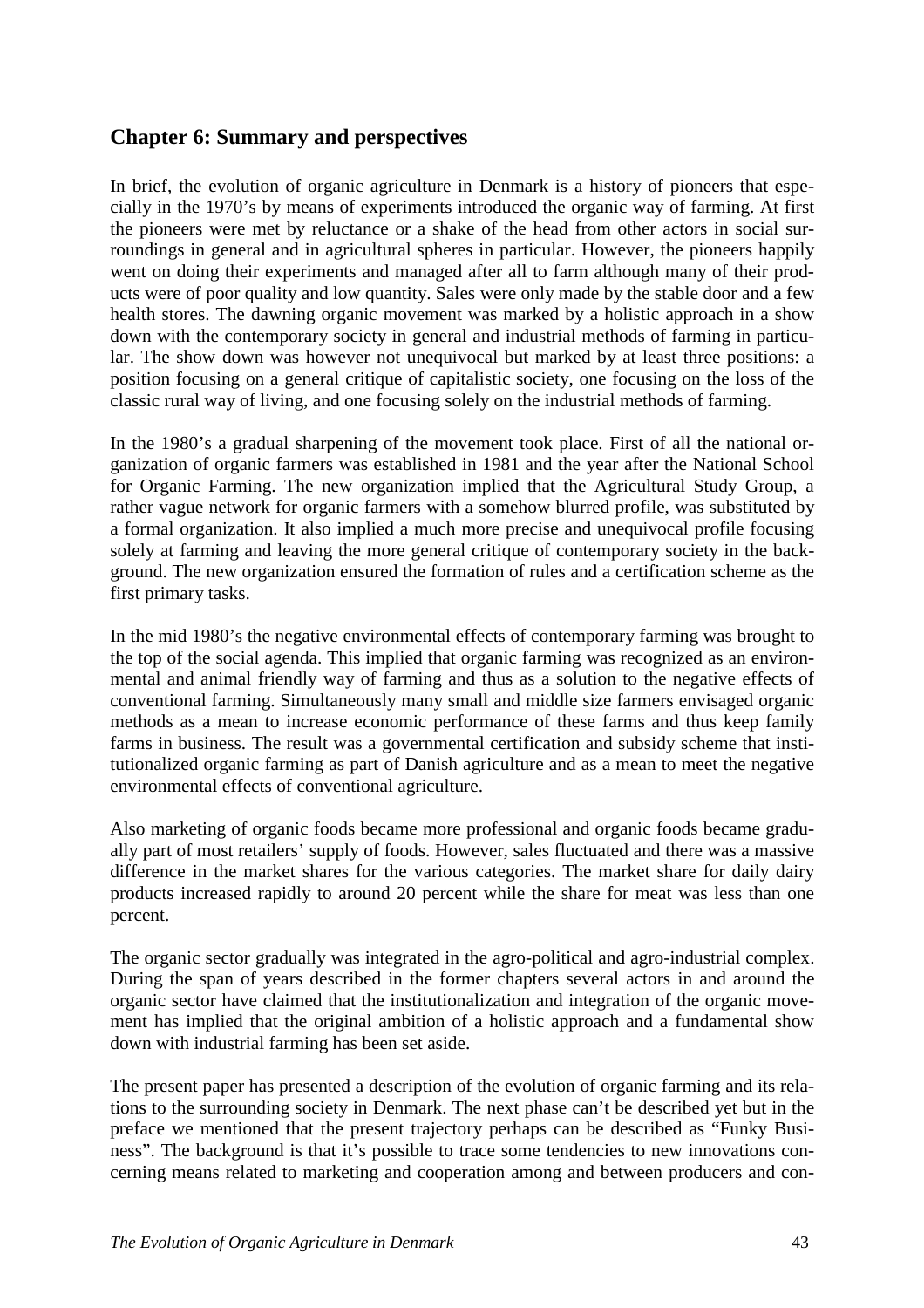sumers, which again delimit the organic food system from the conventional. For further description and analysis of these tendencies we refer to Kjeldsen 2004.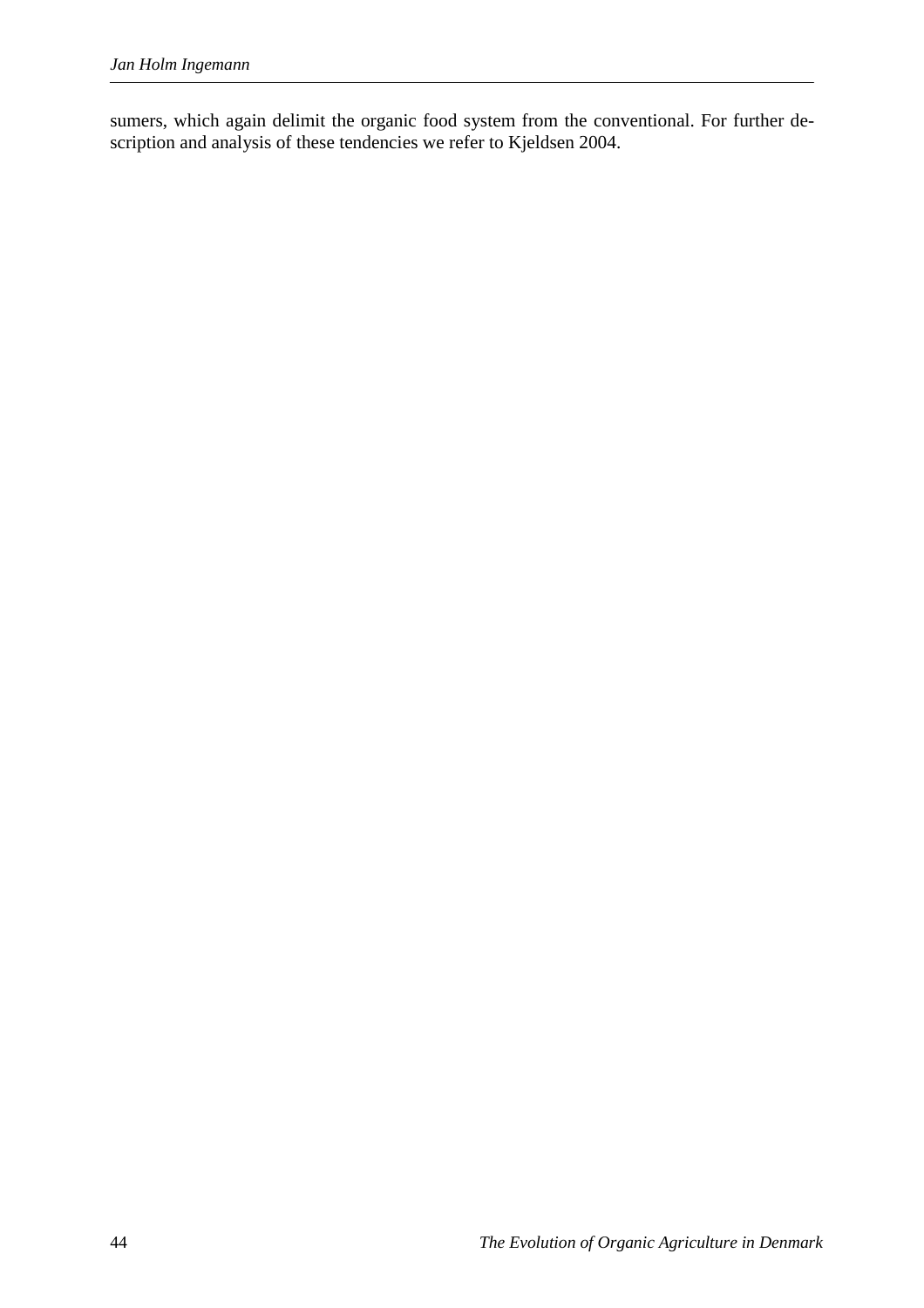#### **References**

- Betænkning nr. 1078. Landbrugsministeriet København 1986.
- Bichel-udvalget; Rapport fra hovedudvalget; Miljøstyrelsen 1999
- Bichel-udvalget; Rapport fra den tværfaglige økologigruppe: *Økologiske scenarier for Danmark*. Miljøstyrelsen 1999
- Bjerre (a), Dorrit; *Økologi og markedstilpasning*; Erhvervsskolernes Forlag; 1997.
- Bjerre (b), Dorrit; *Økologi, salg og samfund*; Erhvervsskolernes Forlag; 1997.
- Bjerre, Dorrit; *Økologi og markedstilpasning*; Erhvervsskolernes Forlag 1997
- Bjørn, Claus; *Co-operation in Denmark*. Odense 1992.
- Bjørn, Claus; *Dansk mejeribrug 1882-2000*. Odense 1982.
- Christensen, Jens; *Alternativer Natur Landbrug*; Akademisk Forlag 1998
- Danmarks Statistik: www.statistikbanken.dk (OEKO1, AFG1, AFG, BRUG2, BDF1, OE-KO2, date march 3 to 7 2003)
- Div. numre af bladet Økologisk Jordbrug, udgivet af Landsforeningen Økologisk Jordbrug (LØJ)
- Folketingstidende 1986-87, FF 11807-11809
- Folketingstidende 1986-87, FF 1924-1925
- Folketingstidende 1986-87, FF 5058-5098
- Folketingstidende 1986-87, FF11636-11648
- Folketingstidende 1986-87, Tillæg A 1413- 1422
- Folketingstidende 1986-87, Tillæg A 1499-1504
- Folketingstidende 1986-87, Tillæg B 1775-1776
- Folketingstidende 1986-87, Tillæg B. 1649-1656
- Freja: Håndbog i Landbosætning. Freja 1977.
- Geer, Teo & Jørgensen, Tina V.; *Ø-mærket*; Erhvervsskolernes Forlag; 1996
- Hansen, Svend Åge; *Økonomisk vækst i Danmark*. Vol. 1 and 2. København 1976
- Hedeboe, Poul Henrik; *Kampen for økologisk jordbrug*, i Miljøsk, nr. 1, 1995
- Holmegård, Jens; *Økologiens pionertid*; Erhvervsskolernes Forlag 1997
- Ingemann, Jan Holm; *Agricultural Policy*; Chapter 10 IN H. Jørgensen: Consensus, Cooperation and Conflict – The Policy Making Process in Denmark. Edward Elgar 2002
- Ingemann, Jan Holm; *Arven fra Køge-resolutionen*. IN B.B. Thomsen (ed.): De forvandlede landet. Viborg 1997.
- Ingemann, Jan Holm; Dansk landbrugs institutionelle netværk og dets potentialer for økologisk omlægning; Aalborg Universitet; 1999
- Ingemann, Jan Holm; Strukturudviklingen i dansk landbrug overvejelser om effekter, årsager og landbrugspolitiske valg; Forskningsrapport fra Institut for Økonomi, Politik og Forvaltning 1998.
- Ingemann, Jan Holm; The Political Economy of Satiety and Sustainability evolutionary experience from Danish agriculture; Department of Economics, Politics and Public Administration 1999:5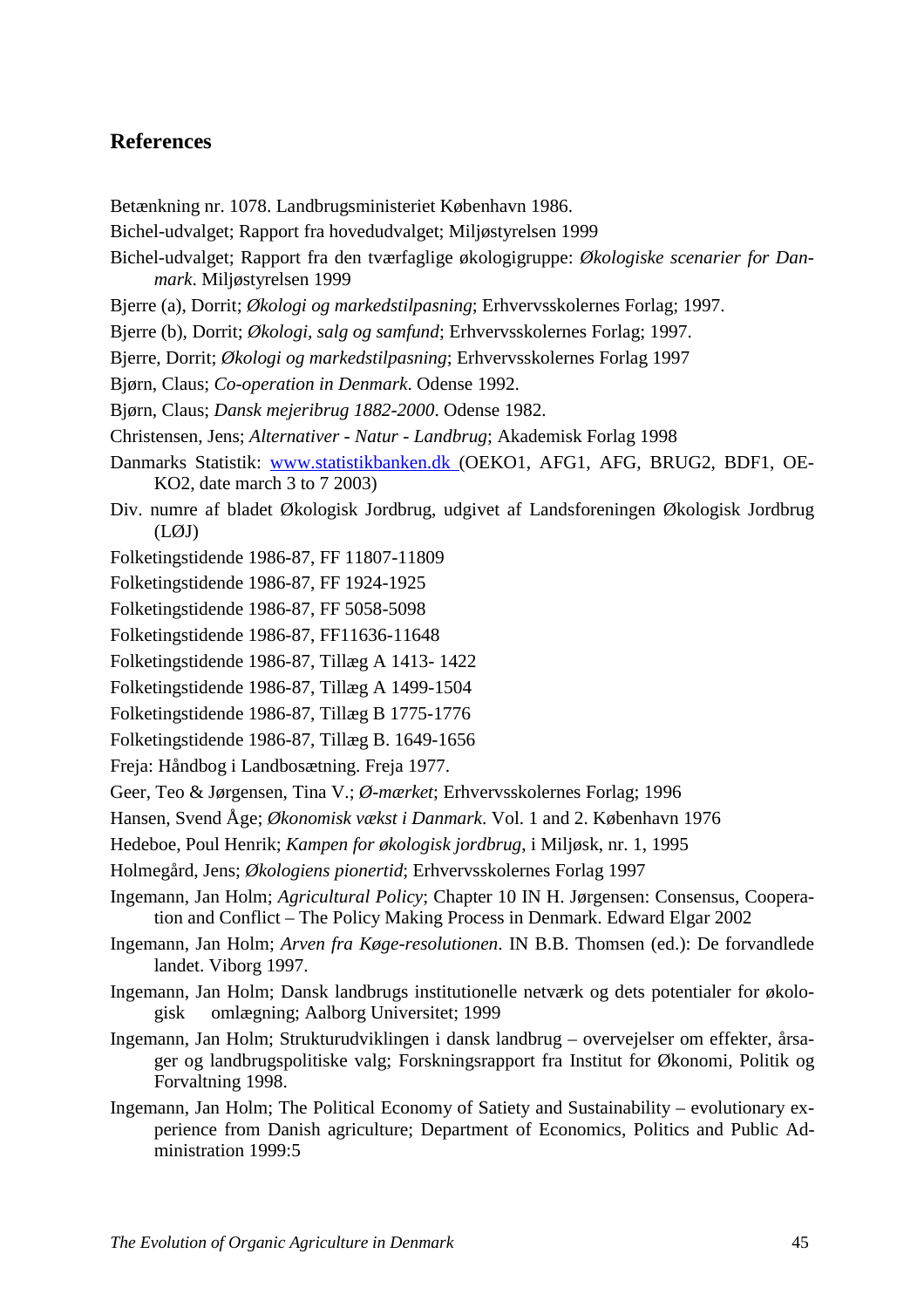- Ingemann, Jan Holm (ed.); *Økologisk landbrug mellem historie og principper*. Institut for Økonomi, Poltik og Forvaltning 2003:3
- Jensen, Gustav Bech & Johannes Michelsen, 1991a: *Afsætning af økologiske mælkeprodukter*, Sydjysk Universitetscenter
- Jensen, Gustav Bech & Johannes Michelsen, 1991b: *Afsætning af økologiske grøntsager*, Sydjysk Universitetscenter
- Jubilæumsskrift. Den økologiske Landbrugsskole. Aabybro 2002.
- Kern-Hansen, Ulrich; Naturens orden Økologisk jordbrug i Danmark, Nucleus, 1991
- Kjeldsen, Chris; *Modernitet, tid, rum og økologiske fødevarenetværk*. PhD-afhandling Institut for Økonomi, Politik og Forvaltning 2004
- Landbokommisionen: *Landbrug og Miljø*, Landbrugsministeriet, 1986
- Landbrugsmagasinet; nr. 21; 1987
- Landbrugsmagasinet; nr. 38; 1986
- Landbrugsmagasinet; nr. 40; 1986
- Landbrugsmagasinet; nr. 50; 1986
- Landbrugsministeriet, Jordbrugsdirektoratet; Evaluering af lov nr. 363 af 10. juni 1987 om økologisk jordbrugsproduktion, 1992
- Landsbladet; nr. 4; 1987
- Landsbladet; nr. 47; 1986
- Landsbladet; nr. 50; 1986
- Lanng, Henry Damsgaard; *Samarbejde mellem økologisk og konventionelt landbrug i Danmark*. Speciale cand.scient.adm.-studiet, Aalborg Universitet 2001
- Lynnerup, Mikael: *Jordbrugsstudiegruppen*. IN J.H. Ingemann (ed.); Økologisk landbrug mellem historie og principper; Institut for Økonomi, Politik og Forvaltning 2003:3
- Madsen, Peter; *Økologi og historie*; Forlaget Systime; 1997
- Medlemsblad for landsforeningen Økologisk Jordbrug; nr. 33; 1987
- Medlemsblad for landsforeningen Økologisk Jordbrug; nr. 36; 1987
- Medlemsblad for landsforeningen Økologisk Jordbrug; nr. 37; 1987
- Medlemsblad for landsforeningen Økologisk Jordbrug; nr. 38; 1987
- Michelsen, Johannes: *Afsætningen af økologisk svine- og oksekød*, 1992, Sydjysk Universitetscenter.
- Miljøministeriet; Økologiske alternativer til dansk landbrug; 1987
- Miløministeriet: Redegørelse om miljømæssige konsekvenser ved overgang til økologisk jordbrug, Miljøministeriet 1986
- Nielsen, Anja Kelvin; *Fra Jord til Bord*; Speciale fra Handelshøjskolen I København, Institut for Engelsk; 1998
- Plantedirektoratet. Statistik om økologiske bedrifter 2001 autorisation og produktion i juni 2002. www.plantedir.dk (date March 5th – 7th 2003)
- Specialarbejderforbundet; *Rapport om økologisk jordbrugsreform*, 1995; red: Magnus Demsitz
- Skrubbeltrang, F.; *Den danske husmand*. Vol. 1 and 2. København 1954.
- Strukturdirektoratet: Aktionsplan II. Økologi i Udvikling. København 1999
- Strukturdirektoratets hjemmeside: www.strukdir.dk